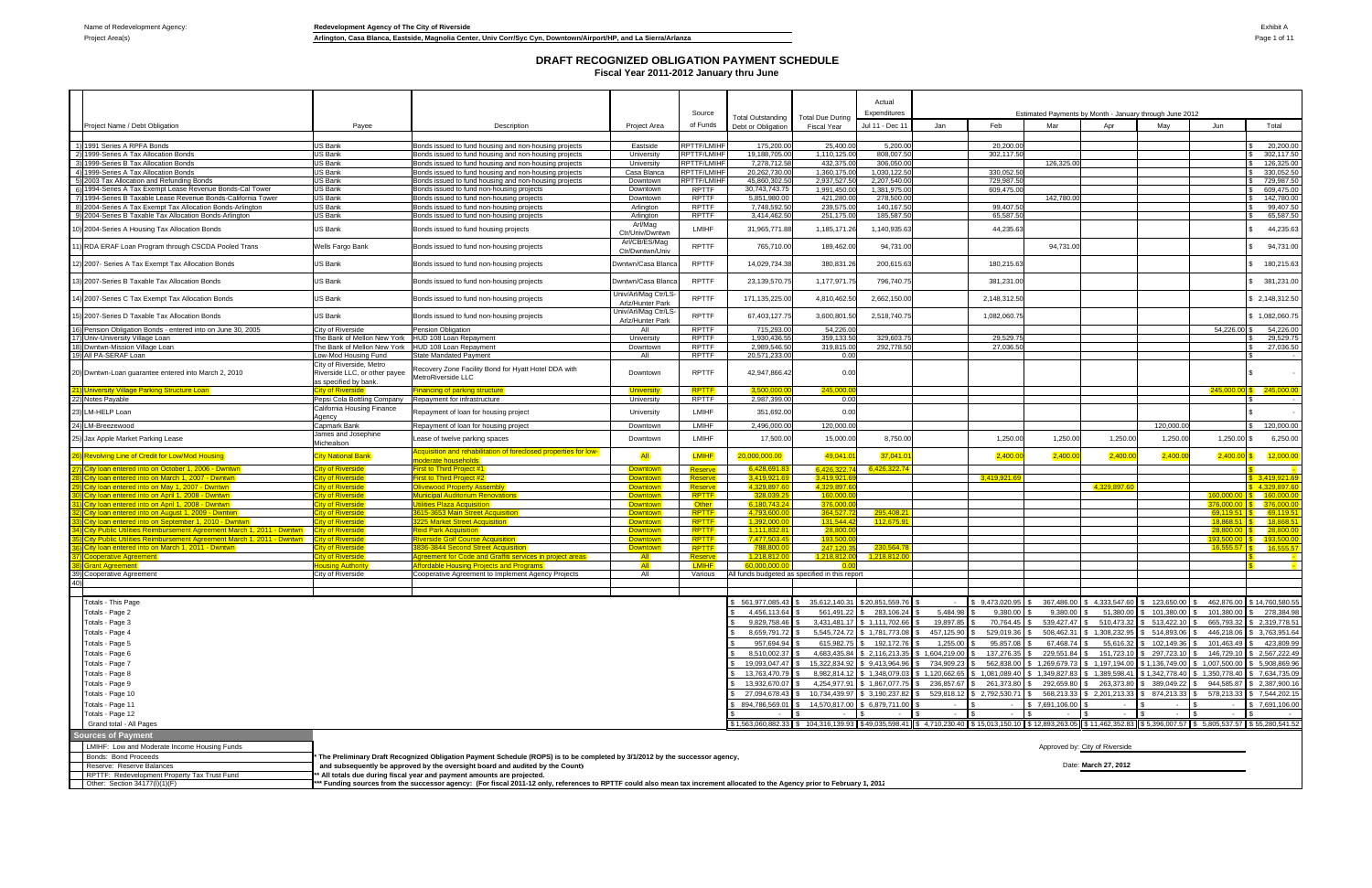|            |                                                                                                   |                                                                                                                                                                                                                                                                                                                                 |                                                                                                                                                  |                  |              |                                             |              | Actual          |          |                                   |          |           |                                                         |                                        |                             |
|------------|---------------------------------------------------------------------------------------------------|---------------------------------------------------------------------------------------------------------------------------------------------------------------------------------------------------------------------------------------------------------------------------------------------------------------------------------|--------------------------------------------------------------------------------------------------------------------------------------------------|------------------|--------------|---------------------------------------------|--------------|-----------------|----------|-----------------------------------|----------|-----------|---------------------------------------------------------|----------------------------------------|-----------------------------|
|            |                                                                                                   |                                                                                                                                                                                                                                                                                                                                 |                                                                                                                                                  |                  | Source       | Total Outstanding Total Due Durin           |              | Expenditures    |          |                                   |          |           | Estimated Payments by Month - January through June 2012 |                                        |                             |
|            | Project Name / Debt Obligation                                                                    | Payee                                                                                                                                                                                                                                                                                                                           | Description                                                                                                                                      | Proiect Area     | of Funds     | Debt or Obligation                          | Fiscal Year  | Jul 11 - Dec 11 | Jan      | Feb                               | Mar      | Apr       | May                                                     | Jun                                    | Total                       |
|            | 1) LM CB-Residential Rehab Loan                                                                   | Riverside Housing Development Corp                                                                                                                                                                                                                                                                                              | Loans for owner-occupied single family properties                                                                                                | Casa Blanca      | LMIHF        | 155.637.00                                  | 111.487.00   | 111.487.00      |          |                                   |          |           |                                                         |                                        | $\sim$ $-$                  |
|            | 2) LM CB-Residential Rehab Loan                                                                   | Riverside Housing Development Corp                                                                                                                                                                                                                                                                                              | Loans for owner-occupied single family properties                                                                                                | Casa Blanca      | LMIHF        | 65.850.00                                   | 21.970.00    | 21.970.00       |          |                                   |          |           |                                                         |                                        | $\sim 100$                  |
|            | 3) LM Univ-Targets of Opportunity                                                                 | Multiple Vendors include but not limited to Housing Authority, City of Riverside, Exclusive Recovery, Real Estate<br>Consulting Services, Burrtec Waste, utilities, Appraisers, Tower Realty, Frazier Group Realty, Twin Builders, K&S<br>Construction, Carmody Construction, M&E Construction, Fair Housing Council, and staff | Acquisition, rehabilitation and resale of foreclosed properties                                                                                  | University       | LMIHF        | 397,660.07                                  | 0.00         |                 |          |                                   |          |           |                                                         |                                        |                             |
|            | 4) LM Univ-Down Payment Assistance                                                                | Multiple First-time Homebuvers                                                                                                                                                                                                                                                                                                  | Gap financing for property acquisitions                                                                                                          | University       | LMIHF        | 423.500.00                                  | 0.00         |                 |          |                                   |          |           |                                                         |                                        | - \$<br>$\sim$ $-$          |
|            | 5) LM Univ-Northside Housing Rehab Program                                                        | Riverside Housing Development Corp                                                                                                                                                                                                                                                                                              | Loans for owner-occupied single family properties pending contracts                                                                              | University       | LMIHF        | 354,000.00                                  | 0.00         |                 |          |                                   |          |           |                                                         |                                        |                             |
|            | 6) LM Univ-Northside Housing Rehab Program                                                        | Riverside Housing Development Corp                                                                                                                                                                                                                                                                                              | Loans for owner-occupied single family properties under contract                                                                                 | University       | LMIHF        | 46.000.00                                   | 0.00         |                 |          |                                   |          |           |                                                         |                                        |                             |
|            | 7) LM Dwntwn-Indiana Avenue Apartments                                                            | Riverside Housing Development Corp                                                                                                                                                                                                                                                                                              | Maintenance and repairs of occupied residential property                                                                                         | Downtown         | LMIHF        | 2.443.66                                    | 349.40       | 85.20           | 14.20    | 50.00                             | 50.00    | 50.00     | 50.00                                                   | $50.00$ \$                             | 264.20                      |
|            | 8) LM Dwntwn-Lime St Home Ownership Proj                                                          | Multiple Vendors include but not limited to Housing Authority and Exclusive Recovery, Real Estate Consulting Services                                                                                                                                                                                                           | Demolition of substandard residential buildings and development of<br>new replacement housing project.                                           | Downtown         | <b>Bonds</b> | 78,471.00                                   | 0.00         |                 |          |                                   |          |           |                                                         |                                        |                             |
|            | 9) LM Dwntwn-1705 and 1733 7th St Apts                                                            | Multiple Vendors include but not limited to Housing Authority and National CORE                                                                                                                                                                                                                                                 | Management, maintenance of affordable housing units.                                                                                             | Downtown         | <b>LMIHF</b> | 74,985.00                                   | 0.00         |                 |          |                                   |          |           |                                                         |                                        |                             |
|            | 0) LM LS-Citywide Housing Rehabilitation                                                          | Riverside Housing Development Corp                                                                                                                                                                                                                                                                                              | Agmt with Riverside Housing Development Corporation to provide<br>loans and grants for rehabilitation of affordable, single family<br>properties | All              | LMIHF        | 156,993.34                                  | 98,729.00    | 98,729.00       |          |                                   |          |           |                                                         |                                        |                             |
|            | 1) LM LS-Moose Lodge SF Dev                                                                       | Multiple Vendors include but not limited to Exclusive Recovery, Real Estate Consulting Services                                                                                                                                                                                                                                 | Acquisition, rehabilitation and reuse of property for community<br>ourpose. Maintenance of property during holding period.                       | La Sierra        | LMIHF        | 199,732.00                                  | 1,000.00     |                 |          | 200.00                            | 200.00   | 200.00    | 200.00                                                  |                                        | 200.00 \$ 1,000.00          |
|            | 12) LM LS-Down Payment Assist-LS/Arl                                                              | Multiple First-time Homebuyers                                                                                                                                                                                                                                                                                                  | Gap financing for property acquisitions                                                                                                          | La Sierra        | LMIHF        | 305,000.00                                  | 0.00         |                 |          |                                   |          |           |                                                         |                                        |                             |
|            | <b>LM LS-Targets of Opportunity-LS/Arlz</b>                                                       | Multiple Vendors include but not limited to Housing Authority, City of Riverside, Exclusive Recovery, Real Estate<br>Consulting Services, Burrtec Waste, utilities, Appraisers, Tower Realty, Frazier Group Realty, Twin Builders, K&S<br>onstruction, Carmody Construction, M&E Construction, Fair Housing Council, and staff. | cquisition, rehabilitation and resale of foreclosed properties                                                                                   | <b>La Sierra</b> | <b>LMIHF</b> | 085,749.1                                   | 101,047.0    | 1,047.06        |          |                                   |          |           | 50,000.0                                                |                                        | $ 50,000.00 $ \$ 100,000.00 |
|            | 4) LM LS-Citywide Target of Opps                                                                  | Multiple Vendors include but not limited to Housing Authority, City of Riverside, Exclusive Recovery, Real Estate<br>Consulting Services, Burrtec Waste, utilities, Appraisers, Tower Realty, Frazier Group Realty, Twin Builders, K&S<br>Construction, Carmody Construction, M&E Construction, Fair Housing Council, and staff | Acquisition, rehabilitation and resale of foreclosed properties                                                                                  | All              | LMIHF        | 713,200.18                                  | 126,123.59   |                 | 123.59   |                                   |          | 42,000.00 | 42,000.00                                               |                                        | 42,000.00 \$126,123.59      |
|            | 5) LM LS-4350 La Sierra Ave                                                                       | Multiple Vendors include but not limited to Frazier Realty Group, Riverside Public Utilities, So Cal Gas Company, Burrted<br>Waste, Housing Authority, City of Riverside, Exclusive Recovery, Real Estate Consulting Services and staff.                                                                                        | Maintenance of Land Held for Resale                                                                                                              | La Sierra        | LMIHF        | 4.447.00                                    | 1,500.00     |                 |          | 300.00                            | 300.00   | 300.00    | 300.00                                                  |                                        | 300.00 \$ 1.500.00          |
|            | 6) LM LS-10723 Kearsage Place                                                                     | Multiple Vendors include but not limited to Frazier Realty Group, Riverside Public Utilities, So Cal Gas Company, Burrted Property acquisition, rehabilitation, sale and asset management<br>Waste, Housing Authority, City of Riverside, Exclusive Recovery, Real Estate Consulting Services and staff.                        | during holding period.                                                                                                                           | La Sierra        | LMIHF        | 2,615.12                                    | 1,993.77     | 1,370.05        | 98.72    | 105.00                            | 105.00   | 105.00    | 105.00                                                  |                                        | 105.00 \$ 623.72            |
|            | 7) LM LS-2792 Woodbine                                                                            | Multiple Vendors include but not limited to Frazier Realty Group, Riverside Public Utilities, So Cal Gas Company, Burrted Property acquisition, redevelopment, re-sale and asset management<br>Waste, Housing Authority, City of Riverside, Exclusive Recovery, Real Estate Consulting Services and staff.                      | during holding period.                                                                                                                           | Downtown         | <b>LMIHF</b> | 3,559.1                                     | 2,070.00     |                 | 1,820.00 | 50.00                             | 50.00    | 50.00     | 50.00                                                   |                                        | 50.00 \$ 2,070.00           |
|            | 8) LM LS-4578 Sunnyside Drive                                                                     | Multiple Vendors include but not limited to Frazier Realty Group, Riverside Public Utilities, So Cal Gas Company, Burrted Property acquisition, rehabilitation, sale and asset management<br>Waste, Housing Authority, City of Riverside, Exclusive Recovery, Real Estate Consulting Services and staff.                        | during holding period.                                                                                                                           | Magnolia         | LMIHF        | 1,410.00                                    | 303.04       |                 | 53.04    | 50.00                             | 50.00    | 50.00     | 50.00                                                   |                                        | 50.00 \$ 303.04             |
|            | 9) LM LS-3943 10th Street                                                                         | Multiple Vendors include but not limited to Housing Authority, Riverside Public Utilities, So Cal Gas Company, Housing<br>Authority, City of Riverside, Exclusive Recovery, Real Estate Consulting Services, Burrtec Waste, Westcoast Lock,<br>Maria Garcia, and staff.                                                         | roperty acquisition to eliminate blight and facilitate redevelopment.<br>Asset management during holding period.                                 | Downtown         | LMIHF        | 3,976.00                                    | 663.71       |                 | 38.7'    | 125.00                            | 125.00   | 125.00    | 125.00                                                  |                                        | 125.00 \$ 663.71            |
|            | <b>LM-Professional Services/Operating</b>                                                         | Multiple Vendors include but not limited to Fair Housing, Data Quick, LSSI, Stewart Title, City of Riverside Public Utilities<br>City of Riverside Fleet Management, Exclusive Recovery, Keyser Marston, Leibold, McClendon & Mann, Emphasys<br>Software and Skvline                                                            | onsultants, legal, internal staff charges, and maintenance for all<br>roject areas                                                               | All              | LMIHF        | 380,885.00                                  | 94,254.65    | 48,417.93       | 3,336.72 | 8,500.00                          | 8,500.00 | 8,500.00  | 8,500.00                                                |                                        | 8,500.00 \$45,836.72        |
|            |                                                                                                   |                                                                                                                                                                                                                                                                                                                                 |                                                                                                                                                  |                  |              |                                             | 0.00         |                 |          |                                   |          |           |                                                         |                                        | 0.00                        |
| 22)        |                                                                                                   |                                                                                                                                                                                                                                                                                                                                 |                                                                                                                                                  |                  |              |                                             | 0.00         |                 |          |                                   |          |           |                                                         |                                        | 0.00                        |
| 23)<br>24) |                                                                                                   |                                                                                                                                                                                                                                                                                                                                 |                                                                                                                                                  |                  |              |                                             | 0.00<br>0.00 |                 |          |                                   |          |           |                                                         |                                        | 0.00<br>0.00                |
| 25)        |                                                                                                   |                                                                                                                                                                                                                                                                                                                                 |                                                                                                                                                  |                  |              |                                             | 0.00         |                 |          |                                   |          |           |                                                         |                                        | 0.00                        |
|            | Totals - This Page                                                                                |                                                                                                                                                                                                                                                                                                                                 |                                                                                                                                                  |                  |              | \$ 4,456,113.64 \$ 561,491.22 \$ 283,106.24 |              |                 | 5,484.98 |                                   |          |           |                                                         |                                        |                             |
|            |                                                                                                   |                                                                                                                                                                                                                                                                                                                                 |                                                                                                                                                  |                  |              |                                             |              |                 |          | \$9,380.00 \$9,380.00 \$51,380.00 |          |           |                                                         | \$101,380.00 \$101,380.00 \$278,384.98 |                             |
|            | <b>Sources of Payment</b><br>LMIHF: Low and Moderate Income Housing Funds<br>Bonds: Bond Proceeds | The Preliminary Draft Recognized Obligation Payment Schedule (ROPS) is to be completed by 3/1/2012 by the successor agency,                                                                                                                                                                                                     |                                                                                                                                                  |                  |              |                                             |              |                 |          |                                   |          |           |                                                         |                                        |                             |
|            | Reserve: Reserve Balances<br>RPTTF: Redevelopment Property Tax Trust Fund                         | and subsequently be approved by the oversight board and audited by the County.<br>* All totals due during fiscal vear and payment amounts are projected.                                                                                                                                                                        |                                                                                                                                                  |                  |              |                                             |              |                 |          |                                   |          |           |                                                         |                                        |                             |

RPTTF: Redevelopment Property Tax Trust Fund Natal Murdals due during fiscal year and payment amounts are projected.<br>Other: Section 34177(l)(1)(F) Natally have the surcess from the successor agency: (For fiscal 2011-12 onl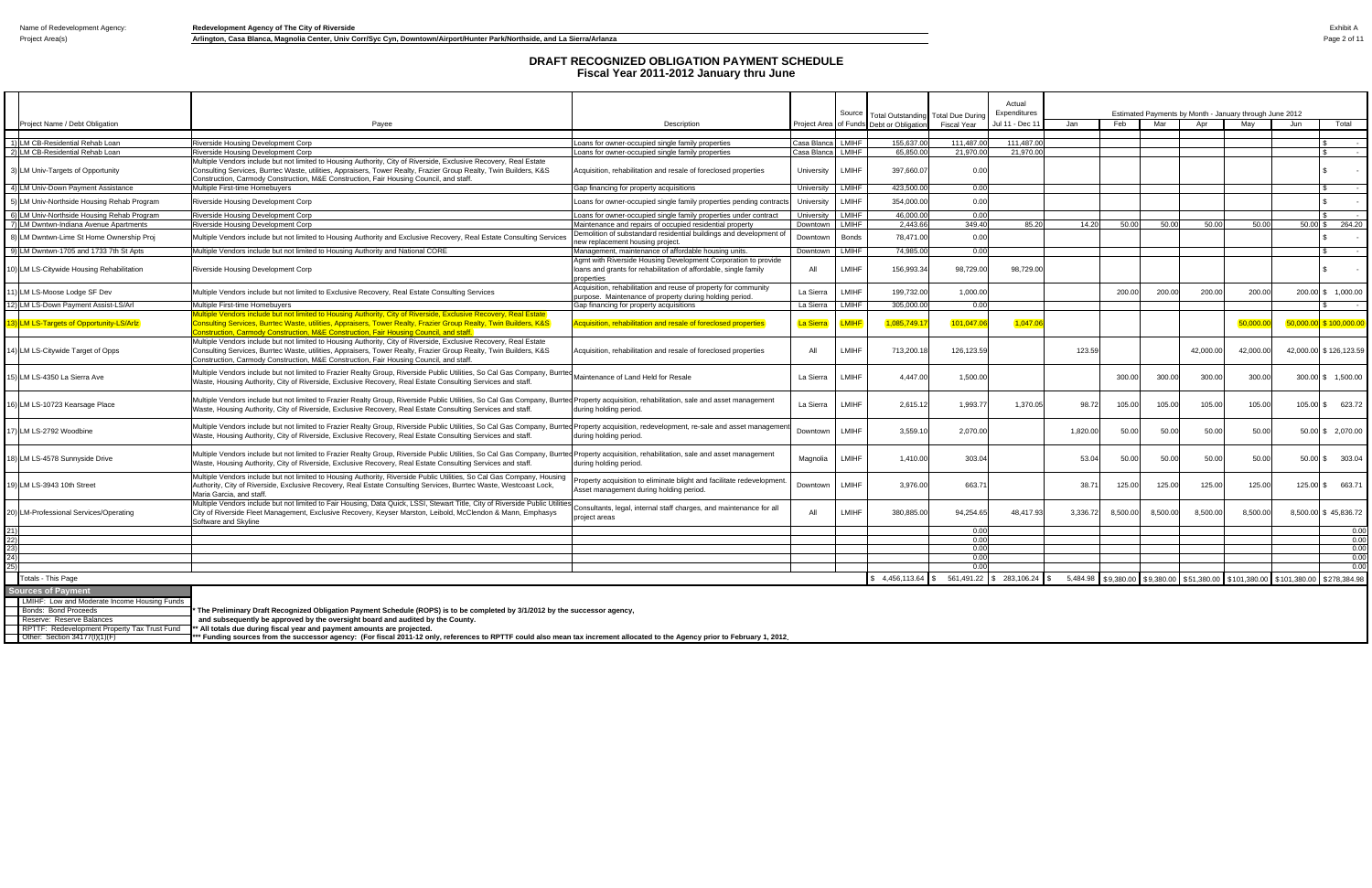$\Box$ 

Project Area(s) **Arlington, Casa Blanca, Magnolia Center, Univ Corr/Syc Cyn, Downtown/Airport/Hunter Park/Northside, and La Sierra/Arlanza Page 3 of 11** 

|                                                                                                |                                                                                                                                                                                                                                                                                                                                                                                                                                                                 |                                                                                                                                  |                        | Source                       |                                                                      |                                 | Actual<br>Expenditures             |          |                                    |           |                           | Estimated Payments by Month - January through June 2012 |                        |                                   |
|------------------------------------------------------------------------------------------------|-----------------------------------------------------------------------------------------------------------------------------------------------------------------------------------------------------------------------------------------------------------------------------------------------------------------------------------------------------------------------------------------------------------------------------------------------------------------|----------------------------------------------------------------------------------------------------------------------------------|------------------------|------------------------------|----------------------------------------------------------------------|---------------------------------|------------------------------------|----------|------------------------------------|-----------|---------------------------|---------------------------------------------------------|------------------------|-----------------------------------|
| Project Name / Debt Obligation                                                                 | Pavee                                                                                                                                                                                                                                                                                                                                                                                                                                                           | Description                                                                                                                      |                        |                              | <b>Total Outstanding</b><br>Project Area of Funds Debt or Obligation | Total Due During<br>Fiscal Year | Jul 11 - Dec 1                     | Jan      | Feb                                | Mar       | Apr                       | May                                                     | Jun                    | Total                             |
|                                                                                                |                                                                                                                                                                                                                                                                                                                                                                                                                                                                 |                                                                                                                                  |                        |                              |                                                                      |                                 |                                    |          |                                    |           |                           |                                                         |                        |                                   |
| 1) Arl-BNSF Quiet Zone                                                                         | Multiple Vendors including but not limited to JM Diaz Inc, EBS Gen Eng and Public Works                                                                                                                                                                                                                                                                                                                                                                         | Design and construction for the quiet zone                                                                                       | Arlington              | <b>Bonds</b>                 | 377,084.66                                                           | 268,788.0                       | 192,338.32                         | 4,252.01 |                                    | 18,049.43 | 18,049.43                 | 18,049.43                                               | 18,049.43              | 76,449.73                         |
| 2) Arl-BNSF Quiet Zone                                                                         | JM Diaz Inc                                                                                                                                                                                                                                                                                                                                                                                                                                                     | Design and construction for the quiet zone                                                                                       | Arlington              | Bonds                        | 1,746.28                                                             | 1,746.28                        | 297.50                             |          |                                    |           |                           | 1,448.78                                                |                        | 1,448.78                          |
|                                                                                                |                                                                                                                                                                                                                                                                                                                                                                                                                                                                 | Property acquired for redevelopment. Holding cost, remediation,                                                                  |                        |                              |                                                                      |                                 |                                    |          |                                    |           |                           |                                                         |                        |                                   |
| 3) Arl-California Square                                                                       | Multiple Vendors include but not limited to Exclusive Recovery, Real Estate Consulting Services                                                                                                                                                                                                                                                                                                                                                                 | appraisal, disposition and staff cost                                                                                            | Arlington              | Bonds                        | 4,444.52                                                             | 3,512.56                        | 60.00                              |          | 2,920.00                           | 133.14    | 133.14                    | 133.14                                                  | $133.14$ \\$           | 3,452.56                          |
| 4) Arl-Arlington Commercial Imp                                                                | Multiple Vendors including but not limited to A-Z Printing (Alison Dale), TR Design, Flo's Farmhouse (Cecilia Park),<br>Payday Loans (Wendy Chan), Public Works and staff                                                                                                                                                                                                                                                                                       | Façade Exterior Improvement for Commercial Buildings                                                                             | Arlington              | <b>Bonds</b>                 | 90,065.24                                                            | 25,000.00                       |                                    |          |                                    |           |                           |                                                         | 25,000.00              | 25,000.00                         |
| 5) Arl-Arlington Commercial Imp                                                                | TR Design Group                                                                                                                                                                                                                                                                                                                                                                                                                                                 | Façade Design for Commercial Buildings                                                                                           | Arlington              | Bonds                        | 10,000.00                                                            | 4,548.69                        |                                    |          | 909.09                             | 909.90    | 909.90                    | 909.90                                                  | 909.90                 | 4,548.69                          |
| 6) Arl-21 Liquor Acquisition                                                                   | Multiple Vendors including but not limited to Exclusive Recovery, Real Estate Consulting Services                                                                                                                                                                                                                                                                                                                                                               | Property acquired for redevelopment. Holding cost, remediation,<br>appraisal, disposition and staff cost                         | Arlington              | <b>Bonds</b>                 | 14,902.00                                                            | 5,000.00                        |                                    |          | 1,000.00                           | 1,000.00  | 1,000.00                  | 1,000.00                                                | 1,000.00               | 5,000.00                          |
| 7) Arl-CA Square Offsite-Lake Dev                                                              | Multiple Vendors including but not limited to Exclusive Recovery, Real Estate Consulting Services and Lake<br><b>Development</b>                                                                                                                                                                                                                                                                                                                                | Bus bay and street improvements                                                                                                  | Arlington              | <b>Bonds</b>                 | 31,530.60                                                            | 5,000.00                        |                                    |          | 1,000.00                           | 1,000.00  | 1,000.00                  | 1,000.00                                                | 1,000.00               | \$5,000.00                        |
| 8) Arl-Hunt Park Improvements                                                                  | Multiple Vendors including but not limited to Inland Electric, Hill Top Geotechnical, 3D Construction, Service 1st, IB<br>Reprographics, BSN Sports, Artistic Concrete Supply, and internal staff charges                                                                                                                                                                                                                                                       | Park Rehabilitation                                                                                                              | Arlington              | <b>Bonds</b>                 | 320,409.7                                                            | 197,216.1                       | 93,529.75                          | 1,025.06 | 20,532.26                          | 20,532.26 | 20,532.26                 | 20,532.26                                               | 20,532.26              | 103,686.36                        |
| 9) Arl-Hunt Park Improvements                                                                  | American Ramp Co (114193)                                                                                                                                                                                                                                                                                                                                                                                                                                       | Park Rehabilitation                                                                                                              | Arlington              | <b>Bonds</b>                 | 6,000.00                                                             | 2,727.25                        |                                    |          | 545.45                             | 545.45    | 545.4                     | 545.45                                                  | 545.45                 | 2,727.25                          |
| 10) Arl-Hunt Park Improvements                                                                 | Hilltop Geotechnical Inc (104033)                                                                                                                                                                                                                                                                                                                                                                                                                               | Park Rehabilitation                                                                                                              | Arlington              | <b>Bonds</b>                 | 8,696.50                                                             | 5,859.30                        | 3,495.00                           |          | 472.86                             | 472.86    | 472.86                    | 472.86                                                  | 472.86                 | 2,364.30                          |
| 11) Arl-Hunt Park Improvements                                                                 | Office Depot (115066)                                                                                                                                                                                                                                                                                                                                                                                                                                           | Park Rehabilitation                                                                                                              | Arlington              | <b>Bonds</b>                 | 54.51                                                                | 54.5'                           |                                    |          | 54.51                              |           |                           |                                                         |                        | 54.51                             |
| 12) Arl-Hunt Park Improvements                                                                 | Harrigan's Toilet Partitions (116053)                                                                                                                                                                                                                                                                                                                                                                                                                           | Park Rehabilitation                                                                                                              | Arlington              | <b>Bonds</b>                 | 4,450.00                                                             | 2,022.75                        |                                    |          | 404.55                             | 404.55    | 404.55                    | 404.55                                                  | 404.55                 | 2,022.75                          |
| 13) Arl-Hunt Park Improvements                                                                 | Plantation Productions Inc (121853)                                                                                                                                                                                                                                                                                                                                                                                                                             | Park Rehabilitation                                                                                                              | Arlington              | <b>Bonds</b>                 | 450.00                                                               | 204.55                          |                                    |          | 40.91                              | 40.91     | 40.91                     | 40.91                                                   | 40.91                  | 204.55                            |
| 14) Arl-Hunt Park Improvements                                                                 | Alcorn Fence Company Inc (122900)                                                                                                                                                                                                                                                                                                                                                                                                                               | <b>Park Rehabilitation</b>                                                                                                       | Arlington              | <b>Bonds</b>                 | 24,590.29                                                            | 11,177.40                       |                                    |          | 2,235.48                           | 2,235.48  | 2,235.48                  | 2,235.48                                                | 2,235.48               | 11,177.40                         |
| 15) Arl-Hunt Park Improvements                                                                 | 3asic BackFlow (123031)                                                                                                                                                                                                                                                                                                                                                                                                                                         | Park Rehabilitation                                                                                                              | Arlington              | <b>Bonds</b>                 | 1,082.72                                                             | 492.1                           |                                    |          | 98.43                              | 98.43     | 98.43                     | 98.43                                                   | 98.43                  | 492.1                             |
| 16) Arl-Hunt Park Pool/Skate Park                                                              | Multiple Vendors including but not limited to Inland Electric, Hill Top Geotechnical, 3D Construction, Service 1st, and<br>iternal staff charges                                                                                                                                                                                                                                                                                                                | Park Pool and Skate Park Construction                                                                                            | Arlington              | <b>Bonds</b>                 | 34,330.61                                                            | 92,641.19                       | 92,418.2                           | 222.98   |                                    |           |                           |                                                         |                        | 222.98                            |
| 17) Arl-Hunt Park Pool/Skate Park                                                              | West Cosast Arborists (114007)                                                                                                                                                                                                                                                                                                                                                                                                                                  | Park Pool and Skate Park Construction                                                                                            | Arlington              | <b>Bonds</b>                 | 4,319.64                                                             | 4,320.00                        |                                    |          | 1,000.00                           | 1,000.00  | 1,000.00                  | 1,000.00                                                | 320.00                 | 4,320.00                          |
| 18) Arl-Hunt Park Pool/Skate Park                                                              | Riverside Electric Motors (122807)                                                                                                                                                                                                                                                                                                                                                                                                                              | Park Pool and Skate Park Construction                                                                                            | Arlington              | <b>Bonds</b>                 | 727.13                                                               | 330.50                          |                                    |          | 66.10                              | 66.10     | 66.10                     | 66.10                                                   | 66.10                  | 330.50                            |
| 19) Arl-Hunt Park Pool/Skate Park                                                              | Great Western Buliding Materials (123396)                                                                                                                                                                                                                                                                                                                                                                                                                       | Park Pool and Skate Park Construction                                                                                            | Arlington              | Bonds                        | 1,895.18                                                             | 861.45                          |                                    |          | 172.29                             | 172.29    | 172.29                    | 172.29                                                  | 172.29                 | 861.45                            |
| 20) Arl-Hunt Park Pool/Skate Park                                                              | Powell Pipe & Supply Company (123408)                                                                                                                                                                                                                                                                                                                                                                                                                           | Park Pool and Skate Park Construction                                                                                            | Arlington              | Bonds                        | 11,579.70                                                            | 5,263.50                        |                                    |          | 1,052.70                           | 1,052.70  | 1,052.70                  | 1,052.70                                                | 1,052.70               | 5,263.50                          |
| 21) Arl-Hunt Park Pool/Skate Park                                                              | T Construction (123695)                                                                                                                                                                                                                                                                                                                                                                                                                                         | Park Pool and Skate Park Construction                                                                                            | Arlington              | Bonds                        | 7,450.00                                                             | 3,386.35                        |                                    |          | 677.27                             | 677.27    | 677.27                    | 677.27                                                  | 677.27                 | 3,386.35                          |
| 22) Arl-Hunt Park Pool/Skate Park                                                              | Robertson Ready Mix (123985)                                                                                                                                                                                                                                                                                                                                                                                                                                    | Park Pool and Skate Park Construction                                                                                            | Arlington              | Bonds                        | 2,000.00                                                             | 909.1                           |                                    |          | 181.82                             | 181.82    | 181.82                    | 181.82                                                  | 181.82                 | 909.10                            |
| 23) Arl-Hunt Park Pool/Skate Park                                                              | American Ramp Co (114193)                                                                                                                                                                                                                                                                                                                                                                                                                                       | Park Pool and Skate Park Construction                                                                                            | Arlington              | Bonds                        | 30,591.42                                                            | 30,591.42                       | 30,591.42                          |          |                                    |           |                           |                                                         |                        | $\sim$                            |
| 24) Arl-Hunt Park Pool/Skate Park                                                              | Multiple Vendors including but not limited to Inland Electric, Hill Top Geotechnical, 3D Construction, Service 1st, and<br>nternal staff charges                                                                                                                                                                                                                                                                                                                | Park Pool and Skate Park Construction                                                                                            | Arlington              | <b>Bonds</b>                 | 497,492.32                                                           | 504,848.79                      | 504,848.79                         |          |                                    |           |                           |                                                         |                        |                                   |
| 25) Arl-Hunt Park Pool/Skate Park                                                              | West Cosast Arborists (114007)                                                                                                                                                                                                                                                                                                                                                                                                                                  | Park Pool and Skate Park Construction                                                                                            | Arlington              | Bonds                        | 4,991.00                                                             | 2,268.6                         |                                    |          | 453.73                             | 453.73    | 453.73                    | 453.73                                                  | 453.73                 | 2,268.65                          |
| 26) Arl-Hunt Park Pool/Skate Park                                                              | American Ramp Co (114193)                                                                                                                                                                                                                                                                                                                                                                                                                                       | Park Pool and Skate Park Construction                                                                                            | Arlington              | Bonds                        | 32,568.67                                                            | 32,023.22                       | 31,568.67                          |          | 90.91                              | 90.91     | 90.91                     | 90.91                                                   | 90.91                  | 454.55                            |
| 27) Arl-Arlington Park Improvements                                                            | Multiple Vendors including but not limited to Park & Recreations, Public Works, and Public Utilities                                                                                                                                                                                                                                                                                                                                                            | Arlington Park Improvements and Childcare Center. Construction of<br>facility with taxable bond proceeds in accordance with bond | Arlington              | <b>Bonds</b>                 | 69,016.85                                                            | 40,799.13                       | 13,609.3                           | 3,675.02 | 4,702.96                           | 4,702.96  | 4,702.96                  | 4,702.96                                                | 4,702.96               | 27,189.82                         |
|                                                                                                |                                                                                                                                                                                                                                                                                                                                                                                                                                                                 | covenants.                                                                                                                       |                        |                              |                                                                      |                                 |                                    |          |                                    |           |                           |                                                         |                        |                                   |
| 28) Arl-Arlington Park Improvements                                                            | FR Design Group (094185)                                                                                                                                                                                                                                                                                                                                                                                                                                        | Design for childcare and park improvements                                                                                       | Arlington              | <b>Bonds</b>                 | 51,900.3                                                             | 31,527.9                        | 13,571.7                           | 979.20   | 3,395.40                           | 3,395.40  | 3,395.40                  | 3,395.40                                                | 3,395.40               | 17,956.20                         |
| 29) Arl-Seven Eleven Remodel<br>30) Arl-Commercial Improvement Program                         | Multiple Vendors including but not limited to Seven Eleven or designated payee<br>Multiple Vendors including but not limited to TR Design, Flo's Farmhouse (Cecilia Park), Payday Loans (Wendy Chan)<br>Public Works and staff                                                                                                                                                                                                                                  | Façade Exterior Improvement for Commercial Buildings<br>açade design and constructions for commercial buildings                  | Arlington<br>Arlington | <b>Bonds</b><br><b>Bonds</b> | 27,000.00<br>257,830.00                                              | 27,000.00<br>5,000.00           |                                    |          | 27,000.00<br>1,000.00              | 1,000.00  | 1,000.00                  | 1,000.00                                                |                        | 27,000.00<br>1,000.00 \$ 5,000.00 |
| 31) Arl-Commercial Improvement Program                                                         | Broeske Architects & Associate (114638)                                                                                                                                                                                                                                                                                                                                                                                                                         | Façade Design for Commercial Buildings                                                                                           | Arlington              | <b>Bonds</b>                 | 8,335.00                                                             | 0.00                            |                                    |          |                                    |           |                           |                                                         |                        | $\sim$                            |
| 32) Arl-Commercial Improvement Program                                                         |                                                                                                                                                                                                                                                                                                                                                                                                                                                                 |                                                                                                                                  |                        |                              | 8,335.00                                                             | 3,788.6                         |                                    |          | 757.73                             | 757.73    |                           | 757.73                                                  | 757.73 \$              | 3,788.65                          |
|                                                                                                | FR Design Group (114909)                                                                                                                                                                                                                                                                                                                                                                                                                                        | Façade Design for Commercial Buildings<br>Rehabilitation of California Avenue in association with California                     | Arlington              | <b>Bonds</b>                 |                                                                      |                                 |                                    |          |                                    |           | 757.73                    |                                                         |                        |                                   |
| 33) Arl-California Ave Rehab                                                                   | EBS General Engineering Inc (115006)                                                                                                                                                                                                                                                                                                                                                                                                                            | <b>Square Rehabilitation Project</b><br>lanning, design and construction of a \$4.5M childcare facility with                     | Arlington              | Bonds                        | 63,888.56                                                            | 63,888.56                       | 33,934.4                           |          |                                    | 29,954.15 |                           |                                                         |                        | 29,954.15                         |
| <mark>34) Arl-Arlington Park Childcare</mark><br>35) Arl-Lake Development Offsite Improvements | ultiple vendors to include but not limited to the City of Riverside<br>California Square Partners                                                                                                                                                                                                                                                                                                                                                               | xable bond proceeds in accordance with bond covenant<br>Offsite improvements                                                     | Arlington              | Bonds<br><b>RPTTF</b>        | ,500,000.0<br>25,000.00                                              | 1,800,000.0<br>25,000.00        |                                    |          |                                    | 450,000.0 | <mark>450,000.0</mark>    | 50,000.0                                                | 450,000.0<br>25.000.00 | \$1,800,000.00<br>\$25,000.00     |
|                                                                                                |                                                                                                                                                                                                                                                                                                                                                                                                                                                                 |                                                                                                                                  |                        | RPTTF                        | 1,000,000.00                                                         | 100.000.00                      |                                    |          |                                    |           |                           |                                                         |                        |                                   |
| 36) Arl-Business Improvement District                                                          | Arlington Business Partnership                                                                                                                                                                                                                                                                                                                                                                                                                                  | mprovements within project area                                                                                                  | Arlington              |                              |                                                                      |                                 |                                    |          |                                    |           |                           |                                                         | 100,000.00             | \$100,000.00                      |
| 37) AutoCtr - Business Improvement District                                                    | Auto Center Business Partnership                                                                                                                                                                                                                                                                                                                                                                                                                                | Improvements within project area                                                                                                 | Arlington-<br>Auto     | RPTTF                        | 1,000,000.00                                                         | 100,000.00                      | 100,000.00                         |          |                                    |           |                           |                                                         |                        | $\sim$                            |
| 38) Auto Ctr - Street Improvements                                                             | Multiple vendors to include but not limited to the City of Riverside                                                                                                                                                                                                                                                                                                                                                                                            | <b>Street Improvements</b>                                                                                                       | Arlington-<br>Auto     | RPTTF                        | 1,100,000.00                                                         | 0.00                            |                                    |          |                                    |           |                           |                                                         |                        | $\sim$ $-$                        |
| 39) Arl-Professional Services                                                                  | Multiple Vendors include but not limited to Orange Coast Title, Lawyer's Title, First American Title, Stewart Title, Chicago<br>Title, Brandon Kidd & Assoc, Donahue, Hawran & Malm, Himes & Himes, Intergra Realty Resources, Kiley Company, RP<br>Laurian & Assoc., Lea & Assoc., Len Perdue & Assoc., Lidgard & Assoc, Mason & Mason, Robert Perdue, Reinhart-<br>Fontes & Assoc., Riggs & Riggs, Pike & Assoc., Villegas Appraisal Co., Loopnet, and staff. | Service for escrow, title, legal, appraisal, and environmental.                                                                  | Arlington              | <b>RPTTF</b>                 | 150,000.00                                                           | 17,243.1'                       | 999.53                             | 9,743.58 |                                    |           | 1,000.00                  | 500.00                                                  |                        | 5,000.00 \$ 16,243.58             |
| 40) Arl-Outside Legal Services                                                                 | Multiple Vendor include but not limited to BBK.                                                                                                                                                                                                                                                                                                                                                                                                                 | Legal services                                                                                                                   | Arlington              | <b>RPTTF</b>                 | 30,000.00                                                            | 4,000.00                        | 0.00                               |          |                                    |           |                           | 2,000.00                                                | 2,000.00               | 4,000.00                          |
| 41) Arl-Property Maintenance                                                                   | Multiple Vendor include but not limited to Exclusive Recover and staff time                                                                                                                                                                                                                                                                                                                                                                                     | Property maintenance for California Square and Taft/Myers                                                                        | Arlington              | RPTTF                        | 15,000.00                                                            | 2,440.00                        | 440.00                             |          |                                    | 500.00    | 500.00                    | 500.00                                                  |                        | 500.00 \$ 2,000.00                |
| Totals - This Page                                                                             |                                                                                                                                                                                                                                                                                                                                                                                                                                                                 | properties                                                                                                                       |                        |                              | 9,829,758.46                                                         |                                 | $$3,431,481.17$ $$1,111,702.66$ \$ |          | 19,897.85 \$70,764.45 \$539,427.47 |           | \$510,473.32 \$513,422.10 |                                                         |                        | \$665,793.32 \$2,319,778.51       |
|                                                                                                |                                                                                                                                                                                                                                                                                                                                                                                                                                                                 |                                                                                                                                  |                        |                              |                                                                      |                                 |                                    |          |                                    |           |                           |                                                         |                        |                                   |
| <b>Sources of Payment</b>                                                                      |                                                                                                                                                                                                                                                                                                                                                                                                                                                                 |                                                                                                                                  |                        |                              |                                                                      |                                 |                                    |          |                                    |           |                           |                                                         |                        |                                   |
| LMIHF: Low and Moderate Income Housing Funds<br>Bonds: Bond Proceeds                           | The Preliminary Draft Recognized Obligation Payment Schedule (ROPS) is to be completed by 3/1/2012 by the successor agency,                                                                                                                                                                                                                                                                                                                                     |                                                                                                                                  |                        |                              |                                                                      |                                 |                                    |          |                                    |           |                           |                                                         |                        |                                   |

" The Preliminary Draft Recognized Obligation Payment Schedule (ROPS) is to be completed by 3/1/2012 by the successor agency,<br>Reserve: Reserve Balances and subsequently be approved by the oversight board and audited by t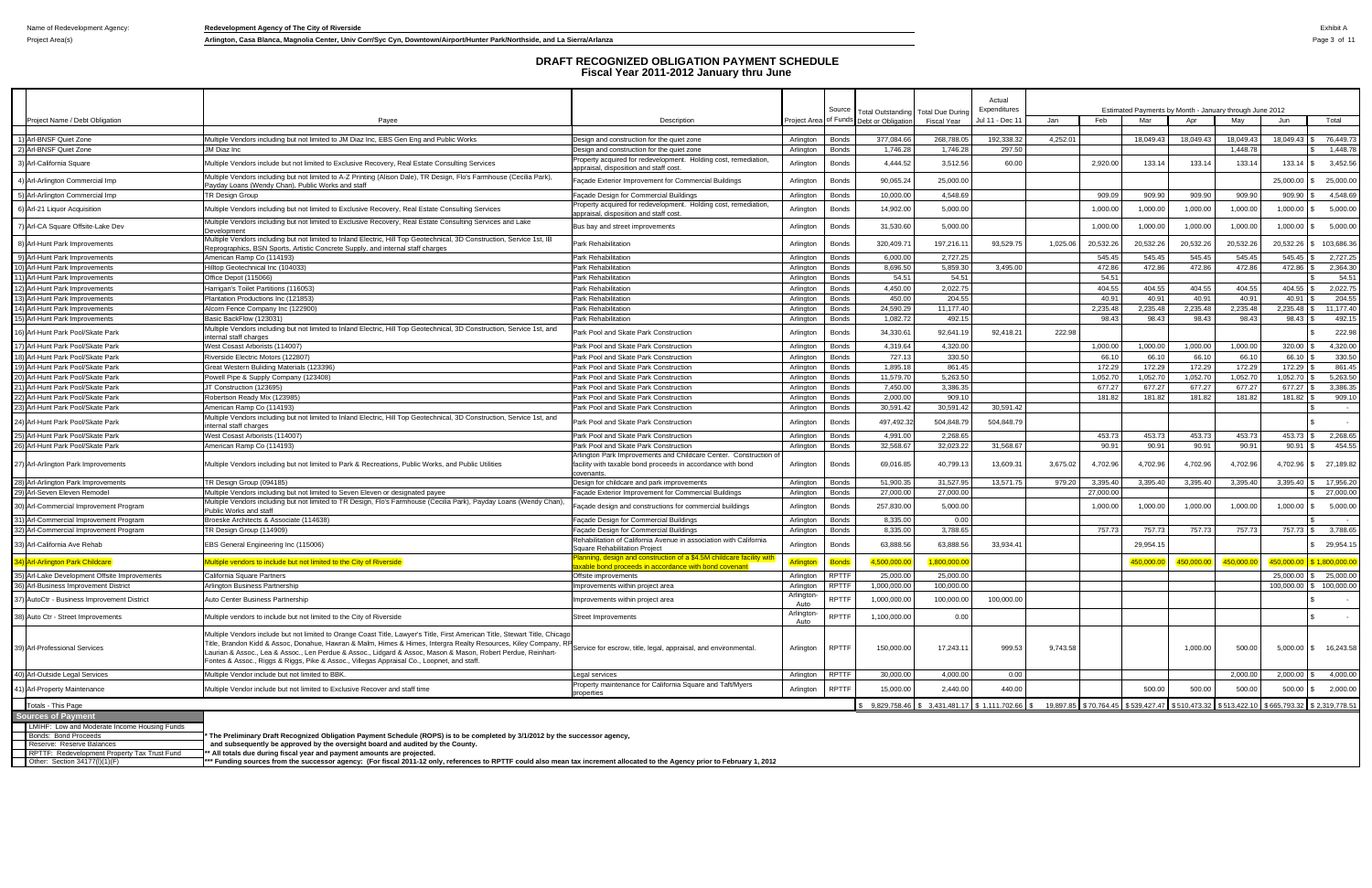Project Area(s) **Arlington, Casa Blanca, Magnolia Center, Univ Corr/Syc Cyn, Downtown/Airport/Hunter Park/Northside, and La Sierra/Arlanza Park/Northside, and La Sierra/Arlanza Park/Northside, and La Sierra/Arlanza Page 4** 

| Expenditures<br>Source<br>Total Outstanding Total Due Durino<br>of Funds<br>Feb<br>Mar<br>Project Name / Debt Obligation<br>Payee<br>Description<br>Debt or Obligation<br>Jul 11 - Dec 1<br>Jan<br>Apr<br><b>Project Area</b><br>Fiscal Year<br>1) CB - BNSF Quiet Zone<br>17,899.49<br>31,765.30<br>31,765.30<br>Multiple Vendors includes but not limited to internal staff charges, JM Diaz, & EBS<br>Casa Blanca<br><b>Bonds</b><br>370,091.60<br>179,499.85<br>2,773.86<br>31,765.30<br>Design and construction for the quiet zone<br>10,095.00<br>0.00<br><b>Bonds</b><br>TR Design Group<br>Facade Design for Commercial Buildings<br>Casa Blanca<br><b>RPTTF</b><br>500.00<br>3) CB-Acquisition of RCTC Madison St<br>Multiple Vendors include but not limited to Exclusive Recovery, Real Estate Consulting Services<br>9,137.00<br>2,500.00<br>500.00<br>Maintenance of property held for resale<br>Casa Blanca<br>Park Rehabilitation with tax exempt bond funds in accordance with<br>4) CB-Villegas Park Improvements<br>Multiple Vendors include but not limited to Riverside Co En, internal staff charges and City of Riverside<br><b>Bonds</b><br>3,251,060.2<br>,107,802.0<br>31,102.45<br>5,070.51<br>357,209.7<br>tasa Blanca<br>ond covenants.<br>Design for park improvements and construction of park with tax<br>5) CB-Villegas Park Improvements<br>249,702.1<br>249,702.27<br>178,494.00<br>7,310.27<br>20,000.00<br>30,000.00<br>Architerra Design Group<br>Casa Blanca<br><b>Bonds</b><br>xempt bond proceeds per bond covenant<br>Multiple Vendors include but not limited to El Amigo Meat Market, La Mexicana Store, REID Company, Plaza Automotive<br>234,827.50<br>54,972.95<br>54,972.95<br>6) CB-Commercial Improvement Program<br>acade Exterior Improvement for Commercial Buildings<br>Casa Blanca<br>Bonds<br>and Walter's Auto Group<br>7) CB-Commercial Improvement Program<br>8,335.00<br>0.00<br>Broeske Architects & Associate<br>Façade Design for Commercial Buildings<br>Casa Blanca<br><b>Bonds</b><br>8) CB-Commercial Improvement Program<br><b>Bonds</b><br>8,335.00<br>3,788.65<br>757.73<br>757.73<br>TR Design Group<br>Façade Design for Commercial Buildings<br>Casa Blanca<br>85.23<br>85.23<br>9) CB-Ricca Street Paving<br>Multiple Vendors including but not limited to Public Works<br><b>Bonds</b><br>85.23<br><b>Street Improvements</b><br>Casa Blanca<br>415,000.00<br>188,636.35<br>37,727.27<br>37,727.27<br>10) CB-CB Exterior Home Improv<br>Riverside Housing Development Corp<br><b>Bonds</b><br>Exterior repairs for residential homes<br>Casa Blanca<br>6,076.45<br>11) CB-CB Exterior Home Improv<br>Riverside Housing Development Corp<br>81,741.00<br>45,282.25<br>14,900.00<br>6,076.45<br>Exterior repairs for residential homes<br>Casa Blanca<br>Bonds<br>Multiple Vendors including but not limited to Dalke & Sons, Goforth & Marti, Design Space Modular, Anixter, Graybar<br>Electric, ACS, Garland Company, Howard Ind., IRC, Johnson Power, Matrix/3B, Elrod Fence, Ross Fence, A&A Fence,<br>168,874.45<br>168,874.45<br>103,420.72<br>5,456.79<br>12,000.00<br>12) CB-Corp Yard Renov<br>15,000.00<br>enant Improvements<br>Casa Blanca<br>Bonds<br>TMJ Coating Inc., CR Coating, Sundance Painting, Conduit Networks, Alquest, Computech, The Land Center, Valley<br>Crest Landscape Maintenance, Inland Empire Landscaping, Inland Electric and staff time<br>2,245,790.<br>867,313.<br>3) CB-Corp Yard Renov<br>Dalke & Sons Construction Inc<br><b>Tenant Improvements Construction Contract</b><br>2,245,790.<br>307,366.1<br>400,357.00<br>350,000.<br>asa Blanca,<br><b>Bonds</b><br>8,404.15<br>5,858.61<br>650.00<br>Design Space Modular Buildings<br><b>Tenant Improvements Construction Contract</b><br><b>Bonds</b><br>8,404.1<br>1,349.26<br>546.28<br>Casa Blanca<br>383,098.52<br>383,098.52<br>266,549.78<br>110,435.79<br>6,112.95<br><b>Bonds</b><br>The Garland Group (122371)<br><b>Tenant Improvements Construction Contract</b><br>Casa Blanca<br>1,345.67<br>1,345.67<br>1,345.67<br><b>Tenant Improvements Construction Contract</b><br>Casa Blanca<br><b>Bonds</b><br>Comserco Inc.<br>20,790.00<br>20,790.00<br>4,004.00<br>4,004.00<br>3B'S Structural Observation<br>12,782.00<br><b>Tenant Improvements Construction Contract</b><br>Casa Blanca<br><b>Bonds</b><br>510,233.60<br>510,233.60<br>Goforth And Marti<br><b>Tenant Improvements Construction Contract</b><br>Casa Blanca<br><b>Bonds</b><br>23,675.00<br>19) CB-Corp Yard Renov<br>23,675.00<br>Sundance Painting Company<br><b>Tenant Improvements Construction Contract</b><br>Casa Blanca<br><b>Bonds</b><br>2,479.00<br>2,479.00<br>Inland Electric Inc<br><b>Bonds</b><br>2,479.00<br><b>Tenant Improvements Construction Contract</b><br>Casa Blanca<br>3,177.00<br>Elrod Fence Co<br>3,177.00<br>3,177.00<br><b>Tenant Improvements Construction Contract</b><br>Casa Blanca<br><b>Bonds</b><br><b>Bonds</b><br>21,672.1<br>21,672.11<br>5,000.00<br>8,000.00<br><b>Conduit Networks</b><br><b>Tenant Improvements Construction Contract</b><br>Casa Blanca<br><b>Bonds</b><br>10,460.00<br><b>Tenant Improvements Construction Contract</b><br>Casa Blanca<br>10,460.00<br>Inland Empire Landscape<br>Multiple Vendors include but not limited to Orange Coast Title, Lawyer's Title, First American Title, Stewart Title, Chicago<br>Title, Brandon Kidd & Assoc, Donahue, Hawran & Malm, Himes & Himes, Intergra Realty Resources, Kiley Company, RF<br>150,000.00<br>8,637.50<br>3,637.50<br><b>RPTTF</b><br>Service for escrow, title, legal, appraisal, and environmental.<br>Casa Blanca<br>Laurian & Assoc., Lea & Assoc., Len Perdue & Assoc., Lidgard & Assoc, Mason & Mason, Robert Perdue, Reinhart-<br>Fontes & Assoc., Riggs & Riggs, Pike & Assoc., Villegas Appraisal Co., Loopnet, and staff.<br>Multiple Vendore include but not limited to BBK.<br><b>RPTTF</b><br>30,000.00<br>0.00<br>Casa Blanca<br>Legal services<br>10,000.00<br>3,039.40<br>525.20<br>500.00<br>Multiple Vendore include but not limited to Exclusive Recover and staff time<br><b>RPTTF</b><br>14.20<br>500.00<br>Property maintenance for vacant lot adjacent to CB Library<br>Casa Blanca<br>0.00<br>29,560.93<br>13,579.98<br>262.48<br>2,663.50<br>2,663.50<br>Epic Land Solution Inc.<br><b>Bonds</b><br>2,663.50<br>Grade separation and related street improvements<br>Magnolia<br>3,423.06<br>3,423.06<br>3,423.06<br>Geomatrix Consultant Inc<br>Grade separation and related street improvements<br>Magnolia<br>Bonds<br>20,625.00<br>9,375.00<br>1,875.00<br>1,875.00<br>1,875.00<br>Donna Desmond Associates Inc<br>Grade separation and related street improvements<br>Magnolia<br>Bonds<br>Property acquired for redevelopment. Holding cost, remediation<br>25,869.77<br>31) Mag-Merrill Avenue Projects<br><b>RPTTF</b><br>6,113.09<br>982.22<br>130.87<br>1,000.00<br>1,000.00<br>Multiple Vendors include but not limited to Exclusive Recovery, Real Estate Consulting Services<br>Magnolia<br>appraisal, disposition and staff cost<br>Multiple Vendors include but not limited to TR Design, Taylor Moore Design (6346 Brockton Avenue - Paula Moore),<br>Central Medical Center (4100 Central Avenue - Andro Sharobien), Vidish Realty Corp (Dr. Greenfield - Big 5 Center)<br>55,580.40<br>62,439.06<br>49,864.85<br>1,143.11<br>1,143.11<br>açade Exterior Improvement for Commercial Buildings<br>Bonds<br>Magnolia<br>REID (Arlington Professional Building - 6377 Riverside Avenue, Milkmaid Ventures) and Leivas Associates (6370<br>Brockton Avenue)<br>Multiple Vendors including but not limited to Sonnet Node, Uline, A2Z, Double D, EBS, Hasco, Mike's, Monster Media<br>International Line Builders, Don's Lock, Fees, Fiber Install, Fair Price Carpets, Nile Advanced, Roto Rooter, Ramsey<br>1,337.31<br>1,337.31<br>206.48<br><b>Library Renovation</b><br>Magnolia<br>734.36<br>396.47<br>Bonds<br>Plumbing, TR Design, Exclusive Recovery, By Suomi, and Staff Time<br>Multiple Vendors including but not limited to Sonnet Node, Uline, A2Z, Double D, EBS, Hasco, Mike's, Monster Media,<br>International Line Builders, Don's Lock, Fees, Fiber Install, Fair Price Carpets, Nile Advanced, Roto Rooter, Ramsey<br>87,731.87<br>47,173.15<br>37,173.15<br><b>Library Renovation</b><br>Magnolia<br><b>Bonds</b><br>Plumbing, TR Design, Exclusive Recovery, By Suomi, and Staff Time<br>Multiple Vendors including but not limited to Sonnet Node, Uline, A2Z, Double D, EBS, Hasco, Mike's, Monster Media,<br><b>RPTTF</b><br>International Line Builders, Don's Lock, Fees, Fiber Install, Fair Price Carpets, Nile Advanced, Roto Rooter, Ramsey<br>19,123.97<br>9,575.00<br>4,575.00<br>5,000.00<br>ibrary Renovation<br>Magnolia<br>Plumbing, TR Design, Exclusive Recovery, By Suomi, and Staff Time<br><b>Executive Elevator Inc</b><br><b>Library Renovation</b><br><b>RPTTF</b><br>2,738.25<br>2,738.25<br>Magnolia<br>2,738.25<br>Multiple Vendors including but not limited to Sonnet Node, Uline, A2Z, Double D, EBS, Hasco, Mike's, Monster Media<br>International Line Builders, Don's Lock, Fees, Fiber Install, Fair Price Carpets, Nile Advanced, Roto Rooter, Ramsey<br>ibrary Renovation<br>RPTTF<br>178,532.82<br>152,882.97<br>139,181.15<br>3,701.82<br>Magnolia<br>Plumbing, TR Design, Exclusive Recovery, By Suomi, PIP Printing, Excel Landscape and Staff Time<br>0.00<br>0.00<br>0.00<br>$$8,659,791.72$ $$5,545,724.72$ $$1,781,773.08$ $$$<br>Totals - This Page<br>LMIHF: Low and Moderate Income Housing Funds<br>Bonds: Bond Proceeds<br>The Preliminary Draft Recognized Obligation Payment Schedule (ROPS) is to be completed by 3/1/2012 by the successor agency,<br>Reserve: Reserve Balances<br>and subsequently be approved by the oversight board and audited by the County.<br>RPTTF: Redevelopment Property Tax Trust Fund |                                                                                              |  | Actual |  |  |                                                                         |  |
|-----------------------------------------------------------------------------------------------------------------------------------------------------------------------------------------------------------------------------------------------------------------------------------------------------------------------------------------------------------------------------------------------------------------------------------------------------------------------------------------------------------------------------------------------------------------------------------------------------------------------------------------------------------------------------------------------------------------------------------------------------------------------------------------------------------------------------------------------------------------------------------------------------------------------------------------------------------------------------------------------------------------------------------------------------------------------------------------------------------------------------------------------------------------------------------------------------------------------------------------------------------------------------------------------------------------------------------------------------------------------------------------------------------------------------------------------------------------------------------------------------------------------------------------------------------------------------------------------------------------------------------------------------------------------------------------------------------------------------------------------------------------------------------------------------------------------------------------------------------------------------------------------------------------------------------------------------------------------------------------------------------------------------------------------------------------------------------------------------------------------------------------------------------------------------------------------------------------------------------------------------------------------------------------------------------------------------------------------------------------------------------------------------------------------------------------------------------------------------------------------------------------------------------------------------------------------------------------------------------------------------------------------------------------------------------------------------------------------------------------------------------------------------------------------------------------------------------------------------------------------------------------------------------------------------------------------------------------------------------------------------------------------------------------------------------------------------------------------------------------------------------------------------------------------------------------------------------------------------------------------------------------------------------------------------------------------------------------------------------------------------------------------------------------------------------------------------------------------------------------------------------------------------------------------------------------------------------------------------------------------------------------------------------------------------------------------------------------------------------------------------------------------------------------------------------------------------------------------------------------------------------------------------------------------------------------------------------------------------------------------------------------------------------------------------------------------------------------------------------------------------------------------------------------------------------------------------------------------------------------------------------------------------------------------------------------------------------------------------------------------------------------------------------------------------------------------------------------------------------------------------------------------------------------------------------------------------------------------------------------------------------------------------------------------------------------------------------------------------------------------------------------------------------------------------------------------------------------------------------------------------------------------------------------------------------------------------------------------------------------------------------------------------------------------------------------------------------------------------------------------------------------------------------------------------------------------------------------------------------------------------------------------------------------------------------------------------------------------------------------------------------------------------------------------------------------------------------------------------------------------------------------------------------------------------------------------------------------------------------------------------------------------------------------------------------------------------------------------------------------------------------------------------------------------------------------------------------------------------------------------------------------------------------------------------------------------------------------------------------------------------------------------------------------------------------------------------------------------------------------------------------------------------------------------------------------------------------------------------------------------------------------------------------------------------------------------------------------------------------------------------------------------------------------------------------------------------------------------------------------------------------------------------------------------------------------------------------------------------------------------------------------------------------------------------------------------------------------------------------------------------------------------------------------------------------------------------------------------------------------------------------------------------------------------------------------------------------------------------------------------------------------------------------------------------------------------------------------------------------------------------------------------------------------------------------------------------------------------------------------------------------------------------------------------------------------------------------------------------------------------------------------------------------------------------------------------------------------------------------------------------------------------------------------------------------------------------------------------------------------------------------------------------------------------------------------------------------------------------------------------------------------------------------------------------------------------------------------------------------------------------------------------------------------------------------------------------------------------------------------------------------------------------------------------------------------------------------------------------------------------------------------------------------------------------------------------------------------------------------------------------------------------------------------------------------------------------------------------------------------------------------------------------------------------------------------------------------------------------------------------------------------------------------------------------------------------------------------------------------------------------------------------------------------------------------------------------------------------------------------------------------------------------------------------------------------------------------------------------------------------------------------------------------------------------------------------------------------------------------------------------------------------------------------------------------------------------------------------------------------------------------------------------------------------------------------------------------------------------------------------------------------------------------------------------------------------------------------------------------------------------------------------------------------------------------------------------------------------------------------------------------------------------------------------------------------------------------------------------------------------------------------------------------------------------------------------------------------------------------------------------------------------------------------------------------------------------------------------------------------------------------------------------------------------------------------------------------------------------------------------------|----------------------------------------------------------------------------------------------|--|--------|--|--|-------------------------------------------------------------------------|--|
|                                                                                                                                                                                                                                                                                                                                                                                                                                                                                                                                                                                                                                                                                                                                                                                                                                                                                                                                                                                                                                                                                                                                                                                                                                                                                                                                                                                                                                                                                                                                                                                                                                                                                                                                                                                                                                                                                                                                                                                                                                                                                                                                                                                                                                                                                                                                                                                                                                                                                                                                                                                                                                                                                                                                                                                                                                                                                                                                                                                                                                                                                                                                                                                                                                                                                                                                                                                                                                                                                                                                                                                                                                                                                                                                                                                                                                                                                                                                                                                                                                                                                                                                                                                                                                                                                                                                                                                                                                                                                                                                                                                                                                                                                                                                                                                                                                                                                                                                                                                                                                                                                                                                                                                                                                                                                                                                                                                                                                                                                                                                                                                                                                                                                                                                                                                                                                                                                                                                                                                                                                                                                                                                                                                                                                                                                                                                                                                                                                                                                                                                                                                                                                                                                                                                                                                                                                                                                                                                                                                                                                                                                                                                                                                                                                                                                                                                                                                                                                                                                                                                                                                                                                                                                                                                                                                                                                                                                                                                                                                                                                                                                                                                                                                                                                                                                                                                                                                                                                                                                                                                                                                                                                                                                                                                                                                                                                                                                                                                                                                                                                                                                                                                                                                                                                                                                                                                                                                                                                                                                                                                                                                                                                                                                                                                                                                                                                                                                                                                                                                                     | Estimated Payments by Month - January through June 2012                                      |  |        |  |  |                                                                         |  |
|                                                                                                                                                                                                                                                                                                                                                                                                                                                                                                                                                                                                                                                                                                                                                                                                                                                                                                                                                                                                                                                                                                                                                                                                                                                                                                                                                                                                                                                                                                                                                                                                                                                                                                                                                                                                                                                                                                                                                                                                                                                                                                                                                                                                                                                                                                                                                                                                                                                                                                                                                                                                                                                                                                                                                                                                                                                                                                                                                                                                                                                                                                                                                                                                                                                                                                                                                                                                                                                                                                                                                                                                                                                                                                                                                                                                                                                                                                                                                                                                                                                                                                                                                                                                                                                                                                                                                                                                                                                                                                                                                                                                                                                                                                                                                                                                                                                                                                                                                                                                                                                                                                                                                                                                                                                                                                                                                                                                                                                                                                                                                                                                                                                                                                                                                                                                                                                                                                                                                                                                                                                                                                                                                                                                                                                                                                                                                                                                                                                                                                                                                                                                                                                                                                                                                                                                                                                                                                                                                                                                                                                                                                                                                                                                                                                                                                                                                                                                                                                                                                                                                                                                                                                                                                                                                                                                                                                                                                                                                                                                                                                                                                                                                                                                                                                                                                                                                                                                                                                                                                                                                                                                                                                                                                                                                                                                                                                                                                                                                                                                                                                                                                                                                                                                                                                                                                                                                                                                                                                                                                                                                                                                                                                                                                                                                                                                                                                                                                                                                                                                     | May<br>Total<br>Jun                                                                          |  |        |  |  |                                                                         |  |
| 2) CB-Facade Imp Program                                                                                                                                                                                                                                                                                                                                                                                                                                                                                                                                                                                                                                                                                                                                                                                                                                                                                                                                                                                                                                                                                                                                                                                                                                                                                                                                                                                                                                                                                                                                                                                                                                                                                                                                                                                                                                                                                                                                                                                                                                                                                                                                                                                                                                                                                                                                                                                                                                                                                                                                                                                                                                                                                                                                                                                                                                                                                                                                                                                                                                                                                                                                                                                                                                                                                                                                                                                                                                                                                                                                                                                                                                                                                                                                                                                                                                                                                                                                                                                                                                                                                                                                                                                                                                                                                                                                                                                                                                                                                                                                                                                                                                                                                                                                                                                                                                                                                                                                                                                                                                                                                                                                                                                                                                                                                                                                                                                                                                                                                                                                                                                                                                                                                                                                                                                                                                                                                                                                                                                                                                                                                                                                                                                                                                                                                                                                                                                                                                                                                                                                                                                                                                                                                                                                                                                                                                                                                                                                                                                                                                                                                                                                                                                                                                                                                                                                                                                                                                                                                                                                                                                                                                                                                                                                                                                                                                                                                                                                                                                                                                                                                                                                                                                                                                                                                                                                                                                                                                                                                                                                                                                                                                                                                                                                                                                                                                                                                                                                                                                                                                                                                                                                                                                                                                                                                                                                                                                                                                                                                                                                                                                                                                                                                                                                                                                                                                                                                                                                                                            | 31,765.30<br>31,765.30<br>161,600.36                                                         |  |        |  |  |                                                                         |  |
|                                                                                                                                                                                                                                                                                                                                                                                                                                                                                                                                                                                                                                                                                                                                                                                                                                                                                                                                                                                                                                                                                                                                                                                                                                                                                                                                                                                                                                                                                                                                                                                                                                                                                                                                                                                                                                                                                                                                                                                                                                                                                                                                                                                                                                                                                                                                                                                                                                                                                                                                                                                                                                                                                                                                                                                                                                                                                                                                                                                                                                                                                                                                                                                                                                                                                                                                                                                                                                                                                                                                                                                                                                                                                                                                                                                                                                                                                                                                                                                                                                                                                                                                                                                                                                                                                                                                                                                                                                                                                                                                                                                                                                                                                                                                                                                                                                                                                                                                                                                                                                                                                                                                                                                                                                                                                                                                                                                                                                                                                                                                                                                                                                                                                                                                                                                                                                                                                                                                                                                                                                                                                                                                                                                                                                                                                                                                                                                                                                                                                                                                                                                                                                                                                                                                                                                                                                                                                                                                                                                                                                                                                                                                                                                                                                                                                                                                                                                                                                                                                                                                                                                                                                                                                                                                                                                                                                                                                                                                                                                                                                                                                                                                                                                                                                                                                                                                                                                                                                                                                                                                                                                                                                                                                                                                                                                                                                                                                                                                                                                                                                                                                                                                                                                                                                                                                                                                                                                                                                                                                                                                                                                                                                                                                                                                                                                                                                                                                                                                                                                                     |                                                                                              |  |        |  |  |                                                                         |  |
| 14) CB-Corp Yard Renov<br>15) CB-Corp Yard Renov<br>16) CB-Corp Yard Renov<br>17) CB-Corp Yard Renov<br>18) CB-Corp Yard Renov<br>20) CB-Corp Yard Renov<br>21) CB-Corp Yard Renov<br>22) CB-Corp Yard Renov<br>23) CB-Corp Yard Renov<br>24) CB-Professional Services<br>25) CB-Outside Legal Services<br>26) CB-Property Maintenance<br>28) Mag-Magnolia Grade Separation<br>29) Mag-Magnolia Grade Separation<br>30) Mag-Magnolia Grade Separation<br>32) Mag-Commercial Improvement Proj<br>33) Mag-Marcy Library Expansion<br>34) Mag-Marcy Library Expansion<br>35) Mag-Marcy Library Expansion<br>36) Mag-Marcy Library Expansion<br>37) Mag-Marcy Library Expansion<br>39)<br>40)<br><b>Sources of Payment</b>                                                                                                                                                                                                                                                                                                                                                                                                                                                                                                                                                                                                                                                                                                                                                                                                                                                                                                                                                                                                                                                                                                                                                                                                                                                                                                                                                                                                                                                                                                                                                                                                                                                                                                                                                                                                                                                                                                                                                                                                                                                                                                                                                                                                                                                                                                                                                                                                                                                                                                                                                                                                                                                                                                                                                                                                                                                                                                                                                                                                                                                                                                                                                                                                                                                                                                                                                                                                                                                                                                                                                                                                                                                                                                                                                                                                                                                                                                                                                                                                                                                                                                                                                                                                                                                                                                                                                                                                                                                                                                                                                                                                                                                                                                                                                                                                                                                                                                                                                                                                                                                                                                                                                                                                                                                                                                                                                                                                                                                                                                                                                                                                                                                                                                                                                                                                                                                                                                                                                                                                                                                                                                                                                                                                                                                                                                                                                                                                                                                                                                                                                                                                                                                                                                                                                                                                                                                                                                                                                                                                                                                                                                                                                                                                                                                                                                                                                                                                                                                                                                                                                                                                                                                                                                                                                                                                                                                                                                                                                                                                                                                                                                                                                                                                                                                                                                                                                                                                                                                                                                                                                                                                                                                                                                                                                                                                                                                                                                                                                                                                                                                                                                                                                                                                                                                                              | 500.00<br>500.00<br>500.00<br>2,500.00                                                       |  |        |  |  |                                                                         |  |
|                                                                                                                                                                                                                                                                                                                                                                                                                                                                                                                                                                                                                                                                                                                                                                                                                                                                                                                                                                                                                                                                                                                                                                                                                                                                                                                                                                                                                                                                                                                                                                                                                                                                                                                                                                                                                                                                                                                                                                                                                                                                                                                                                                                                                                                                                                                                                                                                                                                                                                                                                                                                                                                                                                                                                                                                                                                                                                                                                                                                                                                                                                                                                                                                                                                                                                                                                                                                                                                                                                                                                                                                                                                                                                                                                                                                                                                                                                                                                                                                                                                                                                                                                                                                                                                                                                                                                                                                                                                                                                                                                                                                                                                                                                                                                                                                                                                                                                                                                                                                                                                                                                                                                                                                                                                                                                                                                                                                                                                                                                                                                                                                                                                                                                                                                                                                                                                                                                                                                                                                                                                                                                                                                                                                                                                                                                                                                                                                                                                                                                                                                                                                                                                                                                                                                                                                                                                                                                                                                                                                                                                                                                                                                                                                                                                                                                                                                                                                                                                                                                                                                                                                                                                                                                                                                                                                                                                                                                                                                                                                                                                                                                                                                                                                                                                                                                                                                                                                                                                                                                                                                                                                                                                                                                                                                                                                                                                                                                                                                                                                                                                                                                                                                                                                                                                                                                                                                                                                                                                                                                                                                                                                                                                                                                                                                                                                                                                                                                                                                                                                     |                                                                                              |  |        |  |  |                                                                         |  |
|                                                                                                                                                                                                                                                                                                                                                                                                                                                                                                                                                                                                                                                                                                                                                                                                                                                                                                                                                                                                                                                                                                                                                                                                                                                                                                                                                                                                                                                                                                                                                                                                                                                                                                                                                                                                                                                                                                                                                                                                                                                                                                                                                                                                                                                                                                                                                                                                                                                                                                                                                                                                                                                                                                                                                                                                                                                                                                                                                                                                                                                                                                                                                                                                                                                                                                                                                                                                                                                                                                                                                                                                                                                                                                                                                                                                                                                                                                                                                                                                                                                                                                                                                                                                                                                                                                                                                                                                                                                                                                                                                                                                                                                                                                                                                                                                                                                                                                                                                                                                                                                                                                                                                                                                                                                                                                                                                                                                                                                                                                                                                                                                                                                                                                                                                                                                                                                                                                                                                                                                                                                                                                                                                                                                                                                                                                                                                                                                                                                                                                                                                                                                                                                                                                                                                                                                                                                                                                                                                                                                                                                                                                                                                                                                                                                                                                                                                                                                                                                                                                                                                                                                                                                                                                                                                                                                                                                                                                                                                                                                                                                                                                                                                                                                                                                                                                                                                                                                                                                                                                                                                                                                                                                                                                                                                                                                                                                                                                                                                                                                                                                                                                                                                                                                                                                                                                                                                                                                                                                                                                                                                                                                                                                                                                                                                                                                                                                                                                                                                                                                     | 357,209.7<br><mark>357,209.70</mark><br>\$1,076,699.61                                       |  |        |  |  |                                                                         |  |
|                                                                                                                                                                                                                                                                                                                                                                                                                                                                                                                                                                                                                                                                                                                                                                                                                                                                                                                                                                                                                                                                                                                                                                                                                                                                                                                                                                                                                                                                                                                                                                                                                                                                                                                                                                                                                                                                                                                                                                                                                                                                                                                                                                                                                                                                                                                                                                                                                                                                                                                                                                                                                                                                                                                                                                                                                                                                                                                                                                                                                                                                                                                                                                                                                                                                                                                                                                                                                                                                                                                                                                                                                                                                                                                                                                                                                                                                                                                                                                                                                                                                                                                                                                                                                                                                                                                                                                                                                                                                                                                                                                                                                                                                                                                                                                                                                                                                                                                                                                                                                                                                                                                                                                                                                                                                                                                                                                                                                                                                                                                                                                                                                                                                                                                                                                                                                                                                                                                                                                                                                                                                                                                                                                                                                                                                                                                                                                                                                                                                                                                                                                                                                                                                                                                                                                                                                                                                                                                                                                                                                                                                                                                                                                                                                                                                                                                                                                                                                                                                                                                                                                                                                                                                                                                                                                                                                                                                                                                                                                                                                                                                                                                                                                                                                                                                                                                                                                                                                                                                                                                                                                                                                                                                                                                                                                                                                                                                                                                                                                                                                                                                                                                                                                                                                                                                                                                                                                                                                                                                                                                                                                                                                                                                                                                                                                                                                                                                                                                                                                                                     | 13,898.00<br>\$71,208.27                                                                     |  |        |  |  |                                                                         |  |
|                                                                                                                                                                                                                                                                                                                                                                                                                                                                                                                                                                                                                                                                                                                                                                                                                                                                                                                                                                                                                                                                                                                                                                                                                                                                                                                                                                                                                                                                                                                                                                                                                                                                                                                                                                                                                                                                                                                                                                                                                                                                                                                                                                                                                                                                                                                                                                                                                                                                                                                                                                                                                                                                                                                                                                                                                                                                                                                                                                                                                                                                                                                                                                                                                                                                                                                                                                                                                                                                                                                                                                                                                                                                                                                                                                                                                                                                                                                                                                                                                                                                                                                                                                                                                                                                                                                                                                                                                                                                                                                                                                                                                                                                                                                                                                                                                                                                                                                                                                                                                                                                                                                                                                                                                                                                                                                                                                                                                                                                                                                                                                                                                                                                                                                                                                                                                                                                                                                                                                                                                                                                                                                                                                                                                                                                                                                                                                                                                                                                                                                                                                                                                                                                                                                                                                                                                                                                                                                                                                                                                                                                                                                                                                                                                                                                                                                                                                                                                                                                                                                                                                                                                                                                                                                                                                                                                                                                                                                                                                                                                                                                                                                                                                                                                                                                                                                                                                                                                                                                                                                                                                                                                                                                                                                                                                                                                                                                                                                                                                                                                                                                                                                                                                                                                                                                                                                                                                                                                                                                                                                                                                                                                                                                                                                                                                                                                                                                                                                                                                                                     |                                                                                              |  |        |  |  |                                                                         |  |
|                                                                                                                                                                                                                                                                                                                                                                                                                                                                                                                                                                                                                                                                                                                                                                                                                                                                                                                                                                                                                                                                                                                                                                                                                                                                                                                                                                                                                                                                                                                                                                                                                                                                                                                                                                                                                                                                                                                                                                                                                                                                                                                                                                                                                                                                                                                                                                                                                                                                                                                                                                                                                                                                                                                                                                                                                                                                                                                                                                                                                                                                                                                                                                                                                                                                                                                                                                                                                                                                                                                                                                                                                                                                                                                                                                                                                                                                                                                                                                                                                                                                                                                                                                                                                                                                                                                                                                                                                                                                                                                                                                                                                                                                                                                                                                                                                                                                                                                                                                                                                                                                                                                                                                                                                                                                                                                                                                                                                                                                                                                                                                                                                                                                                                                                                                                                                                                                                                                                                                                                                                                                                                                                                                                                                                                                                                                                                                                                                                                                                                                                                                                                                                                                                                                                                                                                                                                                                                                                                                                                                                                                                                                                                                                                                                                                                                                                                                                                                                                                                                                                                                                                                                                                                                                                                                                                                                                                                                                                                                                                                                                                                                                                                                                                                                                                                                                                                                                                                                                                                                                                                                                                                                                                                                                                                                                                                                                                                                                                                                                                                                                                                                                                                                                                                                                                                                                                                                                                                                                                                                                                                                                                                                                                                                                                                                                                                                                                                                                                                                                                     |                                                                                              |  |        |  |  |                                                                         |  |
|                                                                                                                                                                                                                                                                                                                                                                                                                                                                                                                                                                                                                                                                                                                                                                                                                                                                                                                                                                                                                                                                                                                                                                                                                                                                                                                                                                                                                                                                                                                                                                                                                                                                                                                                                                                                                                                                                                                                                                                                                                                                                                                                                                                                                                                                                                                                                                                                                                                                                                                                                                                                                                                                                                                                                                                                                                                                                                                                                                                                                                                                                                                                                                                                                                                                                                                                                                                                                                                                                                                                                                                                                                                                                                                                                                                                                                                                                                                                                                                                                                                                                                                                                                                                                                                                                                                                                                                                                                                                                                                                                                                                                                                                                                                                                                                                                                                                                                                                                                                                                                                                                                                                                                                                                                                                                                                                                                                                                                                                                                                                                                                                                                                                                                                                                                                                                                                                                                                                                                                                                                                                                                                                                                                                                                                                                                                                                                                                                                                                                                                                                                                                                                                                                                                                                                                                                                                                                                                                                                                                                                                                                                                                                                                                                                                                                                                                                                                                                                                                                                                                                                                                                                                                                                                                                                                                                                                                                                                                                                                                                                                                                                                                                                                                                                                                                                                                                                                                                                                                                                                                                                                                                                                                                                                                                                                                                                                                                                                                                                                                                                                                                                                                                                                                                                                                                                                                                                                                                                                                                                                                                                                                                                                                                                                                                                                                                                                                                                                                                                                                     | 757.73<br>757.73<br>757.73 \$<br>3,788.65                                                    |  |        |  |  |                                                                         |  |
|                                                                                                                                                                                                                                                                                                                                                                                                                                                                                                                                                                                                                                                                                                                                                                                                                                                                                                                                                                                                                                                                                                                                                                                                                                                                                                                                                                                                                                                                                                                                                                                                                                                                                                                                                                                                                                                                                                                                                                                                                                                                                                                                                                                                                                                                                                                                                                                                                                                                                                                                                                                                                                                                                                                                                                                                                                                                                                                                                                                                                                                                                                                                                                                                                                                                                                                                                                                                                                                                                                                                                                                                                                                                                                                                                                                                                                                                                                                                                                                                                                                                                                                                                                                                                                                                                                                                                                                                                                                                                                                                                                                                                                                                                                                                                                                                                                                                                                                                                                                                                                                                                                                                                                                                                                                                                                                                                                                                                                                                                                                                                                                                                                                                                                                                                                                                                                                                                                                                                                                                                                                                                                                                                                                                                                                                                                                                                                                                                                                                                                                                                                                                                                                                                                                                                                                                                                                                                                                                                                                                                                                                                                                                                                                                                                                                                                                                                                                                                                                                                                                                                                                                                                                                                                                                                                                                                                                                                                                                                                                                                                                                                                                                                                                                                                                                                                                                                                                                                                                                                                                                                                                                                                                                                                                                                                                                                                                                                                                                                                                                                                                                                                                                                                                                                                                                                                                                                                                                                                                                                                                                                                                                                                                                                                                                                                                                                                                                                                                                                                                                     |                                                                                              |  |        |  |  |                                                                         |  |
|                                                                                                                                                                                                                                                                                                                                                                                                                                                                                                                                                                                                                                                                                                                                                                                                                                                                                                                                                                                                                                                                                                                                                                                                                                                                                                                                                                                                                                                                                                                                                                                                                                                                                                                                                                                                                                                                                                                                                                                                                                                                                                                                                                                                                                                                                                                                                                                                                                                                                                                                                                                                                                                                                                                                                                                                                                                                                                                                                                                                                                                                                                                                                                                                                                                                                                                                                                                                                                                                                                                                                                                                                                                                                                                                                                                                                                                                                                                                                                                                                                                                                                                                                                                                                                                                                                                                                                                                                                                                                                                                                                                                                                                                                                                                                                                                                                                                                                                                                                                                                                                                                                                                                                                                                                                                                                                                                                                                                                                                                                                                                                                                                                                                                                                                                                                                                                                                                                                                                                                                                                                                                                                                                                                                                                                                                                                                                                                                                                                                                                                                                                                                                                                                                                                                                                                                                                                                                                                                                                                                                                                                                                                                                                                                                                                                                                                                                                                                                                                                                                                                                                                                                                                                                                                                                                                                                                                                                                                                                                                                                                                                                                                                                                                                                                                                                                                                                                                                                                                                                                                                                                                                                                                                                                                                                                                                                                                                                                                                                                                                                                                                                                                                                                                                                                                                                                                                                                                                                                                                                                                                                                                                                                                                                                                                                                                                                                                                                                                                                                                                     | 37,727.27<br>37,727.27<br>37,727.27 \$ 188,636.35                                            |  |        |  |  |                                                                         |  |
|                                                                                                                                                                                                                                                                                                                                                                                                                                                                                                                                                                                                                                                                                                                                                                                                                                                                                                                                                                                                                                                                                                                                                                                                                                                                                                                                                                                                                                                                                                                                                                                                                                                                                                                                                                                                                                                                                                                                                                                                                                                                                                                                                                                                                                                                                                                                                                                                                                                                                                                                                                                                                                                                                                                                                                                                                                                                                                                                                                                                                                                                                                                                                                                                                                                                                                                                                                                                                                                                                                                                                                                                                                                                                                                                                                                                                                                                                                                                                                                                                                                                                                                                                                                                                                                                                                                                                                                                                                                                                                                                                                                                                                                                                                                                                                                                                                                                                                                                                                                                                                                                                                                                                                                                                                                                                                                                                                                                                                                                                                                                                                                                                                                                                                                                                                                                                                                                                                                                                                                                                                                                                                                                                                                                                                                                                                                                                                                                                                                                                                                                                                                                                                                                                                                                                                                                                                                                                                                                                                                                                                                                                                                                                                                                                                                                                                                                                                                                                                                                                                                                                                                                                                                                                                                                                                                                                                                                                                                                                                                                                                                                                                                                                                                                                                                                                                                                                                                                                                                                                                                                                                                                                                                                                                                                                                                                                                                                                                                                                                                                                                                                                                                                                                                                                                                                                                                                                                                                                                                                                                                                                                                                                                                                                                                                                                                                                                                                                                                                                                                                     | 6,076.45<br>6,076.45<br>$6,076.45$ \$<br>30,382.2                                            |  |        |  |  |                                                                         |  |
|                                                                                                                                                                                                                                                                                                                                                                                                                                                                                                                                                                                                                                                                                                                                                                                                                                                                                                                                                                                                                                                                                                                                                                                                                                                                                                                                                                                                                                                                                                                                                                                                                                                                                                                                                                                                                                                                                                                                                                                                                                                                                                                                                                                                                                                                                                                                                                                                                                                                                                                                                                                                                                                                                                                                                                                                                                                                                                                                                                                                                                                                                                                                                                                                                                                                                                                                                                                                                                                                                                                                                                                                                                                                                                                                                                                                                                                                                                                                                                                                                                                                                                                                                                                                                                                                                                                                                                                                                                                                                                                                                                                                                                                                                                                                                                                                                                                                                                                                                                                                                                                                                                                                                                                                                                                                                                                                                                                                                                                                                                                                                                                                                                                                                                                                                                                                                                                                                                                                                                                                                                                                                                                                                                                                                                                                                                                                                                                                                                                                                                                                                                                                                                                                                                                                                                                                                                                                                                                                                                                                                                                                                                                                                                                                                                                                                                                                                                                                                                                                                                                                                                                                                                                                                                                                                                                                                                                                                                                                                                                                                                                                                                                                                                                                                                                                                                                                                                                                                                                                                                                                                                                                                                                                                                                                                                                                                                                                                                                                                                                                                                                                                                                                                                                                                                                                                                                                                                                                                                                                                                                                                                                                                                                                                                                                                                                                                                                                                                                                                                                                     | 32,996.94<br>\$65,453.73                                                                     |  |        |  |  |                                                                         |  |
|                                                                                                                                                                                                                                                                                                                                                                                                                                                                                                                                                                                                                                                                                                                                                                                                                                                                                                                                                                                                                                                                                                                                                                                                                                                                                                                                                                                                                                                                                                                                                                                                                                                                                                                                                                                                                                                                                                                                                                                                                                                                                                                                                                                                                                                                                                                                                                                                                                                                                                                                                                                                                                                                                                                                                                                                                                                                                                                                                                                                                                                                                                                                                                                                                                                                                                                                                                                                                                                                                                                                                                                                                                                                                                                                                                                                                                                                                                                                                                                                                                                                                                                                                                                                                                                                                                                                                                                                                                                                                                                                                                                                                                                                                                                                                                                                                                                                                                                                                                                                                                                                                                                                                                                                                                                                                                                                                                                                                                                                                                                                                                                                                                                                                                                                                                                                                                                                                                                                                                                                                                                                                                                                                                                                                                                                                                                                                                                                                                                                                                                                                                                                                                                                                                                                                                                                                                                                                                                                                                                                                                                                                                                                                                                                                                                                                                                                                                                                                                                                                                                                                                                                                                                                                                                                                                                                                                                                                                                                                                                                                                                                                                                                                                                                                                                                                                                                                                                                                                                                                                                                                                                                                                                                                                                                                                                                                                                                                                                                                                                                                                                                                                                                                                                                                                                                                                                                                                                                                                                                                                                                                                                                                                                                                                                                                                                                                                                                                                                                                                                                     | 270,754.2<br>50,000.0<br>\$1,378,477.4                                                       |  |        |  |  |                                                                         |  |
|                                                                                                                                                                                                                                                                                                                                                                                                                                                                                                                                                                                                                                                                                                                                                                                                                                                                                                                                                                                                                                                                                                                                                                                                                                                                                                                                                                                                                                                                                                                                                                                                                                                                                                                                                                                                                                                                                                                                                                                                                                                                                                                                                                                                                                                                                                                                                                                                                                                                                                                                                                                                                                                                                                                                                                                                                                                                                                                                                                                                                                                                                                                                                                                                                                                                                                                                                                                                                                                                                                                                                                                                                                                                                                                                                                                                                                                                                                                                                                                                                                                                                                                                                                                                                                                                                                                                                                                                                                                                                                                                                                                                                                                                                                                                                                                                                                                                                                                                                                                                                                                                                                                                                                                                                                                                                                                                                                                                                                                                                                                                                                                                                                                                                                                                                                                                                                                                                                                                                                                                                                                                                                                                                                                                                                                                                                                                                                                                                                                                                                                                                                                                                                                                                                                                                                                                                                                                                                                                                                                                                                                                                                                                                                                                                                                                                                                                                                                                                                                                                                                                                                                                                                                                                                                                                                                                                                                                                                                                                                                                                                                                                                                                                                                                                                                                                                                                                                                                                                                                                                                                                                                                                                                                                                                                                                                                                                                                                                                                                                                                                                                                                                                                                                                                                                                                                                                                                                                                                                                                                                                                                                                                                                                                                                                                                                                                                                                                                                                                                                                                     | 2,545.54                                                                                     |  |        |  |  |                                                                         |  |
|                                                                                                                                                                                                                                                                                                                                                                                                                                                                                                                                                                                                                                                                                                                                                                                                                                                                                                                                                                                                                                                                                                                                                                                                                                                                                                                                                                                                                                                                                                                                                                                                                                                                                                                                                                                                                                                                                                                                                                                                                                                                                                                                                                                                                                                                                                                                                                                                                                                                                                                                                                                                                                                                                                                                                                                                                                                                                                                                                                                                                                                                                                                                                                                                                                                                                                                                                                                                                                                                                                                                                                                                                                                                                                                                                                                                                                                                                                                                                                                                                                                                                                                                                                                                                                                                                                                                                                                                                                                                                                                                                                                                                                                                                                                                                                                                                                                                                                                                                                                                                                                                                                                                                                                                                                                                                                                                                                                                                                                                                                                                                                                                                                                                                                                                                                                                                                                                                                                                                                                                                                                                                                                                                                                                                                                                                                                                                                                                                                                                                                                                                                                                                                                                                                                                                                                                                                                                                                                                                                                                                                                                                                                                                                                                                                                                                                                                                                                                                                                                                                                                                                                                                                                                                                                                                                                                                                                                                                                                                                                                                                                                                                                                                                                                                                                                                                                                                                                                                                                                                                                                                                                                                                                                                                                                                                                                                                                                                                                                                                                                                                                                                                                                                                                                                                                                                                                                                                                                                                                                                                                                                                                                                                                                                                                                                                                                                                                                                                                                                                                                     | \$ 116,548.74                                                                                |  |        |  |  |                                                                         |  |
|                                                                                                                                                                                                                                                                                                                                                                                                                                                                                                                                                                                                                                                                                                                                                                                                                                                                                                                                                                                                                                                                                                                                                                                                                                                                                                                                                                                                                                                                                                                                                                                                                                                                                                                                                                                                                                                                                                                                                                                                                                                                                                                                                                                                                                                                                                                                                                                                                                                                                                                                                                                                                                                                                                                                                                                                                                                                                                                                                                                                                                                                                                                                                                                                                                                                                                                                                                                                                                                                                                                                                                                                                                                                                                                                                                                                                                                                                                                                                                                                                                                                                                                                                                                                                                                                                                                                                                                                                                                                                                                                                                                                                                                                                                                                                                                                                                                                                                                                                                                                                                                                                                                                                                                                                                                                                                                                                                                                                                                                                                                                                                                                                                                                                                                                                                                                                                                                                                                                                                                                                                                                                                                                                                                                                                                                                                                                                                                                                                                                                                                                                                                                                                                                                                                                                                                                                                                                                                                                                                                                                                                                                                                                                                                                                                                                                                                                                                                                                                                                                                                                                                                                                                                                                                                                                                                                                                                                                                                                                                                                                                                                                                                                                                                                                                                                                                                                                                                                                                                                                                                                                                                                                                                                                                                                                                                                                                                                                                                                                                                                                                                                                                                                                                                                                                                                                                                                                                                                                                                                                                                                                                                                                                                                                                                                                                                                                                                                                                                                                                                                     |                                                                                              |  |        |  |  |                                                                         |  |
|                                                                                                                                                                                                                                                                                                                                                                                                                                                                                                                                                                                                                                                                                                                                                                                                                                                                                                                                                                                                                                                                                                                                                                                                                                                                                                                                                                                                                                                                                                                                                                                                                                                                                                                                                                                                                                                                                                                                                                                                                                                                                                                                                                                                                                                                                                                                                                                                                                                                                                                                                                                                                                                                                                                                                                                                                                                                                                                                                                                                                                                                                                                                                                                                                                                                                                                                                                                                                                                                                                                                                                                                                                                                                                                                                                                                                                                                                                                                                                                                                                                                                                                                                                                                                                                                                                                                                                                                                                                                                                                                                                                                                                                                                                                                                                                                                                                                                                                                                                                                                                                                                                                                                                                                                                                                                                                                                                                                                                                                                                                                                                                                                                                                                                                                                                                                                                                                                                                                                                                                                                                                                                                                                                                                                                                                                                                                                                                                                                                                                                                                                                                                                                                                                                                                                                                                                                                                                                                                                                                                                                                                                                                                                                                                                                                                                                                                                                                                                                                                                                                                                                                                                                                                                                                                                                                                                                                                                                                                                                                                                                                                                                                                                                                                                                                                                                                                                                                                                                                                                                                                                                                                                                                                                                                                                                                                                                                                                                                                                                                                                                                                                                                                                                                                                                                                                                                                                                                                                                                                                                                                                                                                                                                                                                                                                                                                                                                                                                                                                                                                     | 20,790.00                                                                                    |  |        |  |  |                                                                         |  |
|                                                                                                                                                                                                                                                                                                                                                                                                                                                                                                                                                                                                                                                                                                                                                                                                                                                                                                                                                                                                                                                                                                                                                                                                                                                                                                                                                                                                                                                                                                                                                                                                                                                                                                                                                                                                                                                                                                                                                                                                                                                                                                                                                                                                                                                                                                                                                                                                                                                                                                                                                                                                                                                                                                                                                                                                                                                                                                                                                                                                                                                                                                                                                                                                                                                                                                                                                                                                                                                                                                                                                                                                                                                                                                                                                                                                                                                                                                                                                                                                                                                                                                                                                                                                                                                                                                                                                                                                                                                                                                                                                                                                                                                                                                                                                                                                                                                                                                                                                                                                                                                                                                                                                                                                                                                                                                                                                                                                                                                                                                                                                                                                                                                                                                                                                                                                                                                                                                                                                                                                                                                                                                                                                                                                                                                                                                                                                                                                                                                                                                                                                                                                                                                                                                                                                                                                                                                                                                                                                                                                                                                                                                                                                                                                                                                                                                                                                                                                                                                                                                                                                                                                                                                                                                                                                                                                                                                                                                                                                                                                                                                                                                                                                                                                                                                                                                                                                                                                                                                                                                                                                                                                                                                                                                                                                                                                                                                                                                                                                                                                                                                                                                                                                                                                                                                                                                                                                                                                                                                                                                                                                                                                                                                                                                                                                                                                                                                                                                                                                                                                     | 510,233.60<br>\$510,233.60                                                                   |  |        |  |  |                                                                         |  |
|                                                                                                                                                                                                                                                                                                                                                                                                                                                                                                                                                                                                                                                                                                                                                                                                                                                                                                                                                                                                                                                                                                                                                                                                                                                                                                                                                                                                                                                                                                                                                                                                                                                                                                                                                                                                                                                                                                                                                                                                                                                                                                                                                                                                                                                                                                                                                                                                                                                                                                                                                                                                                                                                                                                                                                                                                                                                                                                                                                                                                                                                                                                                                                                                                                                                                                                                                                                                                                                                                                                                                                                                                                                                                                                                                                                                                                                                                                                                                                                                                                                                                                                                                                                                                                                                                                                                                                                                                                                                                                                                                                                                                                                                                                                                                                                                                                                                                                                                                                                                                                                                                                                                                                                                                                                                                                                                                                                                                                                                                                                                                                                                                                                                                                                                                                                                                                                                                                                                                                                                                                                                                                                                                                                                                                                                                                                                                                                                                                                                                                                                                                                                                                                                                                                                                                                                                                                                                                                                                                                                                                                                                                                                                                                                                                                                                                                                                                                                                                                                                                                                                                                                                                                                                                                                                                                                                                                                                                                                                                                                                                                                                                                                                                                                                                                                                                                                                                                                                                                                                                                                                                                                                                                                                                                                                                                                                                                                                                                                                                                                                                                                                                                                                                                                                                                                                                                                                                                                                                                                                                                                                                                                                                                                                                                                                                                                                                                                                                                                                                                                     | 23,675.00<br>23,675.00                                                                       |  |        |  |  |                                                                         |  |
|                                                                                                                                                                                                                                                                                                                                                                                                                                                                                                                                                                                                                                                                                                                                                                                                                                                                                                                                                                                                                                                                                                                                                                                                                                                                                                                                                                                                                                                                                                                                                                                                                                                                                                                                                                                                                                                                                                                                                                                                                                                                                                                                                                                                                                                                                                                                                                                                                                                                                                                                                                                                                                                                                                                                                                                                                                                                                                                                                                                                                                                                                                                                                                                                                                                                                                                                                                                                                                                                                                                                                                                                                                                                                                                                                                                                                                                                                                                                                                                                                                                                                                                                                                                                                                                                                                                                                                                                                                                                                                                                                                                                                                                                                                                                                                                                                                                                                                                                                                                                                                                                                                                                                                                                                                                                                                                                                                                                                                                                                                                                                                                                                                                                                                                                                                                                                                                                                                                                                                                                                                                                                                                                                                                                                                                                                                                                                                                                                                                                                                                                                                                                                                                                                                                                                                                                                                                                                                                                                                                                                                                                                                                                                                                                                                                                                                                                                                                                                                                                                                                                                                                                                                                                                                                                                                                                                                                                                                                                                                                                                                                                                                                                                                                                                                                                                                                                                                                                                                                                                                                                                                                                                                                                                                                                                                                                                                                                                                                                                                                                                                                                                                                                                                                                                                                                                                                                                                                                                                                                                                                                                                                                                                                                                                                                                                                                                                                                                                                                                                                                     | 2,479.00                                                                                     |  |        |  |  |                                                                         |  |
|                                                                                                                                                                                                                                                                                                                                                                                                                                                                                                                                                                                                                                                                                                                                                                                                                                                                                                                                                                                                                                                                                                                                                                                                                                                                                                                                                                                                                                                                                                                                                                                                                                                                                                                                                                                                                                                                                                                                                                                                                                                                                                                                                                                                                                                                                                                                                                                                                                                                                                                                                                                                                                                                                                                                                                                                                                                                                                                                                                                                                                                                                                                                                                                                                                                                                                                                                                                                                                                                                                                                                                                                                                                                                                                                                                                                                                                                                                                                                                                                                                                                                                                                                                                                                                                                                                                                                                                                                                                                                                                                                                                                                                                                                                                                                                                                                                                                                                                                                                                                                                                                                                                                                                                                                                                                                                                                                                                                                                                                                                                                                                                                                                                                                                                                                                                                                                                                                                                                                                                                                                                                                                                                                                                                                                                                                                                                                                                                                                                                                                                                                                                                                                                                                                                                                                                                                                                                                                                                                                                                                                                                                                                                                                                                                                                                                                                                                                                                                                                                                                                                                                                                                                                                                                                                                                                                                                                                                                                                                                                                                                                                                                                                                                                                                                                                                                                                                                                                                                                                                                                                                                                                                                                                                                                                                                                                                                                                                                                                                                                                                                                                                                                                                                                                                                                                                                                                                                                                                                                                                                                                                                                                                                                                                                                                                                                                                                                                                                                                                                                                     | 3,177.00                                                                                     |  |        |  |  |                                                                         |  |
|                                                                                                                                                                                                                                                                                                                                                                                                                                                                                                                                                                                                                                                                                                                                                                                                                                                                                                                                                                                                                                                                                                                                                                                                                                                                                                                                                                                                                                                                                                                                                                                                                                                                                                                                                                                                                                                                                                                                                                                                                                                                                                                                                                                                                                                                                                                                                                                                                                                                                                                                                                                                                                                                                                                                                                                                                                                                                                                                                                                                                                                                                                                                                                                                                                                                                                                                                                                                                                                                                                                                                                                                                                                                                                                                                                                                                                                                                                                                                                                                                                                                                                                                                                                                                                                                                                                                                                                                                                                                                                                                                                                                                                                                                                                                                                                                                                                                                                                                                                                                                                                                                                                                                                                                                                                                                                                                                                                                                                                                                                                                                                                                                                                                                                                                                                                                                                                                                                                                                                                                                                                                                                                                                                                                                                                                                                                                                                                                                                                                                                                                                                                                                                                                                                                                                                                                                                                                                                                                                                                                                                                                                                                                                                                                                                                                                                                                                                                                                                                                                                                                                                                                                                                                                                                                                                                                                                                                                                                                                                                                                                                                                                                                                                                                                                                                                                                                                                                                                                                                                                                                                                                                                                                                                                                                                                                                                                                                                                                                                                                                                                                                                                                                                                                                                                                                                                                                                                                                                                                                                                                                                                                                                                                                                                                                                                                                                                                                                                                                                                                                     | 8,672.11<br>21,672.11                                                                        |  |        |  |  |                                                                         |  |
|                                                                                                                                                                                                                                                                                                                                                                                                                                                                                                                                                                                                                                                                                                                                                                                                                                                                                                                                                                                                                                                                                                                                                                                                                                                                                                                                                                                                                                                                                                                                                                                                                                                                                                                                                                                                                                                                                                                                                                                                                                                                                                                                                                                                                                                                                                                                                                                                                                                                                                                                                                                                                                                                                                                                                                                                                                                                                                                                                                                                                                                                                                                                                                                                                                                                                                                                                                                                                                                                                                                                                                                                                                                                                                                                                                                                                                                                                                                                                                                                                                                                                                                                                                                                                                                                                                                                                                                                                                                                                                                                                                                                                                                                                                                                                                                                                                                                                                                                                                                                                                                                                                                                                                                                                                                                                                                                                                                                                                                                                                                                                                                                                                                                                                                                                                                                                                                                                                                                                                                                                                                                                                                                                                                                                                                                                                                                                                                                                                                                                                                                                                                                                                                                                                                                                                                                                                                                                                                                                                                                                                                                                                                                                                                                                                                                                                                                                                                                                                                                                                                                                                                                                                                                                                                                                                                                                                                                                                                                                                                                                                                                                                                                                                                                                                                                                                                                                                                                                                                                                                                                                                                                                                                                                                                                                                                                                                                                                                                                                                                                                                                                                                                                                                                                                                                                                                                                                                                                                                                                                                                                                                                                                                                                                                                                                                                                                                                                                                                                                                                                     | 10,460.00<br>10,460.00                                                                       |  |        |  |  |                                                                         |  |
|                                                                                                                                                                                                                                                                                                                                                                                                                                                                                                                                                                                                                                                                                                                                                                                                                                                                                                                                                                                                                                                                                                                                                                                                                                                                                                                                                                                                                                                                                                                                                                                                                                                                                                                                                                                                                                                                                                                                                                                                                                                                                                                                                                                                                                                                                                                                                                                                                                                                                                                                                                                                                                                                                                                                                                                                                                                                                                                                                                                                                                                                                                                                                                                                                                                                                                                                                                                                                                                                                                                                                                                                                                                                                                                                                                                                                                                                                                                                                                                                                                                                                                                                                                                                                                                                                                                                                                                                                                                                                                                                                                                                                                                                                                                                                                                                                                                                                                                                                                                                                                                                                                                                                                                                                                                                                                                                                                                                                                                                                                                                                                                                                                                                                                                                                                                                                                                                                                                                                                                                                                                                                                                                                                                                                                                                                                                                                                                                                                                                                                                                                                                                                                                                                                                                                                                                                                                                                                                                                                                                                                                                                                                                                                                                                                                                                                                                                                                                                                                                                                                                                                                                                                                                                                                                                                                                                                                                                                                                                                                                                                                                                                                                                                                                                                                                                                                                                                                                                                                                                                                                                                                                                                                                                                                                                                                                                                                                                                                                                                                                                                                                                                                                                                                                                                                                                                                                                                                                                                                                                                                                                                                                                                                                                                                                                                                                                                                                                                                                                                                                     | $5,000.00$ \$<br>5,000.00                                                                    |  |        |  |  |                                                                         |  |
|                                                                                                                                                                                                                                                                                                                                                                                                                                                                                                                                                                                                                                                                                                                                                                                                                                                                                                                                                                                                                                                                                                                                                                                                                                                                                                                                                                                                                                                                                                                                                                                                                                                                                                                                                                                                                                                                                                                                                                                                                                                                                                                                                                                                                                                                                                                                                                                                                                                                                                                                                                                                                                                                                                                                                                                                                                                                                                                                                                                                                                                                                                                                                                                                                                                                                                                                                                                                                                                                                                                                                                                                                                                                                                                                                                                                                                                                                                                                                                                                                                                                                                                                                                                                                                                                                                                                                                                                                                                                                                                                                                                                                                                                                                                                                                                                                                                                                                                                                                                                                                                                                                                                                                                                                                                                                                                                                                                                                                                                                                                                                                                                                                                                                                                                                                                                                                                                                                                                                                                                                                                                                                                                                                                                                                                                                                                                                                                                                                                                                                                                                                                                                                                                                                                                                                                                                                                                                                                                                                                                                                                                                                                                                                                                                                                                                                                                                                                                                                                                                                                                                                                                                                                                                                                                                                                                                                                                                                                                                                                                                                                                                                                                                                                                                                                                                                                                                                                                                                                                                                                                                                                                                                                                                                                                                                                                                                                                                                                                                                                                                                                                                                                                                                                                                                                                                                                                                                                                                                                                                                                                                                                                                                                                                                                                                                                                                                                                                                                                                                                                     |                                                                                              |  |        |  |  |                                                                         |  |
|                                                                                                                                                                                                                                                                                                                                                                                                                                                                                                                                                                                                                                                                                                                                                                                                                                                                                                                                                                                                                                                                                                                                                                                                                                                                                                                                                                                                                                                                                                                                                                                                                                                                                                                                                                                                                                                                                                                                                                                                                                                                                                                                                                                                                                                                                                                                                                                                                                                                                                                                                                                                                                                                                                                                                                                                                                                                                                                                                                                                                                                                                                                                                                                                                                                                                                                                                                                                                                                                                                                                                                                                                                                                                                                                                                                                                                                                                                                                                                                                                                                                                                                                                                                                                                                                                                                                                                                                                                                                                                                                                                                                                                                                                                                                                                                                                                                                                                                                                                                                                                                                                                                                                                                                                                                                                                                                                                                                                                                                                                                                                                                                                                                                                                                                                                                                                                                                                                                                                                                                                                                                                                                                                                                                                                                                                                                                                                                                                                                                                                                                                                                                                                                                                                                                                                                                                                                                                                                                                                                                                                                                                                                                                                                                                                                                                                                                                                                                                                                                                                                                                                                                                                                                                                                                                                                                                                                                                                                                                                                                                                                                                                                                                                                                                                                                                                                                                                                                                                                                                                                                                                                                                                                                                                                                                                                                                                                                                                                                                                                                                                                                                                                                                                                                                                                                                                                                                                                                                                                                                                                                                                                                                                                                                                                                                                                                                                                                                                                                                                                                     | 500.00<br>500.00<br>500.00 \$<br>2,514.20                                                    |  |        |  |  |                                                                         |  |
|                                                                                                                                                                                                                                                                                                                                                                                                                                                                                                                                                                                                                                                                                                                                                                                                                                                                                                                                                                                                                                                                                                                                                                                                                                                                                                                                                                                                                                                                                                                                                                                                                                                                                                                                                                                                                                                                                                                                                                                                                                                                                                                                                                                                                                                                                                                                                                                                                                                                                                                                                                                                                                                                                                                                                                                                                                                                                                                                                                                                                                                                                                                                                                                                                                                                                                                                                                                                                                                                                                                                                                                                                                                                                                                                                                                                                                                                                                                                                                                                                                                                                                                                                                                                                                                                                                                                                                                                                                                                                                                                                                                                                                                                                                                                                                                                                                                                                                                                                                                                                                                                                                                                                                                                                                                                                                                                                                                                                                                                                                                                                                                                                                                                                                                                                                                                                                                                                                                                                                                                                                                                                                                                                                                                                                                                                                                                                                                                                                                                                                                                                                                                                                                                                                                                                                                                                                                                                                                                                                                                                                                                                                                                                                                                                                                                                                                                                                                                                                                                                                                                                                                                                                                                                                                                                                                                                                                                                                                                                                                                                                                                                                                                                                                                                                                                                                                                                                                                                                                                                                                                                                                                                                                                                                                                                                                                                                                                                                                                                                                                                                                                                                                                                                                                                                                                                                                                                                                                                                                                                                                                                                                                                                                                                                                                                                                                                                                                                                                                                                                                     |                                                                                              |  |        |  |  |                                                                         |  |
|                                                                                                                                                                                                                                                                                                                                                                                                                                                                                                                                                                                                                                                                                                                                                                                                                                                                                                                                                                                                                                                                                                                                                                                                                                                                                                                                                                                                                                                                                                                                                                                                                                                                                                                                                                                                                                                                                                                                                                                                                                                                                                                                                                                                                                                                                                                                                                                                                                                                                                                                                                                                                                                                                                                                                                                                                                                                                                                                                                                                                                                                                                                                                                                                                                                                                                                                                                                                                                                                                                                                                                                                                                                                                                                                                                                                                                                                                                                                                                                                                                                                                                                                                                                                                                                                                                                                                                                                                                                                                                                                                                                                                                                                                                                                                                                                                                                                                                                                                                                                                                                                                                                                                                                                                                                                                                                                                                                                                                                                                                                                                                                                                                                                                                                                                                                                                                                                                                                                                                                                                                                                                                                                                                                                                                                                                                                                                                                                                                                                                                                                                                                                                                                                                                                                                                                                                                                                                                                                                                                                                                                                                                                                                                                                                                                                                                                                                                                                                                                                                                                                                                                                                                                                                                                                                                                                                                                                                                                                                                                                                                                                                                                                                                                                                                                                                                                                                                                                                                                                                                                                                                                                                                                                                                                                                                                                                                                                                                                                                                                                                                                                                                                                                                                                                                                                                                                                                                                                                                                                                                                                                                                                                                                                                                                                                                                                                                                                                                                                                                                                     | 2,663.50<br>$2,663.50$ \$<br>13,317.50                                                       |  |        |  |  |                                                                         |  |
|                                                                                                                                                                                                                                                                                                                                                                                                                                                                                                                                                                                                                                                                                                                                                                                                                                                                                                                                                                                                                                                                                                                                                                                                                                                                                                                                                                                                                                                                                                                                                                                                                                                                                                                                                                                                                                                                                                                                                                                                                                                                                                                                                                                                                                                                                                                                                                                                                                                                                                                                                                                                                                                                                                                                                                                                                                                                                                                                                                                                                                                                                                                                                                                                                                                                                                                                                                                                                                                                                                                                                                                                                                                                                                                                                                                                                                                                                                                                                                                                                                                                                                                                                                                                                                                                                                                                                                                                                                                                                                                                                                                                                                                                                                                                                                                                                                                                                                                                                                                                                                                                                                                                                                                                                                                                                                                                                                                                                                                                                                                                                                                                                                                                                                                                                                                                                                                                                                                                                                                                                                                                                                                                                                                                                                                                                                                                                                                                                                                                                                                                                                                                                                                                                                                                                                                                                                                                                                                                                                                                                                                                                                                                                                                                                                                                                                                                                                                                                                                                                                                                                                                                                                                                                                                                                                                                                                                                                                                                                                                                                                                                                                                                                                                                                                                                                                                                                                                                                                                                                                                                                                                                                                                                                                                                                                                                                                                                                                                                                                                                                                                                                                                                                                                                                                                                                                                                                                                                                                                                                                                                                                                                                                                                                                                                                                                                                                                                                                                                                                                                     |                                                                                              |  |        |  |  |                                                                         |  |
|                                                                                                                                                                                                                                                                                                                                                                                                                                                                                                                                                                                                                                                                                                                                                                                                                                                                                                                                                                                                                                                                                                                                                                                                                                                                                                                                                                                                                                                                                                                                                                                                                                                                                                                                                                                                                                                                                                                                                                                                                                                                                                                                                                                                                                                                                                                                                                                                                                                                                                                                                                                                                                                                                                                                                                                                                                                                                                                                                                                                                                                                                                                                                                                                                                                                                                                                                                                                                                                                                                                                                                                                                                                                                                                                                                                                                                                                                                                                                                                                                                                                                                                                                                                                                                                                                                                                                                                                                                                                                                                                                                                                                                                                                                                                                                                                                                                                                                                                                                                                                                                                                                                                                                                                                                                                                                                                                                                                                                                                                                                                                                                                                                                                                                                                                                                                                                                                                                                                                                                                                                                                                                                                                                                                                                                                                                                                                                                                                                                                                                                                                                                                                                                                                                                                                                                                                                                                                                                                                                                                                                                                                                                                                                                                                                                                                                                                                                                                                                                                                                                                                                                                                                                                                                                                                                                                                                                                                                                                                                                                                                                                                                                                                                                                                                                                                                                                                                                                                                                                                                                                                                                                                                                                                                                                                                                                                                                                                                                                                                                                                                                                                                                                                                                                                                                                                                                                                                                                                                                                                                                                                                                                                                                                                                                                                                                                                                                                                                                                                                                                     | 1,875.00<br>1,875.00 \$<br>9,375.00                                                          |  |        |  |  |                                                                         |  |
|                                                                                                                                                                                                                                                                                                                                                                                                                                                                                                                                                                                                                                                                                                                                                                                                                                                                                                                                                                                                                                                                                                                                                                                                                                                                                                                                                                                                                                                                                                                                                                                                                                                                                                                                                                                                                                                                                                                                                                                                                                                                                                                                                                                                                                                                                                                                                                                                                                                                                                                                                                                                                                                                                                                                                                                                                                                                                                                                                                                                                                                                                                                                                                                                                                                                                                                                                                                                                                                                                                                                                                                                                                                                                                                                                                                                                                                                                                                                                                                                                                                                                                                                                                                                                                                                                                                                                                                                                                                                                                                                                                                                                                                                                                                                                                                                                                                                                                                                                                                                                                                                                                                                                                                                                                                                                                                                                                                                                                                                                                                                                                                                                                                                                                                                                                                                                                                                                                                                                                                                                                                                                                                                                                                                                                                                                                                                                                                                                                                                                                                                                                                                                                                                                                                                                                                                                                                                                                                                                                                                                                                                                                                                                                                                                                                                                                                                                                                                                                                                                                                                                                                                                                                                                                                                                                                                                                                                                                                                                                                                                                                                                                                                                                                                                                                                                                                                                                                                                                                                                                                                                                                                                                                                                                                                                                                                                                                                                                                                                                                                                                                                                                                                                                                                                                                                                                                                                                                                                                                                                                                                                                                                                                                                                                                                                                                                                                                                                                                                                                                                     | 1,000.00<br>1,000.00<br>1,000.00<br>5,130.87                                                 |  |        |  |  |                                                                         |  |
|                                                                                                                                                                                                                                                                                                                                                                                                                                                                                                                                                                                                                                                                                                                                                                                                                                                                                                                                                                                                                                                                                                                                                                                                                                                                                                                                                                                                                                                                                                                                                                                                                                                                                                                                                                                                                                                                                                                                                                                                                                                                                                                                                                                                                                                                                                                                                                                                                                                                                                                                                                                                                                                                                                                                                                                                                                                                                                                                                                                                                                                                                                                                                                                                                                                                                                                                                                                                                                                                                                                                                                                                                                                                                                                                                                                                                                                                                                                                                                                                                                                                                                                                                                                                                                                                                                                                                                                                                                                                                                                                                                                                                                                                                                                                                                                                                                                                                                                                                                                                                                                                                                                                                                                                                                                                                                                                                                                                                                                                                                                                                                                                                                                                                                                                                                                                                                                                                                                                                                                                                                                                                                                                                                                                                                                                                                                                                                                                                                                                                                                                                                                                                                                                                                                                                                                                                                                                                                                                                                                                                                                                                                                                                                                                                                                                                                                                                                                                                                                                                                                                                                                                                                                                                                                                                                                                                                                                                                                                                                                                                                                                                                                                                                                                                                                                                                                                                                                                                                                                                                                                                                                                                                                                                                                                                                                                                                                                                                                                                                                                                                                                                                                                                                                                                                                                                                                                                                                                                                                                                                                                                                                                                                                                                                                                                                                                                                                                                                                                                                                                     | 5,715.55<br>1,143.11<br>1,143.11<br>$1,143.11$ \$                                            |  |        |  |  |                                                                         |  |
|                                                                                                                                                                                                                                                                                                                                                                                                                                                                                                                                                                                                                                                                                                                                                                                                                                                                                                                                                                                                                                                                                                                                                                                                                                                                                                                                                                                                                                                                                                                                                                                                                                                                                                                                                                                                                                                                                                                                                                                                                                                                                                                                                                                                                                                                                                                                                                                                                                                                                                                                                                                                                                                                                                                                                                                                                                                                                                                                                                                                                                                                                                                                                                                                                                                                                                                                                                                                                                                                                                                                                                                                                                                                                                                                                                                                                                                                                                                                                                                                                                                                                                                                                                                                                                                                                                                                                                                                                                                                                                                                                                                                                                                                                                                                                                                                                                                                                                                                                                                                                                                                                                                                                                                                                                                                                                                                                                                                                                                                                                                                                                                                                                                                                                                                                                                                                                                                                                                                                                                                                                                                                                                                                                                                                                                                                                                                                                                                                                                                                                                                                                                                                                                                                                                                                                                                                                                                                                                                                                                                                                                                                                                                                                                                                                                                                                                                                                                                                                                                                                                                                                                                                                                                                                                                                                                                                                                                                                                                                                                                                                                                                                                                                                                                                                                                                                                                                                                                                                                                                                                                                                                                                                                                                                                                                                                                                                                                                                                                                                                                                                                                                                                                                                                                                                                                                                                                                                                                                                                                                                                                                                                                                                                                                                                                                                                                                                                                                                                                                                                                     | 1,130.83<br>IS.                                                                              |  |        |  |  |                                                                         |  |
|                                                                                                                                                                                                                                                                                                                                                                                                                                                                                                                                                                                                                                                                                                                                                                                                                                                                                                                                                                                                                                                                                                                                                                                                                                                                                                                                                                                                                                                                                                                                                                                                                                                                                                                                                                                                                                                                                                                                                                                                                                                                                                                                                                                                                                                                                                                                                                                                                                                                                                                                                                                                                                                                                                                                                                                                                                                                                                                                                                                                                                                                                                                                                                                                                                                                                                                                                                                                                                                                                                                                                                                                                                                                                                                                                                                                                                                                                                                                                                                                                                                                                                                                                                                                                                                                                                                                                                                                                                                                                                                                                                                                                                                                                                                                                                                                                                                                                                                                                                                                                                                                                                                                                                                                                                                                                                                                                                                                                                                                                                                                                                                                                                                                                                                                                                                                                                                                                                                                                                                                                                                                                                                                                                                                                                                                                                                                                                                                                                                                                                                                                                                                                                                                                                                                                                                                                                                                                                                                                                                                                                                                                                                                                                                                                                                                                                                                                                                                                                                                                                                                                                                                                                                                                                                                                                                                                                                                                                                                                                                                                                                                                                                                                                                                                                                                                                                                                                                                                                                                                                                                                                                                                                                                                                                                                                                                                                                                                                                                                                                                                                                                                                                                                                                                                                                                                                                                                                                                                                                                                                                                                                                                                                                                                                                                                                                                                                                                                                                                                                                                     | 10,000.00<br>\$ 10,000.00]                                                                   |  |        |  |  |                                                                         |  |
|                                                                                                                                                                                                                                                                                                                                                                                                                                                                                                                                                                                                                                                                                                                                                                                                                                                                                                                                                                                                                                                                                                                                                                                                                                                                                                                                                                                                                                                                                                                                                                                                                                                                                                                                                                                                                                                                                                                                                                                                                                                                                                                                                                                                                                                                                                                                                                                                                                                                                                                                                                                                                                                                                                                                                                                                                                                                                                                                                                                                                                                                                                                                                                                                                                                                                                                                                                                                                                                                                                                                                                                                                                                                                                                                                                                                                                                                                                                                                                                                                                                                                                                                                                                                                                                                                                                                                                                                                                                                                                                                                                                                                                                                                                                                                                                                                                                                                                                                                                                                                                                                                                                                                                                                                                                                                                                                                                                                                                                                                                                                                                                                                                                                                                                                                                                                                                                                                                                                                                                                                                                                                                                                                                                                                                                                                                                                                                                                                                                                                                                                                                                                                                                                                                                                                                                                                                                                                                                                                                                                                                                                                                                                                                                                                                                                                                                                                                                                                                                                                                                                                                                                                                                                                                                                                                                                                                                                                                                                                                                                                                                                                                                                                                                                                                                                                                                                                                                                                                                                                                                                                                                                                                                                                                                                                                                                                                                                                                                                                                                                                                                                                                                                                                                                                                                                                                                                                                                                                                                                                                                                                                                                                                                                                                                                                                                                                                                                                                                                                                                                     | 5,000.00                                                                                     |  |        |  |  |                                                                         |  |
|                                                                                                                                                                                                                                                                                                                                                                                                                                                                                                                                                                                                                                                                                                                                                                                                                                                                                                                                                                                                                                                                                                                                                                                                                                                                                                                                                                                                                                                                                                                                                                                                                                                                                                                                                                                                                                                                                                                                                                                                                                                                                                                                                                                                                                                                                                                                                                                                                                                                                                                                                                                                                                                                                                                                                                                                                                                                                                                                                                                                                                                                                                                                                                                                                                                                                                                                                                                                                                                                                                                                                                                                                                                                                                                                                                                                                                                                                                                                                                                                                                                                                                                                                                                                                                                                                                                                                                                                                                                                                                                                                                                                                                                                                                                                                                                                                                                                                                                                                                                                                                                                                                                                                                                                                                                                                                                                                                                                                                                                                                                                                                                                                                                                                                                                                                                                                                                                                                                                                                                                                                                                                                                                                                                                                                                                                                                                                                                                                                                                                                                                                                                                                                                                                                                                                                                                                                                                                                                                                                                                                                                                                                                                                                                                                                                                                                                                                                                                                                                                                                                                                                                                                                                                                                                                                                                                                                                                                                                                                                                                                                                                                                                                                                                                                                                                                                                                                                                                                                                                                                                                                                                                                                                                                                                                                                                                                                                                                                                                                                                                                                                                                                                                                                                                                                                                                                                                                                                                                                                                                                                                                                                                                                                                                                                                                                                                                                                                                                                                                                                                     | 2,738.25                                                                                     |  |        |  |  |                                                                         |  |
|                                                                                                                                                                                                                                                                                                                                                                                                                                                                                                                                                                                                                                                                                                                                                                                                                                                                                                                                                                                                                                                                                                                                                                                                                                                                                                                                                                                                                                                                                                                                                                                                                                                                                                                                                                                                                                                                                                                                                                                                                                                                                                                                                                                                                                                                                                                                                                                                                                                                                                                                                                                                                                                                                                                                                                                                                                                                                                                                                                                                                                                                                                                                                                                                                                                                                                                                                                                                                                                                                                                                                                                                                                                                                                                                                                                                                                                                                                                                                                                                                                                                                                                                                                                                                                                                                                                                                                                                                                                                                                                                                                                                                                                                                                                                                                                                                                                                                                                                                                                                                                                                                                                                                                                                                                                                                                                                                                                                                                                                                                                                                                                                                                                                                                                                                                                                                                                                                                                                                                                                                                                                                                                                                                                                                                                                                                                                                                                                                                                                                                                                                                                                                                                                                                                                                                                                                                                                                                                                                                                                                                                                                                                                                                                                                                                                                                                                                                                                                                                                                                                                                                                                                                                                                                                                                                                                                                                                                                                                                                                                                                                                                                                                                                                                                                                                                                                                                                                                                                                                                                                                                                                                                                                                                                                                                                                                                                                                                                                                                                                                                                                                                                                                                                                                                                                                                                                                                                                                                                                                                                                                                                                                                                                                                                                                                                                                                                                                                                                                                                                                     | 10,000.00<br>\$ 13,701.82                                                                    |  |        |  |  |                                                                         |  |
|                                                                                                                                                                                                                                                                                                                                                                                                                                                                                                                                                                                                                                                                                                                                                                                                                                                                                                                                                                                                                                                                                                                                                                                                                                                                                                                                                                                                                                                                                                                                                                                                                                                                                                                                                                                                                                                                                                                                                                                                                                                                                                                                                                                                                                                                                                                                                                                                                                                                                                                                                                                                                                                                                                                                                                                                                                                                                                                                                                                                                                                                                                                                                                                                                                                                                                                                                                                                                                                                                                                                                                                                                                                                                                                                                                                                                                                                                                                                                                                                                                                                                                                                                                                                                                                                                                                                                                                                                                                                                                                                                                                                                                                                                                                                                                                                                                                                                                                                                                                                                                                                                                                                                                                                                                                                                                                                                                                                                                                                                                                                                                                                                                                                                                                                                                                                                                                                                                                                                                                                                                                                                                                                                                                                                                                                                                                                                                                                                                                                                                                                                                                                                                                                                                                                                                                                                                                                                                                                                                                                                                                                                                                                                                                                                                                                                                                                                                                                                                                                                                                                                                                                                                                                                                                                                                                                                                                                                                                                                                                                                                                                                                                                                                                                                                                                                                                                                                                                                                                                                                                                                                                                                                                                                                                                                                                                                                                                                                                                                                                                                                                                                                                                                                                                                                                                                                                                                                                                                                                                                                                                                                                                                                                                                                                                                                                                                                                                                                                                                                                                     | 0.00                                                                                         |  |        |  |  |                                                                         |  |
|                                                                                                                                                                                                                                                                                                                                                                                                                                                                                                                                                                                                                                                                                                                                                                                                                                                                                                                                                                                                                                                                                                                                                                                                                                                                                                                                                                                                                                                                                                                                                                                                                                                                                                                                                                                                                                                                                                                                                                                                                                                                                                                                                                                                                                                                                                                                                                                                                                                                                                                                                                                                                                                                                                                                                                                                                                                                                                                                                                                                                                                                                                                                                                                                                                                                                                                                                                                                                                                                                                                                                                                                                                                                                                                                                                                                                                                                                                                                                                                                                                                                                                                                                                                                                                                                                                                                                                                                                                                                                                                                                                                                                                                                                                                                                                                                                                                                                                                                                                                                                                                                                                                                                                                                                                                                                                                                                                                                                                                                                                                                                                                                                                                                                                                                                                                                                                                                                                                                                                                                                                                                                                                                                                                                                                                                                                                                                                                                                                                                                                                                                                                                                                                                                                                                                                                                                                                                                                                                                                                                                                                                                                                                                                                                                                                                                                                                                                                                                                                                                                                                                                                                                                                                                                                                                                                                                                                                                                                                                                                                                                                                                                                                                                                                                                                                                                                                                                                                                                                                                                                                                                                                                                                                                                                                                                                                                                                                                                                                                                                                                                                                                                                                                                                                                                                                                                                                                                                                                                                                                                                                                                                                                                                                                                                                                                                                                                                                                                                                                                                                     | 0.00                                                                                         |  |        |  |  |                                                                         |  |
|                                                                                                                                                                                                                                                                                                                                                                                                                                                                                                                                                                                                                                                                                                                                                                                                                                                                                                                                                                                                                                                                                                                                                                                                                                                                                                                                                                                                                                                                                                                                                                                                                                                                                                                                                                                                                                                                                                                                                                                                                                                                                                                                                                                                                                                                                                                                                                                                                                                                                                                                                                                                                                                                                                                                                                                                                                                                                                                                                                                                                                                                                                                                                                                                                                                                                                                                                                                                                                                                                                                                                                                                                                                                                                                                                                                                                                                                                                                                                                                                                                                                                                                                                                                                                                                                                                                                                                                                                                                                                                                                                                                                                                                                                                                                                                                                                                                                                                                                                                                                                                                                                                                                                                                                                                                                                                                                                                                                                                                                                                                                                                                                                                                                                                                                                                                                                                                                                                                                                                                                                                                                                                                                                                                                                                                                                                                                                                                                                                                                                                                                                                                                                                                                                                                                                                                                                                                                                                                                                                                                                                                                                                                                                                                                                                                                                                                                                                                                                                                                                                                                                                                                                                                                                                                                                                                                                                                                                                                                                                                                                                                                                                                                                                                                                                                                                                                                                                                                                                                                                                                                                                                                                                                                                                                                                                                                                                                                                                                                                                                                                                                                                                                                                                                                                                                                                                                                                                                                                                                                                                                                                                                                                                                                                                                                                                                                                                                                                                                                                                                                     | 0.00                                                                                         |  |        |  |  |                                                                         |  |
|                                                                                                                                                                                                                                                                                                                                                                                                                                                                                                                                                                                                                                                                                                                                                                                                                                                                                                                                                                                                                                                                                                                                                                                                                                                                                                                                                                                                                                                                                                                                                                                                                                                                                                                                                                                                                                                                                                                                                                                                                                                                                                                                                                                                                                                                                                                                                                                                                                                                                                                                                                                                                                                                                                                                                                                                                                                                                                                                                                                                                                                                                                                                                                                                                                                                                                                                                                                                                                                                                                                                                                                                                                                                                                                                                                                                                                                                                                                                                                                                                                                                                                                                                                                                                                                                                                                                                                                                                                                                                                                                                                                                                                                                                                                                                                                                                                                                                                                                                                                                                                                                                                                                                                                                                                                                                                                                                                                                                                                                                                                                                                                                                                                                                                                                                                                                                                                                                                                                                                                                                                                                                                                                                                                                                                                                                                                                                                                                                                                                                                                                                                                                                                                                                                                                                                                                                                                                                                                                                                                                                                                                                                                                                                                                                                                                                                                                                                                                                                                                                                                                                                                                                                                                                                                                                                                                                                                                                                                                                                                                                                                                                                                                                                                                                                                                                                                                                                                                                                                                                                                                                                                                                                                                                                                                                                                                                                                                                                                                                                                                                                                                                                                                                                                                                                                                                                                                                                                                                                                                                                                                                                                                                                                                                                                                                                                                                                                                                                                                                                                                     | 457.125.90 \$529.019.36 \$508.462.31 \$1.308.232.95 \$514.893.06 \$446.218.06 \$3.763.951.64 |  |        |  |  |                                                                         |  |
| Other: Section 34177(I)(1)(F)<br>*** Funding sources from the successor agency: (For fiscal 2011-12 only, references to RPTTF could also mean tax increment allocated to the Agency prior to February 1, 2012                                                                                                                                                                                                                                                                                                                                                                                                                                                                                                                                                                                                                                                                                                                                                                                                                                                                                                                                                                                                                                                                                                                                                                                                                                                                                                                                                                                                                                                                                                                                                                                                                                                                                                                                                                                                                                                                                                                                                                                                                                                                                                                                                                                                                                                                                                                                                                                                                                                                                                                                                                                                                                                                                                                                                                                                                                                                                                                                                                                                                                                                                                                                                                                                                                                                                                                                                                                                                                                                                                                                                                                                                                                                                                                                                                                                                                                                                                                                                                                                                                                                                                                                                                                                                                                                                                                                                                                                                                                                                                                                                                                                                                                                                                                                                                                                                                                                                                                                                                                                                                                                                                                                                                                                                                                                                                                                                                                                                                                                                                                                                                                                                                                                                                                                                                                                                                                                                                                                                                                                                                                                                                                                                                                                                                                                                                                                                                                                                                                                                                                                                                                                                                                                                                                                                                                                                                                                                                                                                                                                                                                                                                                                                                                                                                                                                                                                                                                                                                                                                                                                                                                                                                                                                                                                                                                                                                                                                                                                                                                                                                                                                                                                                                                                                                                                                                                                                                                                                                                                                                                                                                                                                                                                                                                                                                                                                                                                                                                                                                                                                                                                                                                                                                                                                                                                                                                                                                                                                                                                                                                                                                                                                                                                                                                                                                                       |                                                                                              |  |        |  |  | ** All totals due during fiscal year and payment amounts are projected. |  |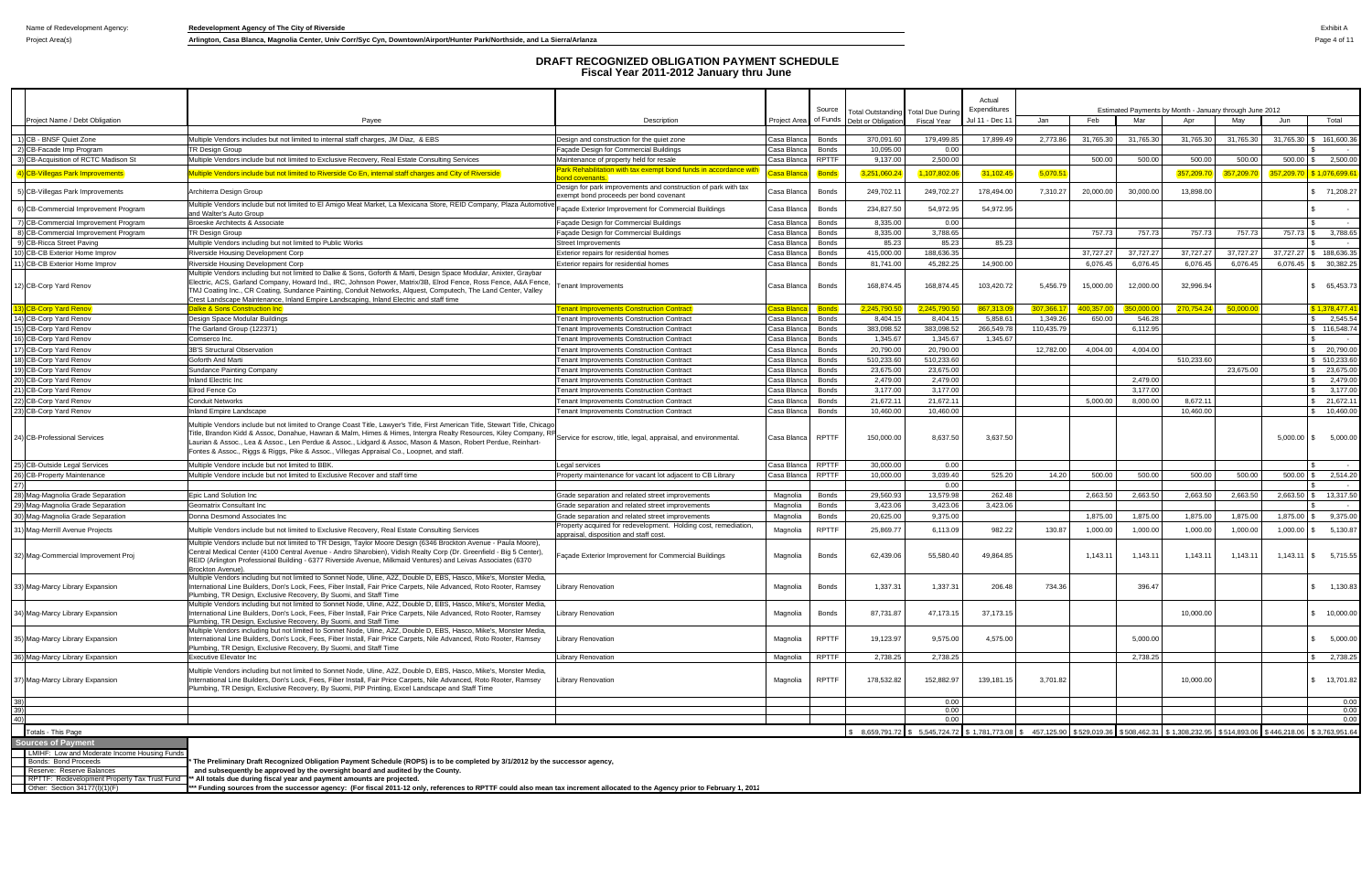Project Area(s) **Arlington, Casa Blanca, Magnolia Center, Univ Corr/Syc Cyn, Downtown/Airport/Hunter Park/Northside, and La Sierra/Arlanza Page 5 of 11** 

|                                                                        |                                                                                                                                                                                                                                                                                                                                                                                                                                                                |                                                                                                           |                      | Source                       | Total Outstanding Total Due During |                       | Actual<br>Expenditures |        |                    |                      |                    | Estimated Payments by Month - January through June 2012 |                                                                                     |                                  |
|------------------------------------------------------------------------|----------------------------------------------------------------------------------------------------------------------------------------------------------------------------------------------------------------------------------------------------------------------------------------------------------------------------------------------------------------------------------------------------------------------------------------------------------------|-----------------------------------------------------------------------------------------------------------|----------------------|------------------------------|------------------------------------|-----------------------|------------------------|--------|--------------------|----------------------|--------------------|---------------------------------------------------------|-------------------------------------------------------------------------------------|----------------------------------|
| Project Name / Debt Obligation                                         | Payee                                                                                                                                                                                                                                                                                                                                                                                                                                                          | Description                                                                                               | Project Area         |                              | of Funds Debt or Obligation        | <b>Fiscal Year</b>    | Jul 11 - Dec 1         | Jan    | Feb                | Mar                  | Apr                | May                                                     | Jun                                                                                 | Total                            |
|                                                                        |                                                                                                                                                                                                                                                                                                                                                                                                                                                                |                                                                                                           |                      |                              |                                    |                       |                        |        |                    |                      |                    |                                                         |                                                                                     |                                  |
| 1) Mag-Marcy Library Expansion<br>2) Mag-Marcy Library Expansion       | AllSteel Inc<br><b>Hoffman Southwest Corp</b>                                                                                                                                                                                                                                                                                                                                                                                                                  | Library Renovation<br>Library Renovation                                                                  | Magnolia<br>Magnolia | RPTTF<br><b>RPTTF</b>        | 6,344.38<br>1,975.00               | 6,344.38<br>1,975.00  |                        |        |                    | 6,344.38<br>1,975.00 |                    |                                                         |                                                                                     | \$6,344.38<br>\$1,975.00         |
|                                                                        | Multiple Vendors including but not limited to Taylor Moore Design, Central Medical Center, Vidish Realty Corp (Dr.                                                                                                                                                                                                                                                                                                                                             |                                                                                                           |                      |                              |                                    |                       |                        |        |                    |                      |                    |                                                         |                                                                                     |                                  |
| 3) Mag-Commercial Improvement Program                                  | Greenfield), Arlington Professional Building, Grant Destache (Milkmade Ventures LLC), TR Design, and Leivas<br>Associates                                                                                                                                                                                                                                                                                                                                      | Façade Exterior Improvement for Commercial Buildings                                                      | Magnolia             | <b>RPTTF</b>                 | 279,722.60                         | 250,000.00            |                        |        | 50,000.00          | 25,000.00            | 25,000.00          | 75,000.00                                               |                                                                                     | 75,000.00 \$250,000.00           |
| 4) Mag-Commercial Improvement Program                                  | Broeske Architects & Associate                                                                                                                                                                                                                                                                                                                                                                                                                                 | Façade Design for Commercial Buildings                                                                    | Magnolia             | <b>RPTTF</b>                 | 8,335.00                           | 0.00                  |                        |        |                    |                      |                    |                                                         |                                                                                     |                                  |
| 5) Mag-Commercial Improvement Program<br>6) Mag-Brockton Arcade        | TR Design Group<br>Multiple Vendors including but not limited to B&T Works & Public Works                                                                                                                                                                                                                                                                                                                                                                      | Façade Design for Commercial Buildings<br><b>Street Improvements</b>                                      | Magnolia<br>Magnolia | <b>RPTTF</b><br><b>RPTTF</b> | 8,335.00<br>52,315.63              | 3,788.65<br>52,315.65 | 46,800.55              |        | 757.73<br>1,103.02 | 757.73<br>1,103.02   | 757.73<br>1,103.02 | 757.73<br>1,103.02                                      | 1,103.02                                                                            | 757.73 \$ 3,788.65<br>\$5,515.10 |
|                                                                        |                                                                                                                                                                                                                                                                                                                                                                                                                                                                |                                                                                                           |                      |                              |                                    |                       | 19,457.58              |        |                    |                      |                    |                                                         |                                                                                     |                                  |
| 7) Mag-Brockton Arcade<br>8) Mag-Brockton Arcade                       | Aultiple Vendors including but not limited to B&T Works & Public Works<br>Multiple Vendors including but not limited to B&T Works & Public Works                                                                                                                                                                                                                                                                                                               | Street Improvements<br>Street Improvements                                                                | Magnolia<br>Magnolia | <b>Bonds</b><br>Bonds        | 22,859.07<br>2,805.06              | 22,859.08<br>2,805.05 | 2,388.50               |        | 680.30<br>83.31    | 680.30<br>83.3       | 680.30<br>83.31    | 680.30<br>83.31                                         | 83.31                                                                               | 680.30 \$ 3,401.50<br>\$ 416.55  |
| Mag - Magnolia Center Beautification, Land Assembly                    |                                                                                                                                                                                                                                                                                                                                                                                                                                                                |                                                                                                           |                      |                              |                                    |                       |                        |        |                    |                      |                    |                                                         |                                                                                     |                                  |
| and Clearance                                                          | Multiple vendors to include but not limited to the City of Riverside                                                                                                                                                                                                                                                                                                                                                                                           | Land assembly, site clearance, and beautification                                                         | Magnolia             |                              |                                    | 0.00                  |                        |        |                    |                      |                    |                                                         |                                                                                     |                                  |
| 10) Mag-Professional Services                                          | Multiple Vendors include but not limited to Orange Coast Title, Lawyer's Title, First American Title, Stewart Title, Chicago<br>Fitle, Brandon Kidd & Assoc, Donahue, Hawran & Malm, Himes & Himes, Integra Realty Resources, Kiley Company, RI<br>Laurain & Assoc., Lea & Assoc., Len Perdue & Assoc., Lidgard & Assoc, Mason & Mason, Robert Perdue, Reinhart-<br>Fontes & Assoc., Riggs & Riggs, Pike & Assoc., Villegas Appraisal Co., Loopnet, and staff. | Service for escrow, title, legal, appraisal, and environmental.                                           | Magnolia             | <b>RPTTF</b>                 | 150,000.00                         | 20,446.65             | 14,366.65              | 80.00  |                    |                      | 1,000.00           |                                                         |                                                                                     | 5,000.00 \$ 6,080.00             |
| 1) Mag-Outside Legal Services                                          | Multiple Vendors include but not limited to BBK.                                                                                                                                                                                                                                                                                                                                                                                                               | egal services                                                                                             | Magnolia             | <b>RPTTF</b>                 | 30,000.00                          | 0.00                  |                        |        |                    |                      |                    |                                                         |                                                                                     | \$<br>$\sim$ 100 $\pm$           |
| 2) Mag-Property Maintenance                                            | Aultiple Vendors include but not limited to Exclusive Recover and staff time                                                                                                                                                                                                                                                                                                                                                                                   | Property maintenance for Sunnyside properties, Old Fire Station #5.<br>Old Red House                      | Magnolia             | <b>RPTTF</b>                 | 15,000.00                          | 2,690.00              | 190.00                 |        | 500.00             | 500.00               | 500.00             | 500.00                                                  |                                                                                     | 500.00 \$ 2,500.00               |
|                                                                        |                                                                                                                                                                                                                                                                                                                                                                                                                                                                |                                                                                                           |                      |                              |                                    | 0.00                  |                        |        |                    |                      |                    |                                                         |                                                                                     | -SS<br>$\sim$ 100 $\pm$          |
|                                                                        |                                                                                                                                                                                                                                                                                                                                                                                                                                                                |                                                                                                           |                      |                              |                                    | 0.00                  |                        |        |                    |                      |                    |                                                         |                                                                                     | $\sim$ $ \sim$                   |
| Univ-EPA Grant - Brownfields Site A (Riverside Scrap<br>Metal & Iron)  | Multiple Vendors include but not limited to Geomatrix Consultants, Sano, JAMS, ADR, Robert P. Doty, Robert M. Lea<br>and Ami Adini & Associates, Esquire, Janney & Janney, Eyelegal, Boscoe Legal Services, Geomatrix, State of California Environmental Site Assessment Phase II<br>and Superior Court.                                                                                                                                                       |                                                                                                           | University           | Grant/R<br>PTTF              | 24,029.6                           | 24,029.61             |                        | 925.00 | 5,000.00           | 5,000.00             | 5,000.00           | 5,000.00                                                |                                                                                     | 3,104.61 \$ 24,029.61            |
| Univ-EPA Grant - Brownfields Site A (Riverside Scrap)<br>Metal & Iron) | Geomatrix Consultants, Inc.                                                                                                                                                                                                                                                                                                                                                                                                                                    | Environmental Site Assessment Phase I                                                                     | Jniversity           | Grant/R<br>PTTF              | 45,271.17                          | 51,083.12             | 6,083.12               |        | 5,000.00           | 10,000.00            | 10,000.00          | 10,000.00                                               | 10,000.00                                                                           | \$45,000.00                      |
| Univ-EPA Grant - Brownfields Site A (Riverside Scrap)<br>Metal & Iron) | Ami Adini & Associates, Inc.                                                                                                                                                                                                                                                                                                                                                                                                                                   | Environmental Site Assessment Phase II                                                                    | University           | Grant/R<br>PTTF              | 146.50                             | 146.50                |                        |        | 146.50             |                      |                    |                                                         |                                                                                     | 146.50                           |
| 8) Univ-OSCA-Assessment 2871 University                                | Multiple Vendors include but not limited to Exclusive Recovery, Real Estate Consulting Services                                                                                                                                                                                                                                                                                                                                                                | Property acquired for redevelopment. Holding cost, remediation,<br>appraisal, disposition and staff cost. | Jniversity           | RPTTF                        | 2,719.33                           | 1,500.00              |                        |        | 300.00             | 300.00               | 300.00             | 300.00                                                  |                                                                                     | 300.00 \$ 1,500.00               |
| 9) Univ-Commercial Property Improvement                                | Multiple Vendors include but not limited to business owners and their contractors including but not limited to Tony Garcia<br>Rochester Midland and staff costs                                                                                                                                                                                                                                                                                                | açade Exterior Improvement for Commercial Buildings                                                       | University           | RPTTF                        | 29,294.79                          | 29,294.7              | 29,294.79              |        |                    |                      |                    |                                                         |                                                                                     |                                  |
| 0) Univ-2771 University Avenue                                         | Multiple Vendors include but not limited to Exclusive Recovery, Real Estate Consulting Services & staff                                                                                                                                                                                                                                                                                                                                                        | Property acquired for redevelopment. Holding cost, remediation<br>appraisal, disposition and staff cost   | Jniversity           | Bonds                        | 3,578.50                           | 860.00                | 360.00                 |        | 100.00             | 100.00               | 100.00             | 100.00                                                  | $100.00$ \$                                                                         | 500.00                           |
| 1) Univ-2871 University Ave                                            | Multiple Vendors include but not limited to Exclusive Recovery, Real Estate Consulting Services & staff                                                                                                                                                                                                                                                                                                                                                        | Property acquired for redevelopment. Holding cost, remediation<br>appraisal, disposition and staff cost.  | Jniversity           | RPTTF                        | 2,518.90                           | 1,250.00              |                        |        | 250.00             | 250.00               | 250.00             | 250.00                                                  | 250.00                                                                              | \$ 1,250.00                      |
| 22) Univ-2871 University Ave                                           | Multiple Vendors include but not limited to Exclusive Recovery, Real Estate Consulting Services & staff                                                                                                                                                                                                                                                                                                                                                        | Property acquired for redevelopment. Holding cost, remediation<br>appraisal, disposition and staff cost.  | Iniversity           | <b>Bonds</b>                 | 4,005.90                           | 540.00                | 40.00                  |        | 100.00             | 100.00               | 100.00             | 100.00                                                  |                                                                                     | 100.00 \$ 500.00                 |
| 23) Univ-Welcome Inn Acquisition                                       | Multiple Vendors include but not limited to Exclusive Recovery, Real Estate Consulting Services & staff                                                                                                                                                                                                                                                                                                                                                        | Property acquired for redevelopment. Holding cost, remediation,<br>appraisal, disposition and staff cost. | Jniversity           | <b>Bonds</b>                 | 2,781.00                           | 1,000.00              |                        |        | 200.00             | 200.00               | 200.00             | 200.00                                                  |                                                                                     | 200.00 \$ 1,000.00               |
| 24) Univ-Big L Motel Acquisition                                       | Multiple Vendors include but not limited to Exclusive Recovery, Real Estate Consulting Services & staff                                                                                                                                                                                                                                                                                                                                                        | roperty acquired for redevelopment. Holding cost, remediation<br>appraisal, disposition and staff cost    | Jniversity           | <b>Bonds</b>                 | 4,227.00                           | 780.00                | 280.00                 |        | 100.00             | 100.00               | 100.00             | 100.00                                                  | 100.00                                                                              | \$500.00                         |
| 25) Univ-Babylon 4085 Vine Street                                      | Aultiple Vendors include but not limited to Exclusive Recovery, Real Estate Consulting Services & staff                                                                                                                                                                                                                                                                                                                                                        | Property acquired for redevelopment. Holding cost, remediation<br>appraisal, disposition and staff cost.  | Jniversity           | Bonds                        | 6,152.99                           | 2,110.00              | 610.00                 |        | 300.00             | 300.00               | 300.00             | 300.00                                                  | 300.00                                                                              | \$ 1,500.00                      |
| 26) Univ-University Commercial Property                                | Multiple Vendors including but not limited to business owners, contractors & staff cost including but not limited to<br>Rochester Midland                                                                                                                                                                                                                                                                                                                      | Facade Exterior Improvement for Commercial Buildings                                                      | Jniversity           | <b>Bonds</b>                 | 11,539.70                          | 11,539.70             | 11,539.70              |        |                    |                      |                    |                                                         |                                                                                     |                                  |
| 27) Univ-University Commercial Property                                | Multiple Vendors including but not limited to business owners, contractors & staff cost including but not limited to<br>Rochester Midland                                                                                                                                                                                                                                                                                                                      | Facade Exterior Improvement for Commercial Buildings                                                      | Jniversity           | <b>Bonds</b>                 | 12,122.20                          | 12,122.20             | 12,122.20              |        |                    |                      |                    |                                                         |                                                                                     |                                  |
| 28) Univ-University Village Pylon Sign                                 | Multiple Vendors include but not limited to Ultrasigns, Inc Univillage, LLP, Quiel Brothers and Exclusive Recovery, Real<br><b>Estate Consulting Services</b>                                                                                                                                                                                                                                                                                                  | Property acquired for redevelopment. Holding cost, remediation,<br>appraisal, disposition and staff cost. | University           | Bonds                        | 67,881.00                          | 26,979.03             | 979.03                 |        | 20,000.00          | 1,500.00             | 1,500.00           | 1,500.00                                                |                                                                                     | 1,500.00 \$ 26,000.00            |
| 29) Univ-University Village Pylon Sign                                 | Ultrasigns, Inc.                                                                                                                                                                                                                                                                                                                                                                                                                                               | Property acquired for redevelopment. Holding cost, remediation,<br>appraisal, disposition and staff cost. | Jniversity           | <b>Bonds</b>                 | 1,644.17                           | 875.00                |                        |        | 175.00             | 175.00               | 175.00             | 175.00                                                  |                                                                                     | 175.00 \$ 875.00                 |
| 30) Univ-2585-2619 Univ Ave Disc Liq                                   | Multiple Vendors include but not limited to Exclusive Recovery, Real Estate Consulting Services & staff                                                                                                                                                                                                                                                                                                                                                        | Property acquired for redevelopment. Holding cost, remediation,<br>appraisal, disposition and staff cost. | Jniversity           | <b>Bonds</b>                 | 14,228.00                          | 1,965.00              | 965.00                 |        | 200.00             | 200.00               | 200.00             | 200.00                                                  |                                                                                     | 200.00 \$ 1,000.00               |
| 31) Univ-2882 Mission Inn Ave Project                                  | Multiple Vendors include but not limited to Exclusive Recovery, Real Estate Consulting Services & staff                                                                                                                                                                                                                                                                                                                                                        | Property acquired for redevelopment. Holding cost, remediation,<br>appraisal, disposition and staff cost. | Jniversity           | <b>Bonds</b>                 | 1,204.00                           | 680.00                | 180.00                 |        | 100.00             | 100.00               | 100.00             | 100.00                                                  |                                                                                     | 100.00 \$ 500.00                 |
| 32) Univ-2348-2350 University Avenue                                   | Multiple Vendors include but not limited to Exclusive Recovery, Real Estate Consulting Services & staff                                                                                                                                                                                                                                                                                                                                                        | Property acquired for redevelopment. Holding cost, remediation,<br>appraisal, disposition and staff cost. | Jniversity           | <b>Bonds</b>                 | 3,504.24                           | 640.00                | 140.00                 |        | 100.00             | 100.00               | 100.00             | 100.00                                                  |                                                                                     | 100.00 \$ 500.00                 |
| 33) Univ-Farm House 1393 Univ                                          | Multiple Vendors include but not limited to Exclusive Recovery, Real Estate Consulting Services & staff                                                                                                                                                                                                                                                                                                                                                        | Property acquired for redevelopment. Holding cost, remediation,<br>appraisal, disposition and staff cost. | Jniversity           | <b>Bonds</b>                 | 3,632.00                           | 3,770.00              | 1,270.00               |        | 500.00             | 500.00               | 500.00             | 500.00                                                  |                                                                                     | 500.00 \$ 2,500.00               |
| 34) Univ-4307 Park Ave                                                 | Multiple Vendors include but not limited to Exclusive Recovery, Real Estate Consulting Services & staff                                                                                                                                                                                                                                                                                                                                                        | roperty acquired for redevelopment. Holding cost, remediation,<br>appraisal, disposition and staff cost.  | Jniversity           | <b>Bonds</b>                 | 2,769.46                           | 720.00                | 220.00                 |        | 100.00             | 100.00               | 100.00             | 100.00                                                  |                                                                                     | 100.00 \$ 500.00                 |
|                                                                        |                                                                                                                                                                                                                                                                                                                                                                                                                                                                |                                                                                                           |                      |                              |                                    | 0.00                  |                        |        |                    |                      |                    |                                                         |                                                                                     | \$<br>$\sim 100$ m $^{-1}$       |
| 6) Univ-Multi-Modal Transit Ctr                                        | Multiple Vendors include but not limited to Psomas                                                                                                                                                                                                                                                                                                                                                                                                             | Multi-Modal Transit Center feasibility and design study                                                   | Jniversity           | <b>Bonds</b>                 | 21,209.52                          | 19,209.52             |                        |        | 3,000.00           | 5,000.00             | 5,000.00           | 5,000.00                                                |                                                                                     | 1,209.52 \$ 19,209.52            |
| 37) Univ-Multi-Modal Transit Ctr                                       | <sup>9</sup> somas                                                                                                                                                                                                                                                                                                                                                                                                                                             | Multi-Modal Transit Center feasibility and design study                                                   | University           | <b>Bonds</b>                 | 5,897.74                           | 5,897.74              | 5,586.52               | 250.00 | 61.22              |                      |                    |                                                         |                                                                                     | \$311.22                         |
| 38) Univ-Multi-Modal Transit Ctr                                       | Psomas                                                                                                                                                                                                                                                                                                                                                                                                                                                         | Multi-Modal Transit Center feasibility and design study                                                   | University           | <b>RPTTF</b>                 | 34,646.00                          | 34,646.00             | 30,087.12              |        | 2,000.00           | 2,000.00             | 558.88             |                                                         |                                                                                     | \$4,558.88                       |
| 39) Univ-Multi-Modal Transit Ctr                                       | <sup>9</sup> somas                                                                                                                                                                                                                                                                                                                                                                                                                                             | Multi-Modal Transit Center feasibility and design study                                                   | University           | <b>Bonds</b>                 | 21,120.48                          | 21,120.08             | 9,212.00               |        | 5,000.00           | 5,000.00             | 1,908.08           |                                                         |                                                                                     | \$11,908.08                      |
| 40) Univ-Commercial Improvement Program                                | Multiple Vendors includes but not limited to TR Design, Broeske and staff time                                                                                                                                                                                                                                                                                                                                                                                 | Architectural Services                                                                                    | University           | <b>RPTTF</b>                 | 53,879.00                          | 0.00                  |                        |        |                    |                      |                    |                                                         |                                                                                     | $\sim 100$                       |
| Totals - This Page                                                     |                                                                                                                                                                                                                                                                                                                                                                                                                                                                |                                                                                                           |                      |                              | 957.694.94                         | 615,982.75            | \$192,172.76           |        |                    |                      |                    |                                                         | 1,255.00 \$95,857.08 \$67,468.74 \$55,616.32 \$102,149.36 \$101,463.49 \$423,809.99 |                                  |
| <b>Sources of Payment</b>                                              |                                                                                                                                                                                                                                                                                                                                                                                                                                                                |                                                                                                           |                      |                              |                                    |                       |                        |        |                    |                      |                    |                                                         |                                                                                     |                                  |
| LMIHF: Low and Moderate Income Housing Funds                           |                                                                                                                                                                                                                                                                                                                                                                                                                                                                |                                                                                                           |                      |                              |                                    |                       |                        |        |                    |                      |                    |                                                         |                                                                                     |                                  |
| Bonds: Bond Proceeds<br>Reserve: Reserve Balances                      | The Preliminary Draft Recognized Obligation Payment Schedule (ROPS) is to be completed by 3/1/2012 by the successor agency,<br>and subsequently be approved by the oversight board and audited by the County.                                                                                                                                                                                                                                                  |                                                                                                           |                      |                              |                                    |                       |                        |        |                    |                      |                    |                                                         |                                                                                     |                                  |

Reserve: Reserve Balances and Subsequently be approved by the oversight board and audited by the County.<br>RPTTF: Redevelopment Property Tax Trust Fund "\*\* All totals due during fiscal year and payment amounts are projected.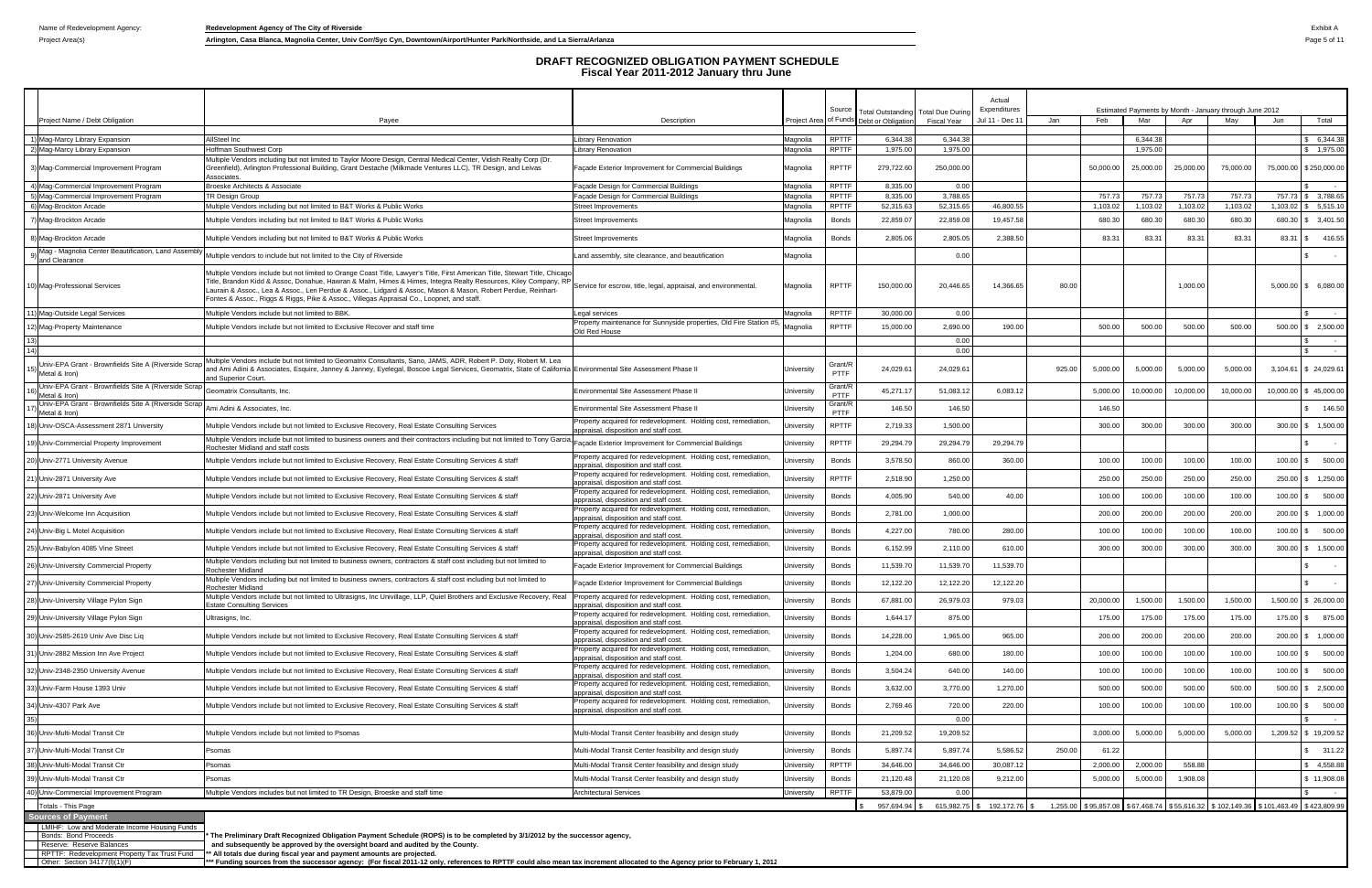Project Area(s) **Arlington, Casa Blanca, Magnolia Center, Univ Corr/Syc Cyn, Downtown/Airport/Hunter Park/Northside, and La Sierra/Arlanza Page 6 of 11** 

|                                                                                                   |                                                                                                                                                                                                                                                                                                                                                                                                                                                                                                                                             |                                                                                                           |                          | Source                       | Total Outstandin                        | <b>Total Due During</b>                                                                                                                   | Actual<br>Expenditures |            |                      | Estimated Payments by Month - January through June 2012 |                      |                        |                           |                            |
|---------------------------------------------------------------------------------------------------|---------------------------------------------------------------------------------------------------------------------------------------------------------------------------------------------------------------------------------------------------------------------------------------------------------------------------------------------------------------------------------------------------------------------------------------------------------------------------------------------------------------------------------------------|-----------------------------------------------------------------------------------------------------------|--------------------------|------------------------------|-----------------------------------------|-------------------------------------------------------------------------------------------------------------------------------------------|------------------------|------------|----------------------|---------------------------------------------------------|----------------------|------------------------|---------------------------|----------------------------|
| Project Name / Debt Obligation                                                                    | Payee                                                                                                                                                                                                                                                                                                                                                                                                                                                                                                                                       | Description                                                                                               |                          |                              | Project Area of Funds Debt or Obligatio | <b>Fiscal Year</b>                                                                                                                        | Jul 11 - Dec 1         | Jan        | Feb                  | Mar                                                     | Apr                  | Mav                    | Jun                       | Total                      |
| 1) Univ-Commercial Improvement Program                                                            | Broeske Architects & Associate                                                                                                                                                                                                                                                                                                                                                                                                                                                                                                              | Architectural services                                                                                    | University               | <b>RPTTF</b>                 | 8,335.00                                | 8,000.00                                                                                                                                  |                        |            | 3,000.00             | 3,000.00                                                | 2,000.00             |                        |                           | 8,000.00                   |
| 2) Univ-Commercial Improvement Program                                                            | TR Design Group Inc.                                                                                                                                                                                                                                                                                                                                                                                                                                                                                                                        | Architectural services                                                                                    | University               | <b>RPTTF</b>                 | 8,335.00                                | 8,000.00                                                                                                                                  |                        |            | 3,000.00             | 3,000.00                                                | 2,000.00             |                        |                           | $\mathbb{R}$<br>8,000.00   |
| 3) Univ-Commercial Improvement Program                                                            | Upen Mehta (Pizza Hut and Dental Office) - 1485 University Avenue                                                                                                                                                                                                                                                                                                                                                                                                                                                                           | Façade Exterior Improv for Commercial Buildings                                                           | University               | RPTTF                        | 35,000.00                               | 35,000.00                                                                                                                                 |                        |            |                      | 35,000.00                                               |                      |                        |                           | \$35,000.00                |
| 4) Univ-Commercial Improvement Program<br>5) Univ-Commercial Improvement Program                  | (Hamid Rafizadeh - (Hacienda Village) - 1435 University Avenue<br>Rohoboth Tabernacle Church - 4192 Park Avenue                                                                                                                                                                                                                                                                                                                                                                                                                             | Façade Exterior Improv for Commercial Buildings                                                           | University<br>University | <b>RPTTF</b><br>RPTTF        | 50,000.00<br>50,000.00                  | 50,000.00<br>50,000.00                                                                                                                    |                        |            |                      |                                                         |                      | 50,000.00<br>50,000.00 |                           | \$50,000.00<br>\$50,000.00 |
| 6) Univ-Commercial Improvement Program                                                            | Jim Fakroary - Park Avenue Mexican Restaurant - 4022 Park Avenue                                                                                                                                                                                                                                                                                                                                                                                                                                                                            | Façade Exterior Improv for Commercial Buildings<br>Façade Exterior Improv for Commercial Buildings        | University               | <b>RPTTF</b>                 | 50,000.00                               | 50,000.00                                                                                                                                 |                        |            |                      |                                                         |                      | 50,000.00              |                           | \$ 50,000.00               |
| 7) Univ-Professional Services                                                                     | Multiple Vendors include but not limited to Orange Coast Title, Lawyer's Title, First American Title, Stewart Title, Chicago<br>Tritle, Brandon Kidd & Assoc, Donahue, Hawran & Malm, Himes & Himes, Intergra Realty Resources, Kiley Company, RH <sub>Service</sub> for escrow, title, legal, appraisal, and environmental.<br>Laurian & Assoc., Lea & Assoc., Len Perdue & Assoc., Lidgard & Assoc, Mason & Mason, Robert Perdue, Reinhart-<br>Fontes & Assoc., Riggs & Riggs, Pike & Assoc., Villegas Appraisal Co., Loopnet, and staff. |                                                                                                           | University               | <b>RPTTF</b>                 | 200,000.00                              | 18,767.65                                                                                                                                 | 3,767.65               |            |                      |                                                         | 5,000.00             | 5,000.00               |                           | 5,000.00 \$ 15,000.00      |
| 8) Univ-Outside Legal Services                                                                    | Multiple Vendors include but not limited to BBK.                                                                                                                                                                                                                                                                                                                                                                                                                                                                                            | Legal services                                                                                            | University RPTTF         |                              | 30,000.00                               | 0.00                                                                                                                                      |                        |            |                      |                                                         |                      |                        |                           | $\sim$                     |
| 9) Univ-Property Maintenance                                                                      | Multiple Vendors include but not limited to Exclusive Recover and staff time                                                                                                                                                                                                                                                                                                                                                                                                                                                                | Property maintenance for LHFR:                                                                            | University               | <b>RPTTF</b>                 | 15,000.00                               | 10,291.91                                                                                                                                 | 1,471.59               | 1,320.32   | 1,500.00             | 1,500.00                                                | 1,500.00             | 1,500.00               | $1,500.00$ \$             | 8,820.32                   |
|                                                                                                   |                                                                                                                                                                                                                                                                                                                                                                                                                                                                                                                                             |                                                                                                           |                          |                              |                                         | 0.00                                                                                                                                      |                        |            |                      |                                                         |                      |                        |                           |                            |
| 12) Univ-Fire Station #1                                                                          | Multiple Vendors include but not limited to City of Riverside, Edge Development, AT&T, American Reprographics, RRM<br>Design, Southern Cal Soil & Testing, GM Interiors, Charter Cable, City of Riverside, Paul's TV, Berry Roofing, Garland<br>Company, Superior Signs, So Cal Gas, Ceramic Tile Institute of America, Azteca Landscaping and Heider Eng.                                                                                                                                                                                  | Construction of new fire station                                                                          | University               | <b>RPTTF</b>                 | 1,501,618.67                            | 0.00<br>20,607.41                                                                                                                         | 20,607.41              |            |                      |                                                         |                      |                        |                           | l \$<br>$\sim$ $ \sim$     |
| 3) Univ-Fire Station #1                                                                           | dge Development Inc                                                                                                                                                                                                                                                                                                                                                                                                                                                                                                                         | Construction of new fire station                                                                          | <b>Universit</b>         | RPTT                         | 2.825.332.                              | 2.255.833                                                                                                                                 | 1.579.928              | 175,904.   | 100.000.00           | 100.000.00                                              | 100.000.C            | 100.000.00             |                           | $100,000.00$ \$ 675,904.39 |
| 14) Univ-Fire Station #1<br>15) Univ-Fire Station #1                                              | Heider Engineering Services<br>Southern California Soil                                                                                                                                                                                                                                                                                                                                                                                                                                                                                     | Construction of new fire station<br>Construction of new fire station                                      | University<br>University | <b>RPTTF</b><br><b>RPTTF</b> | 66,991.00<br>28,295.00                  | 55,089.49<br>25,000.00                                                                                                                    | 45.089.49              |            | 2,000.00<br>5,000.00 | 2,000.00<br>5,000.00                                    | 2,000.00<br>5,000.00 | 2,000.00<br>5,000.00   | $2,000.00$ \$<br>5,000.00 | 10,000.00<br>25,000.00     |
| 6) Univ-Fire Station #1                                                                           | dge Development Inc                                                                                                                                                                                                                                                                                                                                                                                                                                                                                                                         | onstruction of new fire station                                                                           | <u>Universit</u>         | 3onds                        | 556,156.0                               | 556,156.00                                                                                                                                |                        | 556,156.0  |                      |                                                         |                      |                        |                           | 556,156.00                 |
| 7) Univ-Fire Station #1                                                                           | dge Development Inc                                                                                                                                                                                                                                                                                                                                                                                                                                                                                                                         | onstruction of new fire station                                                                           | <u>University</u>        | <b>Bonds</b>                 | 713,827.0                               | 713,827.00                                                                                                                                |                        | 713,827.00 |                      |                                                         |                      |                        |                           | \$713,827.00               |
| 18) Univ-Marketplace Sign                                                                         | Riverside Downtown Partnership                                                                                                                                                                                                                                                                                                                                                                                                                                                                                                              | New LED signs                                                                                             | University               | <b>RPTTF</b>                 | 280,000.00                              | 260,690.59                                                                                                                                | 260,690.59             |            |                      |                                                         |                      |                        |                           | <b>S</b><br>$\sim$         |
| 19) Univ-Business Improvement District                                                            | Riverside Downtown Partnership                                                                                                                                                                                                                                                                                                                                                                                                                                                                                                              | Improvements within the business district                                                                 | University               | <b>RPTTF</b>                 | 500,000.00                              | 50,000.00                                                                                                                                 | 50,000.00              |            |                      |                                                         |                      |                        |                           | $\sim$<br>$\sim$           |
| 20) Univ-Riverside Scrap Iron & Metal Corp.                                                       | Multiple vendors include but not limited to Esquire, Janney & Janney, Eyelegal, Boscoe Legal Services, Geomatrix, Ami<br>Adini Associates, State of California, Sano and Superior Court.                                                                                                                                                                                                                                                                                                                                                    | Pending Litigation: Riverside Scrap Iron & Metal Corp., Case No.<br>RIC 471484                            | University               | RPTTF TBD                    |                                         | 40,000.00                                                                                                                                 |                        |            |                      | 10,000.00                                               | 10,000.00            | 10,000.00              | $10,000.00$ \$            | 40,000.00                  |
| 21) Dwntwn-EPA Grant-10th/14th/Main/Almnd                                                         | Multiple Vendors include but not limited to LOR Geotechnical. URS Corporation, SCE, So Cal Gas and staff time.                                                                                                                                                                                                                                                                                                                                                                                                                              | Site Assessment                                                                                           | Downtow                  | Other-<br>Grant              | 80,200.53                               | 30,000.00                                                                                                                                 |                        |            |                      |                                                         | 10,000.00            | 10,000.00              | $10,000.00$ \$            | 30,000.00                  |
| 22) Dwntwn-3902 University                                                                        | Multiple Vendors include but not limited to Exclusive Recovery, Real Estate Consulting Services, & staff                                                                                                                                                                                                                                                                                                                                                                                                                                    | Property acquired for redevelopment. Holding cost, remediation,<br>appraisal, disposition and staff cost  | Downtowr                 |                              | 5,000.00                                | 500.00                                                                                                                                    |                        |            | 100.00               | 100.00                                                  | 100.00               | 100.00                 | $100.00$ \$               | 500.00                     |
| 23) Dwntwn-EDA-Columbia/lowa                                                                      | Multiple Vendors include but not limited to BNSF, SF Industrial Property, SHIV, LLC, LEA Associates, Oliver, Sandifer<br>Murphy, State of California, Bosco Legal, Giles FT, Donna Desmond Associates and city staff.                                                                                                                                                                                                                                                                                                                       | Right of Way acquisition and Street Improvements                                                          | Downtown                 | <b>Bonds</b>                 | 154,826.40                              | 92,515.91                                                                                                                                 | 92,316.13              | 199.78     |                      |                                                         |                      |                        |                           | 199.78                     |
| 24) Dwntwn-EDA-Columbia/lowa                                                                      | Shawnan                                                                                                                                                                                                                                                                                                                                                                                                                                                                                                                                     | Street Improvements                                                                                       | Downtown                 | <b>Bonds</b>                 | 2,240.10                                | 0.00                                                                                                                                      |                        |            |                      |                                                         |                      |                        |                           |                            |
| 25) Dwntwn-EDA-Columbia/lowa                                                                      | Multiple Vendors include but not limited to BNSF, SF Industrial Property, SHIV, LLC, LEA Associates, Oliver, Sandifer &<br>Murphy, State of California, Bosco Legal, Giles FT, Donna Desmond Associates and city staff.                                                                                                                                                                                                                                                                                                                     | Right of Way acquisition and Street Improvements                                                          | Downtowr                 | Other-<br>Grant              | 132,600.66                              | 0.00                                                                                                                                      |                        |            |                      |                                                         |                      |                        |                           |                            |
| 26) Dwntwn-EDA-Columbia/lowa                                                                      | Multiple Vendors include but not limited to BNSF, SF Industrial Property, SHIV, LLC, LEA Associates, Oliver, Sandifer &<br>Murphy, State of California, Bosco Legal, Giles FT, Donna Desmond Associates and city staff.                                                                                                                                                                                                                                                                                                                     | Right of Way acquisition and Street Improvements                                                          | Downtown                 | Bonds                        | 150,000.00                              | 148,850.00                                                                                                                                |                        | 148,850.00 |                      |                                                         |                      |                        |                           | \$148,850.00               |
| 27) Dwntwn-SWRCB-4271/4293 Market Cleanup                                                         | Multiple Vendors include but not limited to Gas Co and URS Corp                                                                                                                                                                                                                                                                                                                                                                                                                                                                             | Property acquired for redevelopment. Holding cost, remediation,<br>appraisal, disposition and staff cost  | Downtow                  | Other-<br>Grant              | 65,352.64                               | 61,625.83                                                                                                                                 | 51,625.83              |            | 2,000.00             | 2,000.00                                                | 2,000.00             | 2,000.00               | $2,000.00$ \$             | 10,000.00                  |
| 28) Dwntwn-SWRCB-4271/4293 Market Cleanup                                                         | <b>URS Corporations</b>                                                                                                                                                                                                                                                                                                                                                                                                                                                                                                                     | Property acquired for redevelopment. Holding cost, remediation<br>appraisal, disposition and staff cost.  | Downtow                  | Other-<br>Grant              | 50,809.88                               | 29,999.73                                                                                                                                 |                        | 5,993.73   | 5,000.00             | 5,000.00                                                | 5,000.00             | 5,000.00               |                           | 4,006.00 \$ 29,999.73      |
| 29) Dwntwn-Fox Theater Rehabilitation                                                             | Multiple Vendors include but not limited to Morrow Meadows Electric and Allied                                                                                                                                                                                                                                                                                                                                                                                                                                                              | Construction warranty period costs                                                                        | Downtown                 | <b>Bonds</b>                 | 37,863.00                               | 0.00                                                                                                                                      |                        |            |                      |                                                         |                      |                        |                           |                            |
| 30) Dwntwn-Stalder Building                                                                       | Multiple Vendors include but not limited to Exclusive Recovery, Real Estate Consulting Services                                                                                                                                                                                                                                                                                                                                                                                                                                             | Property acquired for redevelopment. Holding cost, remediation,<br>appraisal, disposition and staff cost. | Downtown                 | <b>RPTTF</b>                 | 59,722.80                               | 4,000.00                                                                                                                                  |                        |            |                      | 1,000.00                                                | 1,000.00             | 1,000.00               |                           | $1,000.00$ \$ $4,000.00$   |
| 31) Dwntwn-Orange Garage                                                                          | County of Riverside and Riverside Public Parking Authority                                                                                                                                                                                                                                                                                                                                                                                                                                                                                  | Parking Cooperation Agreement with County of Riverside                                                    | Downtown                 | <b>RPTTF</b>                 | 104,690.00                              | 61,521.14                                                                                                                                 | 0.00                   |            | 0.00                 | 57,251.84                                               | 1,423.10             | 1,423.10               |                           | $1,423.10$ \ \$ 61,521.14  |
| 32) Dwntwn-Commercial Facade Improvements                                                         | Multiple Vendors include but limited to Charles Brown, DLR Group and others                                                                                                                                                                                                                                                                                                                                                                                                                                                                 | Façade Exterior Improvement for Commercial Buildings                                                      | Downtown                 | <b>RPTTF</b>                 | 14,900.30                               | 12,500.30                                                                                                                                 | 2,023.95               |            | 10,476.35            |                                                         |                      |                        |                           | 10,476.35                  |
| 33) Dwntwn-Market Street Widening Properties                                                      | Multiple Vendors include but not limited to Exclusive Recovery, Real Estate Consulting Services, & staff                                                                                                                                                                                                                                                                                                                                                                                                                                    | Property acquired for redevelopment. Holding cost, remediation,<br>appraisal, disposition and staff cost. | Downtown                 | <b>RPTTF</b>                 | 5,000.00                                | 500.00                                                                                                                                    |                        |            | 100.00               | 100.00                                                  | 100.00               | 100.00                 | $100.00$ \$               | 500.00                     |
| 34) Dwntwn-4271 & 4293 Market Street                                                              | Multiple Vendors include but not limited to URS Corp, city staff, and others                                                                                                                                                                                                                                                                                                                                                                                                                                                                | Property acquired for redevelopment. Holding cost, remediation,<br>appraisal, disposition and staff cost  | Downtown                 | <b>RPTTF</b>                 | 28,410.76                               | 18,518.72                                                                                                                                 | 3,190.73               | 327.99     | 3,000.00             | 3,000.00                                                | 3,000.00             | 3,000.00               | 3,000.00                  | 15,327.99                  |
| 35) Dwntwn- Historic Gas Station Site                                                             | Multiple Vendors include but not limited to Exclusive Recovery, Real Estate Consulting Services, Stanley Security, staff,<br>utility companies                                                                                                                                                                                                                                                                                                                                                                                              | Property acquired for redevelopment. Holding cost, remediation,<br>appraisal, disposition and staff cost  | Downtown                 | <b>RPTTF</b>                 | 15,000.00                               | 2,500.00                                                                                                                                  |                        |            | 500.00               | 500.00                                                  | 500.00               | 500.00                 | $500.00$ \$               | 2,500.00                   |
| 36) Dwntwn-4019 Mission Inn Ave Acquisition                                                       | Multiple Vendors include but not limited to Exclusive Recovery, Real Estate Consulting Services and staff                                                                                                                                                                                                                                                                                                                                                                                                                                   | Property acquired for redevelopment. Holding cost, appraisal<br>disposition and staff cost.               | Downtown                 | <b>RPTTF</b>                 | 1,274.00                                | 680.00                                                                                                                                    | 180.00                 |            | 100.00               | 100.00                                                  | 100.00               | 100.00                 | $100.00$ \$               | 500.00                     |
| 37) Dwntwn-1st-3rd Business                                                                       | Multiple Vendors include but not limited to Exclusive Recovery, Real Estate Consulting Services, Temp Fence, Regent<br>Properties, Regional Properties and staff                                                                                                                                                                                                                                                                                                                                                                            | Property acquired for redevelopment. Holding cost, appraisal<br>disposition and staff cost.               | Downtown                 | <b>RPTTF</b>                 | 10,083.13                               | 5,663.68                                                                                                                                  | 1,173.44               | 1,490.24   | 1,000.00             | 500.00                                                  | 500.00               | 500.00                 | $500.00$ \$               | 4,490.24                   |
| 38) Dwntwn-Greyhound Leasehold Acquisition                                                        | Greyhound                                                                                                                                                                                                                                                                                                                                                                                                                                                                                                                                   | Relocation payment obligation                                                                             | Downtown                 | <b>RPTTF</b>                 | 625,000.00                              | 0.00                                                                                                                                      |                        |            |                      |                                                         |                      |                        |                           |                            |
| 39) Dwntwn-4586 Olivewood/4587 Mulberry                                                           | Multiple Vendors include but not limited to Exclusive Recovery, Real Estate Consulting Services, Stanley Security, staff,<br>IW Consulting, utility companies                                                                                                                                                                                                                                                                                                                                                                               | Property acquired for redevelopment. Holding cost, appraisal<br>disposition and staff cost.               | Downtown                 | <b>RPTTF</b>                 | 48,137.75                               | 6,797.45                                                                                                                                  | 4,147.90               | 149.55     | 500.00               | 500.00                                                  | 500.00               | 500.00                 | $500.00$ \$               | 2,649.55                   |
|                                                                                                   |                                                                                                                                                                                                                                                                                                                                                                                                                                                                                                                                             |                                                                                                           |                          |                              |                                         | 0.00                                                                                                                                      |                        |            |                      |                                                         |                      |                        |                           |                            |
| Totals - This Page                                                                                |                                                                                                                                                                                                                                                                                                                                                                                                                                                                                                                                             |                                                                                                           |                          |                              |                                         | 8,510,002.37 \$4,683,435.84 \$2,116,213.35 \$1,604,219.00 \$137,276.35 \$229,551.84 \$151,723.10 \$297,723.10 \$146,729.10 \$2,567,222.49 |                        |            |                      |                                                         |                      |                        |                           |                            |
| <b>Sources of Payment</b><br>LMIHF: Low and Moderate Income Housing Funds<br>Bonds: Bond Proceeds | * The Preliminary Draft Recognized Obligation Payment Schedule (ROPS) is to be completed by 3/1/2012 by the successor agency,                                                                                                                                                                                                                                                                                                                                                                                                               |                                                                                                           |                          |                              |                                         |                                                                                                                                           |                        |            |                      |                                                         |                      |                        |                           |                            |

and subsequently be approved by the oversight board and audited by the County.<br>RPTTF: Redevelopment Property Tax Trust Fund = \*\* All totals due during fiscal year and payment amounts are projected.<br>Other: Section 34177(i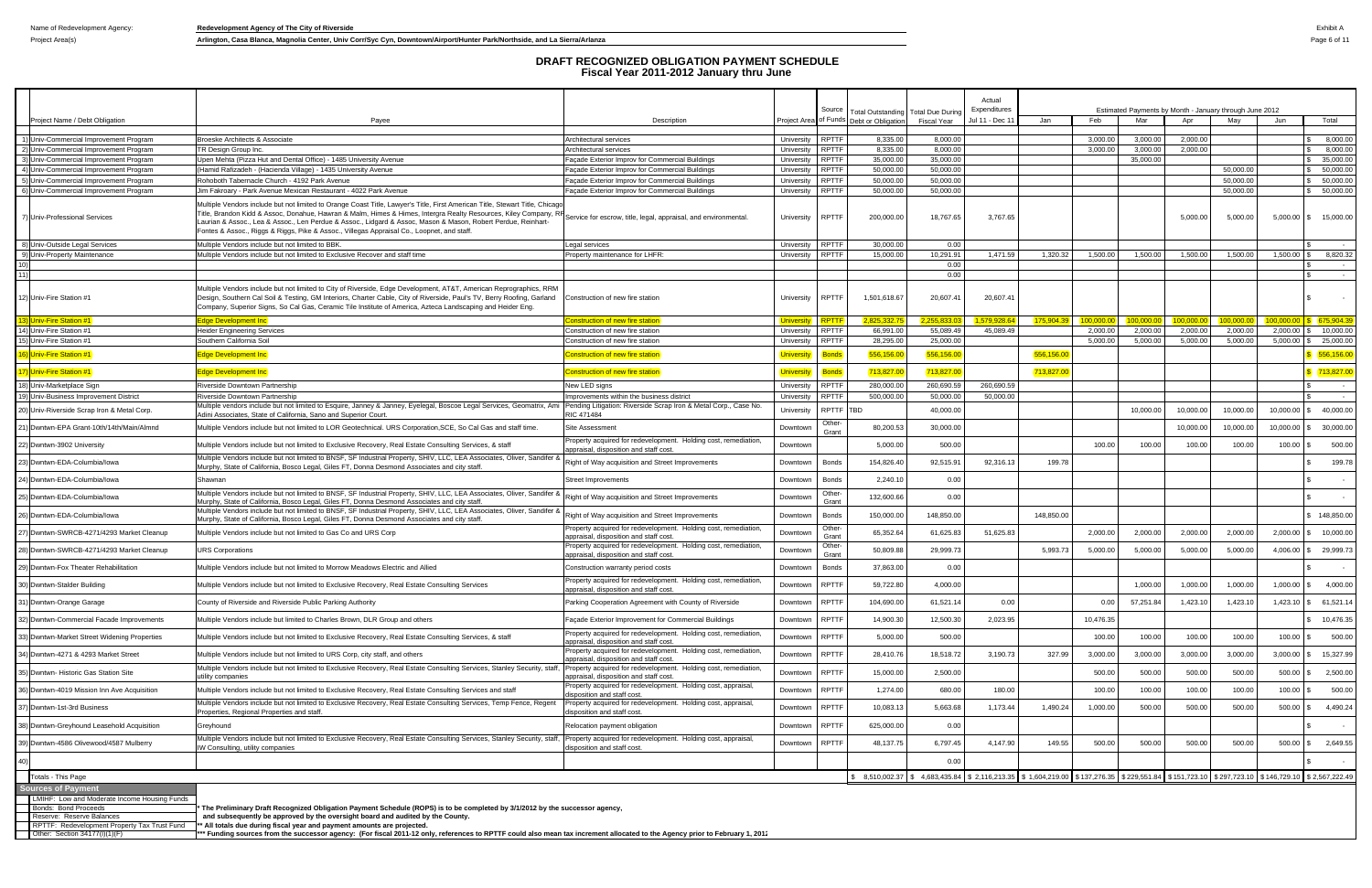Project Area(s) **Arlington, Casa Blanca, Magnolia Center, Univ Corr/Syc Cyn, Downtown/Airport/Hunter Park/Northside, and La Sierra/Arlanza Page 7 of 11** 

| Project Name / Debt Obligation                                                                                                                                                 | Payee                                                                                                                                                                                                                                                                                                                                                                                                                                                                                                                                                                  | Description                                                                                                                                                                                                                                               |                      | Source                       | Total Outstanding   Total Due Durin<br>Project Area of Funds Debt or Obligation | <b>Fiscal Year</b> | Expenditures<br>Jul 11 - Dec 11 | Jan        | Feb       | Estimated Payments by Month - January through June 2012<br>Mar                                                                                               | Apr       | May        | Jun          | Total                        |
|--------------------------------------------------------------------------------------------------------------------------------------------------------------------------------|------------------------------------------------------------------------------------------------------------------------------------------------------------------------------------------------------------------------------------------------------------------------------------------------------------------------------------------------------------------------------------------------------------------------------------------------------------------------------------------------------------------------------------------------------------------------|-----------------------------------------------------------------------------------------------------------------------------------------------------------------------------------------------------------------------------------------------------------|----------------------|------------------------------|---------------------------------------------------------------------------------|--------------------|---------------------------------|------------|-----------|--------------------------------------------------------------------------------------------------------------------------------------------------------------|-----------|------------|--------------|------------------------------|
| 1) Dwntwn-RVSD Main Library                                                                                                                                                    | Albert A Webb & Associates                                                                                                                                                                                                                                                                                                                                                                                                                                                                                                                                             | <b>Library Rehabilitation EIR</b>                                                                                                                                                                                                                         | Downtown             | <b>RPTTF</b>                 | 308,495.0                                                                       | 146,967.3          | 89,488.3                        |            | 32,479.0  | 25,000.0                                                                                                                                                     |           |            |              | 57,479.00                    |
| 2) Dwntwn-Hunter Hobby Park Improvements                                                                                                                                       | Mustrich Condors including but not limited to Public Works, Park & Recreation, Public Utilities, CS Legacy Construction Incl<br>Multiple Vendors including but not limited to Public Works, Park & Recreation, Public Utilities,<br>and David Evans, ACS, BNI Building, Dons Lock, and Fiber Install                                                                                                                                                                                                                                                                   |                                                                                                                                                                                                                                                           | Downtown             | Bonds                        | 49,591.0                                                                        | 49,591.0           | 49,591.0                        |            |           |                                                                                                                                                              |           |            |              |                              |
| 3) Dwntwn-Hunter Hobby Park Improvements                                                                                                                                       | David Evans and Associates (094660)                                                                                                                                                                                                                                                                                                                                                                                                                                                                                                                                    | Landscape Architectural Services                                                                                                                                                                                                                          | Downtown             | Bonds                        | 19,406.64                                                                       | 19,406.3           | 3,612.30                        |            | 5,000.00  | 5,000.0                                                                                                                                                      | 5,000.0   | 794.00     |              | 15,794.00                    |
| 4) Dwntwn-Hunter Hobby Park Improvements                                                                                                                                       | David Evans and Associates (094661)                                                                                                                                                                                                                                                                                                                                                                                                                                                                                                                                    | Landscape Architectural Services                                                                                                                                                                                                                          | Downtown             | Bonds                        | 1,126.1                                                                         | 1,076.46           | 538.23                          |            |           | 538.2                                                                                                                                                        |           |            |              | 538.23                       |
| 5) Dwntwn-Hunter Hobby Park Improvements                                                                                                                                       | Portable Storage Corp.                                                                                                                                                                                                                                                                                                                                                                                                                                                                                                                                                 | Storage containers rental                                                                                                                                                                                                                                 | Downtown             | Bonds                        | 1,056.00                                                                        | 1,056.00           | 1,056.00                        |            |           |                                                                                                                                                              |           |            |              |                              |
| 6) Dwntwn-Hunter Hobby Park Improvements                                                                                                                                       | CS Legacy Construction, Inc.                                                                                                                                                                                                                                                                                                                                                                                                                                                                                                                                           | Construction of park improvements                                                                                                                                                                                                                         | Downtown             | Bonds                        | 643,884.7                                                                       | 645,822.7          | 645,822.7                       |            |           |                                                                                                                                                              |           |            |              |                              |
| 7) Dwntwn-Hunter Hobby Park Improvements                                                                                                                                       | <b>Converse Consultants</b>                                                                                                                                                                                                                                                                                                                                                                                                                                                                                                                                            | Geotechnical and special inspection services                                                                                                                                                                                                              | Downtown             | Bonds                        | 11,416.50                                                                       | 4,801.5            | 4,592.5                         | 209.00     |           |                                                                                                                                                              |           |            |              | 209.00                       |
| 8) Dwntwn-Hunter Hobby Park Improvements                                                                                                                                       | <b>West Coast Arborists</b>                                                                                                                                                                                                                                                                                                                                                                                                                                                                                                                                            | Tree prune                                                                                                                                                                                                                                                | Downtown             | Bonds                        | 1,468.00                                                                        | 1,468.00           |                                 |            |           | 1,468.0                                                                                                                                                      |           |            |              | 1,468.00                     |
| 9) Dwntwn-Hunter Hobby Park Improvements                                                                                                                                       | <b>Conduit Networks</b>                                                                                                                                                                                                                                                                                                                                                                                                                                                                                                                                                | Installation of cameras musco pole                                                                                                                                                                                                                        | Downtown             | Bonds                        | 30,898.7                                                                        | 30,898.60          | 24,885.60                       |            |           | 3,000.0                                                                                                                                                      | 3,013.0   |            |              | 6,013.00                     |
| 10) Dwntwn-3615 Main St                                                                                                                                                        | Multiple Vendors include but not limited to Inland Pacific Advisors and Public Utilities                                                                                                                                                                                                                                                                                                                                                                                                                                                                               | Property acquired for redevelopment. Holding cost, tenant<br>improvements, property management, leasing, disposition and staff                                                                                                                            | Downtown             | <b>RPTTF</b>                 | 247,447.66                                                                      | 17,994.1           | 6,899.5                         | 1,094.62   | 2,000.00  | 2,000.00                                                                                                                                                     | 2,000.0   | 2,000.00   |              | 2,000.00 \$ 11,094.62        |
| 11) Dwntwn-3615 Main St                                                                                                                                                        | Heritage Architecture and Planning                                                                                                                                                                                                                                                                                                                                                                                                                                                                                                                                     | Architectural services                                                                                                                                                                                                                                    | Downtown             | <b>RPTTF</b>                 | 5,807.55                                                                        | 5,808.0            | 5.056.00                        |            |           | 752.00                                                                                                                                                       |           |            |              | 752.00                       |
| 12) Dwntwn-Municipal Auditorium Imp.                                                                                                                                           | <b>Pfeifer Partners Architects</b>                                                                                                                                                                                                                                                                                                                                                                                                                                                                                                                                     | Architectural services                                                                                                                                                                                                                                    | Downtown             | Bonds                        | 18,086.5                                                                        | 18,086.5           |                                 |            |           | 18,086.5                                                                                                                                                     |           |            |              | 18,086.50                    |
| 13) Dwntwn-Metro Riverside Hyatt and Fox Plaza                                                                                                                                 | Multiple Vendors include but not limited to MetroRiverside LLC, Electric Fees, Sierra Engineers, Riverside County, and<br>California State Lab                                                                                                                                                                                                                                                                                                                                                                                                                         | DDA for the new hotel construction and Fox Plaza - Property<br>acquired for redevelopment. Holding cost, tenant improvements,<br>property management, leasing, disposition and staff cost.                                                                | Downtown             | Bonds                        | 578,454.50                                                                      | 578,455.00         |                                 |            | 150,000.0 | 150,000.0                                                                                                                                                    | 150,000.0 | 128,455.00 |              | 578,455.00                   |
| 4) Dwntwn-Metro Riverside Hyatt and Fox Plaza                                                                                                                                  | MetroRiverside LLC                                                                                                                                                                                                                                                                                                                                                                                                                                                                                                                                                     | DDA for the new hotel construction and Fox Plaza - Property<br>acquired for redevelopment. Holding cost, tenant improvements,<br>property management, leasing, disposition and staff cost.<br>DDA for the new hotel construction and Fox Plaza - Property | Downtown             | Bonds                        | 72,010.00                                                                       | 75,000.00          |                                 |            | 15,000.00 | 15,000.0                                                                                                                                                     | 15,000.00 | 15,000.00  |              | 15,000.00 \$ 75,000.00       |
| 15) Dwntwn-Metro Riverside Hyatt and Fox Plaza                                                                                                                                 | Multiple Vendors include but not limited to MetroRiverside LLC, Electric Fees, Sierra Engineers, Riverside County, City o<br>Riverside, Staff charges and California State Lab<br>Multiple Vendors include but not limited to Exclusive Recovery, Real Estate Consulting Services, relocation payment                                                                                                                                                                                                                                                                  | acquired for redevelopment. Holding cost, tenant improvements,<br>property management, leasing, disposition and staff cost.<br>Property acquired for redevelopment. Holding cost, remediation,                                                            | Downtown             | Bonds                        | 10,461,103.35                                                                   | 10,049,210.4       | 7,441,060.6                     | 608,149.84 |           | 500,000.0                                                                                                                                                    | 500,000.0 | 500,000.00 |              | 500,000.00 \$2,608,149.84    |
| 16) Dwntwn-Su Casa Project                                                                                                                                                     | recipients, and staff                                                                                                                                                                                                                                                                                                                                                                                                                                                                                                                                                  | relocation, appraisal, disposition and staff cost.                                                                                                                                                                                                        | Jowntown             | <b>RPTTF</b>                 | 12,289.2                                                                        | 4,911.8            | 3,411.8                         |            | 300.0     | 300.0                                                                                                                                                        | 300.0     | 300.00     | 300.00 \$    | 1,500.00                     |
| 17) Dwntwn-Su Casa Project                                                                                                                                                     | Multiple Vendors include but not limited to Exclusive Recovery, Real Estate Consulting Services, relocation payment<br>recipients, and staff                                                                                                                                                                                                                                                                                                                                                                                                                           | Property acquired for redevelopment. Holding cost, remediation,<br>elocation, appraisal, disposition and staff cost.                                                                                                                                      | Downtown             | Bonds                        | 4,387.8                                                                         | 1,000.00           |                                 |            | 200.00    | 200.0                                                                                                                                                        | 200.0     | 200.00     | 200.00 \$    | 1,000.00                     |
| 18) Dwntwn-Commercial Improvement Program                                                                                                                                      | Multiple Vendors including contractors and business owners including but not limited to K & S Construction, Grounds<br>Electric Co., Preston & Simons Mortuary, Haitbrink Asphalt Paving Inc., Hardy & Harper Inc., Elite Bobcat Service Inc.,<br>John Paul Elliot, and Silvia Construction Inc.                                                                                                                                                                                                                                                                       | Commercial Improvement Program                                                                                                                                                                                                                            | Downtown             | <b>RPTTF</b>                 | 121,895.9                                                                       | 46,241.74          | 43,241.7                        |            |           | 3,000.00                                                                                                                                                     |           |            |              | 3,000.00                     |
| 19) Dwntwn-Commercial Improvement Program<br>20) Dwntwn-Commercial Improvement Program                                                                                         | Broeske Architects & Associates<br>TR Design Group Inc                                                                                                                                                                                                                                                                                                                                                                                                                                                                                                                 | Architectural services<br>Architectural services                                                                                                                                                                                                          | Downtown<br>Downtown | <b>RPTTF</b><br><b>RPTTF</b> | 8,335.00<br>8,335.00                                                            | 0.00<br>8,335.00   | 3.000.00                        |            | 3,000.00  | 2.335.00                                                                                                                                                     |           |            |              | 5,335.00                     |
| 21) Dwntwn-Commercial Improvement Program                                                                                                                                      | <b>K&amp;S Construction</b>                                                                                                                                                                                                                                                                                                                                                                                                                                                                                                                                            | Façade Exterior Improvements for Commercial Buildings                                                                                                                                                                                                     | Downtown             | <b>RPTTF</b>                 | 43,399.50                                                                       | 39,427.50          | 39,427.50                       |            |           |                                                                                                                                                              |           |            |              |                              |
| 22) Dwntwn-Commercial Improvement Program                                                                                                                                      | John Paul Elliott - The Plum House                                                                                                                                                                                                                                                                                                                                                                                                                                                                                                                                     | Facade Exterior Improvements for Commercial Buildings                                                                                                                                                                                                     | Downtown             | <b>RPTTF</b>                 | 25,000.0                                                                        | 25,000.00          |                                 |            |           | 25,000.0                                                                                                                                                     |           |            |              | 25,000.00                    |
| 23) Dwntwn-Commercial Improvement Program                                                                                                                                      | Frank and Eleanor Freitas - Travis Law Firm                                                                                                                                                                                                                                                                                                                                                                                                                                                                                                                            | Facade Exterior Improvements for Commercial Buildings<br>Property acquired for redevelopment. Holding cost, remediation,                                                                                                                                  | Downtown             | <b>RPTTF</b>                 | 25,000.00                                                                       | 0.00               |                                 |            |           |                                                                                                                                                              |           |            |              |                              |
| 24) Dwntwn-Sav-A-Mint Market                                                                                                                                                   | Multiple Vendors include but not limited to Exclusive Recovery, Real Estate Consulting Services, Public Utilities, and sta                                                                                                                                                                                                                                                                                                                                                                                                                                             | appraisal, disposition and staff cost.                                                                                                                                                                                                                    | Downtown             | <b>RPTTF</b>                 | 25,000.00                                                                       | 0.00               |                                 |            |           |                                                                                                                                                              |           |            |              |                              |
| 25) Dwntwn-Imperial Hardware                                                                                                                                                   | Albert A Webb Associates and City of Riverside                                                                                                                                                                                                                                                                                                                                                                                                                                                                                                                         | <b>Environmental Impact Report</b><br>Property acquired for redevelopment. Holding cost, remediation,                                                                                                                                                     | Downtown             | <b>RPTTF</b>                 | 261,942.7                                                                       | 127,966.22         | 29,257.2                        | 33,709.02  | 10,000.0  | 10.000.00                                                                                                                                                    | 15,000.0  | 15,000.00  | 15,000,00 \$ | 98,709.02                    |
| 26) Dwntwn-3245 Market St                                                                                                                                                      | Multiple Vendors include but not limited to Exclusive Recovery, Real Estate Consulting Services                                                                                                                                                                                                                                                                                                                                                                                                                                                                        | appraisal, disposition and staff cost.                                                                                                                                                                                                                    | Downtown             | <b>RPTTF</b>                 | 21,656.0                                                                        | 80.00              | 80.00                           |            |           |                                                                                                                                                              |           |            |              |                              |
| 27) Dwntwn-Metro Museum                                                                                                                                                        | Multiple Vendors include but not limited to City of Riverside, 3D Construction, All American Security, Anderson<br>Environmental, Berry Roofing, Brickley Environmental, Drisko Studio, Fred's Glass and Mirror, Ganahl, Jon's Flags,<br>Heider Engineering, Kathryn Dillon, Fair Price Carpet, Ganahl Lumber, AAA Lead Consult, Atlas Roofing, Huffman<br>Roofing, So Cal Locksmith, Howard Industries, Hasco HVAC, Red Line HVAC, Exclusive, Aztec Landscaping, Inland<br>Electric, Howard Industries, Ceramic Tile Inst, Twin Builders, PIP Printing and staff time | Museum Rehabilitation - Contingency                                                                                                                                                                                                                       | Downtown             | <b>RPTTF</b>                 | 178,521.30                                                                      | 37,989.3           | 28,631.8                        | 9,357.58   |           |                                                                                                                                                              |           |            |              | 9,357.58                     |
| 28) Dwntwn-Metro Museum                                                                                                                                                        | 3D Construction                                                                                                                                                                                                                                                                                                                                                                                                                                                                                                                                                        | Rehabilitation work                                                                                                                                                                                                                                       | Downtown             | <b>RPTTF</b>                 | 558,075.8                                                                       | 558,076.1          | 550,367.                        |            |           | 4,000.00                                                                                                                                                     | 3,709.0   |            |              | 7,709.00                     |
| 9)  Dwntwn-Metro Museum                                                                                                                                                        | Atlas Consulting                                                                                                                                                                                                                                                                                                                                                                                                                                                                                                                                                       | <b>Rehabilitation work</b>                                                                                                                                                                                                                                | Downtown             | <b>RPTTF</b>                 | 15,000.00                                                                       | 15,000.00          |                                 |            |           | 8,000.00                                                                                                                                                     | 7,000.0   |            |              | 15,000.00                    |
| 30) Dwntwn-Metro Museum                                                                                                                                                        | Redline Air                                                                                                                                                                                                                                                                                                                                                                                                                                                                                                                                                            | Rehabilitation work                                                                                                                                                                                                                                       | Downtown             | <b>RPTTF</b>                 | 19,120.00                                                                       | 19,120.00          |                                 |            |           | 10,000.0                                                                                                                                                     | 9,120.0   |            |              | \$ 19,120.00                 |
| 31) Dwntwn-Metro Museum                                                                                                                                                        | Roy O. Huffman Roof Company                                                                                                                                                                                                                                                                                                                                                                                                                                                                                                                                            | Rehabilitation work                                                                                                                                                                                                                                       | Downtown             | <b>RPTTF</b>                 | 11,010.00                                                                       | 11,010.00          |                                 |            |           | 6,000.0                                                                                                                                                      | 5,010.0   |            |              | 11,010.00                    |
| 32) Dwntwn-Metro Museum                                                                                                                                                        | Gorforth and Marti                                                                                                                                                                                                                                                                                                                                                                                                                                                                                                                                                     | Rehabilitation work                                                                                                                                                                                                                                       | Downtown             | <b>RPTTF</b>                 | 11,841.94                                                                       | 11,842.00          |                                 |            |           | 5,000.0                                                                                                                                                      | 6,842.0   |            |              | 11,842.00                    |
| 33) Dwntwn-Metro Museum                                                                                                                                                        | 3D Construction                                                                                                                                                                                                                                                                                                                                                                                                                                                                                                                                                        | Rehabilitation work                                                                                                                                                                                                                                       | Downtown             | Bonds                        | 468,683.9                                                                       | 468,683.4          | 443,824.4                       |            | 24,859.00 |                                                                                                                                                              |           |            |              | 24,859.00                    |
| 34) Dwntwn-Fire Station #1                                                                                                                                                     | Edge Development Inc                                                                                                                                                                                                                                                                                                                                                                                                                                                                                                                                                   | <b>Construction of new Fire Station</b>                                                                                                                                                                                                                   | owntown              | <b>Bonds</b>                 | 82,373.9                                                                        | 82,373.9           |                                 | 82,373.9   |           |                                                                                                                                                              |           |            |              | 82,373.96                    |
| 35) Dwntwn-Fire Station #1                                                                                                                                                     | Multiple Vendors include but not limited to City of Riverside, Edge Development, American Reprographics, RRM Design,<br>Southern Cal Soil & Testing, GM Interiors, Charter Cable, City of Riverside, Paul's TV, Berry Roofing, Garland Company, Construction of new Fire Station<br>AT&T, Superior Signs, So Cal Gas, Ceramic Tile Institute of America, Azteca Landscaping PIP Printing, and Heider Eng.                                                                                                                                                              |                                                                                                                                                                                                                                                           | Downtown             | <b>RPTTF</b>                 | 1,740,926.90                                                                    | 720,135.66         | 120.45                          | 15.21      | 20,000.00 | 175,000.00                                                                                                                                                   | 175,000.0 | 175,000.00 |              | 175,000.00 \$ 720,015.21     |
| 36) Dwntwn-Fire Station #1                                                                                                                                                     | Edge Development Inc                                                                                                                                                                                                                                                                                                                                                                                                                                                                                                                                                   | onstruction of new Fire Station                                                                                                                                                                                                                           | owntown              | RPTTF                        | 3,000,000.                                                                      | 1,500,000.0        |                                 |            | 300,000.0 | 300,000.                                                                                                                                                     | 300,000.0 | 300,000.00 |              | $300,000.00$ \$ 1,500,000.00 |
|                                                                                                                                                                                |                                                                                                                                                                                                                                                                                                                                                                                                                                                                                                                                                                        |                                                                                                                                                                                                                                                           |                      |                              |                                                                                 | 0.00               |                                 |            |           |                                                                                                                                                              |           |            |              |                              |
|                                                                                                                                                                                |                                                                                                                                                                                                                                                                                                                                                                                                                                                                                                                                                                        |                                                                                                                                                                                                                                                           |                      |                              |                                                                                 | 0.00               |                                 |            |           |                                                                                                                                                              |           |            |              |                              |
|                                                                                                                                                                                |                                                                                                                                                                                                                                                                                                                                                                                                                                                                                                                                                                        |                                                                                                                                                                                                                                                           |                      |                              |                                                                                 | 0.00               |                                 |            |           |                                                                                                                                                              |           |            |              | 0.00                         |
|                                                                                                                                                                                |                                                                                                                                                                                                                                                                                                                                                                                                                                                                                                                                                                        |                                                                                                                                                                                                                                                           |                      |                              |                                                                                 | 0.00               |                                 |            |           |                                                                                                                                                              |           |            |              | 0.00                         |
| Totals - This Page                                                                                                                                                             |                                                                                                                                                                                                                                                                                                                                                                                                                                                                                                                                                                        |                                                                                                                                                                                                                                                           |                      |                              |                                                                                 |                    |                                 |            |           | \$ 19,093,047.47 \$ 15,322,834.92 \$ 9,413,964.96 \$ 734,909.23 \$562,838.00 \$ 1,269,679.73 \$ 1,197,194.00 \$ 1,136,749.00 \$ 1,007,500.00 \$ 5,908,869.96 |           |            |              |                              |
| <b>Sources of Payment</b><br>LMIHF: Low and Moderate Income Housing Funds<br>Bonds: Bond Proceeds<br>Reserve: Reserve Balances<br>RPTTF: Redevelopment Property Tax Trust Fund | The Preliminary Draft Recognized Obligation Payment Schedule (ROPS) is to be completed by 3/1/2012 by the successor agency,<br>and subsequently be approved by the oversight board and audited by the County.<br>** All totals due during fiscal year and payment amounts are projected.                                                                                                                                                                                                                                                                               |                                                                                                                                                                                                                                                           |                      |                              |                                                                                 |                    |                                 |            |           |                                                                                                                                                              |           |            |              |                              |

RPTTF: Redevelopment Property Tax Trust Fund \_\_\*\*\* All totals due during fiscal year and payment amounts are projected.<br>Other: Section 34177(l)(1)(F) \_\_\_\_\_\_\_\_\_\_\_\_\_\_\_\_\_\_\_\_\_\*\*\* Funding sources from the successor agency: (F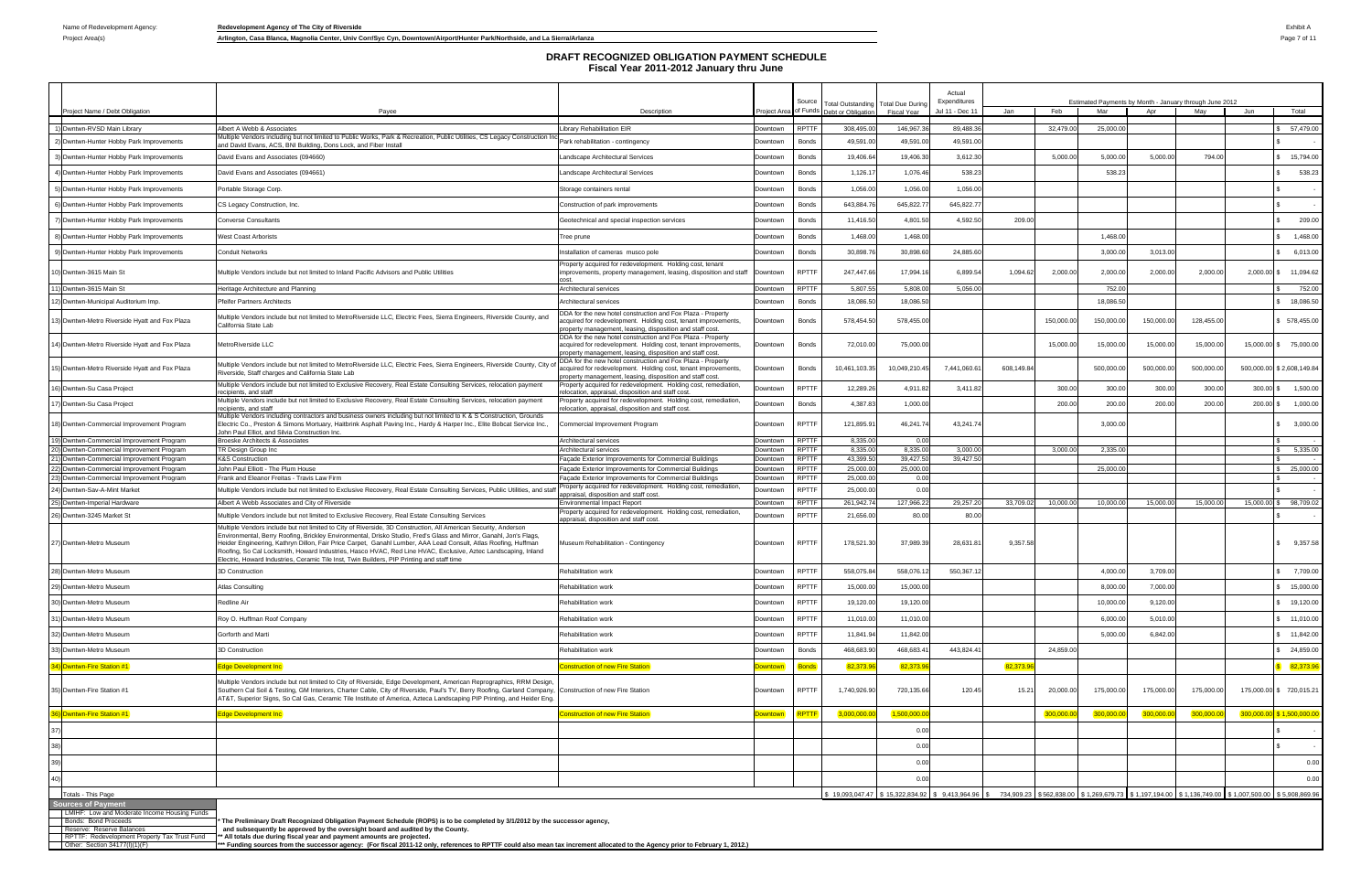Project Area(s) **Arlington, Casa Blanca, Magnolia Center, Univ Corr/Syc Cyn, Downtown/Airport/Hunter Park/Northside, and La Sierra/Arlanza Page 8 of 11** 

|                                                                                                                                    |                                                                                                                                                                                                                                                                                                                                                                                                                                                                                        |                                                                                                                                                                                            |                        |                              |                                          |                       | Actual          |           |            |                                                                                                                                                         |                     |              |             |                             |
|------------------------------------------------------------------------------------------------------------------------------------|----------------------------------------------------------------------------------------------------------------------------------------------------------------------------------------------------------------------------------------------------------------------------------------------------------------------------------------------------------------------------------------------------------------------------------------------------------------------------------------|--------------------------------------------------------------------------------------------------------------------------------------------------------------------------------------------|------------------------|------------------------------|------------------------------------------|-----------------------|-----------------|-----------|------------|---------------------------------------------------------------------------------------------------------------------------------------------------------|---------------------|--------------|-------------|-----------------------------|
|                                                                                                                                    |                                                                                                                                                                                                                                                                                                                                                                                                                                                                                        |                                                                                                                                                                                            |                        | Source                       | Total Outstanding   Total Due During     |                       | Expenditures    |           |            | Estimated Payments by Month - January through June 2012                                                                                                 |                     |              |             |                             |
| Project Name / Debt Obligation                                                                                                     | Pavee                                                                                                                                                                                                                                                                                                                                                                                                                                                                                  | Description                                                                                                                                                                                |                        |                              | Proiect Area of Funds Debt or Obligation | Fiscal Year           | Jul 11 - Dec 11 | Jan       | Feb        | Mar                                                                                                                                                     | Apr                 | May          | Jun         | Total                       |
| ) Dwntwn-3836-44 Second Street                                                                                                     | Multiple Vendors include but not limited to Exclusive Recovery, Orange Coast Title, Real Estate Consulting Services,<br>aragon Partners Ltd, AAA Lead Consultant and misc relocation pmts                                                                                                                                                                                                                                                                                              | Property acquired for redevelopment. Holding cost, remediation,<br>appraisal, disposition and staff cost                                                                                   | Downtown               | <b>RPTTF</b>                 | 20,000.00                                | 8,927.97              |                 | 1,427.97  | 1,500.00   | 1,500.00                                                                                                                                                | 1,500.00            | 1,500.00     | 1,500.00    | 8,927.97                    |
| 2) Dwntwn-Muni Auditorium                                                                                                          | Multiple Vendors include but not limited to City of Riverside, Stronghold Engineering, CTE, Stratus, American<br>Reprographics, A-Tech, Exclusive Recovery, Real Estate Consulting Services, M&E Construction, Stratus, Kinko<br>Industries, Riverside Public Utilities, GM Furnishing, Stratus Building Solutions, Pfeiffer Architect, Rick Engineering, Tile<br>nstitute of America, K&S Construction, Staff Time, Structual Pest Control, T&B Engineering, PIP Printing, and Heider | Auditorium rehabilitation & seismic upgrade                                                                                                                                                | Downtown               | <b>RPTTF</b>                 | 1,835,646.69                             | 1,539,137.74          | 39,137.74       |           | 300,000.00 | 300,000.00                                                                                                                                              | 300,000.00          | 300,000.00   |             | 300,000.00   \$1,500,000.00 |
| 3) Dwntwn-Muni Auditorium                                                                                                          | tronghold Engineering, Inc.                                                                                                                                                                                                                                                                                                                                                                                                                                                            | Design, management and construction of project                                                                                                                                             | Downtown RPTTF         |                              | 527,288.8                                | 385,780.8             | 997,100.00      | 638,680.8 | 750,000.   | 1,000,000.00                                                                                                                                            | 1.000.000.00        | 1,000,000.00 | 1.000.000   | 5.388,680.80                |
| 4) Dwntwn-Muni Auditorium                                                                                                          | <b>Stratus Building Solutions</b>                                                                                                                                                                                                                                                                                                                                                                                                                                                      | Clean up of building                                                                                                                                                                       | Downtown               | <b>RPTTF</b>                 | 9,319.20                                 | 9,319.60              | 9,008.60        |           | 311.00     |                                                                                                                                                         |                     |              |             | 311.00                      |
| 5) Dwntwn-Muni Auditorium<br>6) Dwntwn-Muni Auditorium                                                                             | Siemens Engery & Automation Inc<br>4-Tech Consulting                                                                                                                                                                                                                                                                                                                                                                                                                                   | Auditorium rehabilitation & seismic upgrade<br>Auditorium rehabilitation & seismic upgrade                                                                                                 | Downtown<br>Downtown   | <b>RPTTF</b><br><b>RPTTF</b> | 1.864.00<br>1,995.00                     | 1.864.00<br>1,995.00  | 1,750.00        |           |            | 245.00                                                                                                                                                  | 1.864.00            |              |             | 1,864.00<br>245.00          |
| 7) Dwntwn-Muni Auditorium                                                                                                          | ronghold Engineering, Inc.                                                                                                                                                                                                                                                                                                                                                                                                                                                             | Design, management and construction of project                                                                                                                                             | <b>Downtown</b>        | Bonds                        | 92,581.0                                 | 92,580.8              |                 | 92,580.8  |            |                                                                                                                                                         |                     |              |             | 92,580.8                    |
| 8) Dwntwn-Muni Auditorium                                                                                                          | ronghold Engineering, Inc.                                                                                                                                                                                                                                                                                                                                                                                                                                                             | Design, management and construction of project                                                                                                                                             | Downtown               | Bonds                        | 380,130.0                                | 380,130.40            |                 | 380,130.4 |            |                                                                                                                                                         |                     |              |             | 380,130.40                  |
| 9) Dwntwn-Main St Tenant Improv                                                                                                    | Multiple Vendors to include but not limited to Inland Pacific Advisors                                                                                                                                                                                                                                                                                                                                                                                                                 | Maintenance and repairs                                                                                                                                                                    | Downtown               | <b>RPTTF</b>                 | 200,000.0                                | 119,125.41            | 64,771.36       | 4,354.05  | 10,000.00  | 10,000.00                                                                                                                                               | 10,000.00           | 10,000.00    | 10,000.00   | 54,354.05                   |
| 10) Dwntwn-3615 Main St Facade Renov                                                                                               | Multiple Vendors including but not limited to Heritage Architects, Inland Pacific Advisors, contractor and staff costs                                                                                                                                                                                                                                                                                                                                                                 | Façade Exterior Improvement for Commercial Buildings                                                                                                                                       | Downtown               | <b>RPTTF</b>                 | 886,055.02                               | 751.55                |                 |           |            | 751.55                                                                                                                                                  |                     |              |             | 751.55                      |
| 11) Dwntwn-Home Improvement Program<br>12) Dwntwn-Home Improvement Program                                                         | Multiple Vendors includes pending contract awards<br>Riverside Housing Development                                                                                                                                                                                                                                                                                                                                                                                                     | Grants and Loan for residential exterior improvements<br>Northside Home Improvement Program                                                                                                | Downtown<br>Downtown   | <b>RPTTF</b><br><b>RPTTF</b> | 177,000.00<br>23,000.00                  | 0.00<br>0.00          |                 |           |            |                                                                                                                                                         |                     |              |             | $\sim$<br>$\sim$            |
| 13) Dwntwn-Business Improvement District                                                                                           | Riverside Downtown Partnership                                                                                                                                                                                                                                                                                                                                                                                                                                                         | Improvements within project area                                                                                                                                                           | Downtown               | <b>RPTTF</b>                 | 500,000.00                               | 50,000.00             | 50,000.00       |           |            |                                                                                                                                                         |                     |              |             | $\sim$                      |
| 14) Dwntwn-California Tower                                                                                                        | Multiple Vendors to include but not limited to Inland Pacific Advisors, Onyx Architects, Inc., Exclusive Recovery, Real<br>Estate Consulting Services, REC & S, and TR Design Group                                                                                                                                                                                                                                                                                                    | Property acquired for redevelopment. Holding cost, tenant<br>improvements, property management, leasing, disposition and staf                                                              | Downtown               | Bonds                        | 445,833.58                               | 110,393.06            | 95,393.06       |           |            | 15,000.00                                                                                                                                               |                     |              |             | 15,000.00                   |
| 15) Dwntwn-California Tower                                                                                                        | Onyx Architects, Inc.                                                                                                                                                                                                                                                                                                                                                                                                                                                                  | Architectural services                                                                                                                                                                     | Downtown               | Bonds                        | 2,822.38                                 | 1,119.59              | 969.12          | 150.47    |            |                                                                                                                                                         |                     |              |             | 150.47                      |
| 16) Dwntwn-California Tower                                                                                                        | <b>FR Design Group Inc.</b>                                                                                                                                                                                                                                                                                                                                                                                                                                                            | Architectural services                                                                                                                                                                     | Downtown               | Bonds                        | 8,665.3'                                 | 7,504.08              | 7,504.08        |           |            |                                                                                                                                                         |                     |              |             |                             |
| 7) Dwntwn-California Tower-Professional Services                                                                                   | Inland Pacific Advisors, Utilities, City of Riverside, State of California and staff.                                                                                                                                                                                                                                                                                                                                                                                                  | Property acquired for redevelopment. Holding cost, tenant<br>improvements, property management, leasing, disposition and staff                                                             | Downtown               | <b>RPTTF</b>                 | 317,620.00                               | 32,619.95             | 32,619.95       |           |            |                                                                                                                                                         |                     |              |             |                             |
| 8) Dwntwn-California Tower-Professional Services                                                                                   | nland Pacific Advisors (094186)                                                                                                                                                                                                                                                                                                                                                                                                                                                        | Property Management                                                                                                                                                                        | Downtown               | <b>RPTTI</b>                 | 18,886.56                                | 0.00                  |                 |           |            |                                                                                                                                                         |                     |              |             |                             |
| 19) Dwntwn-Professional Services                                                                                                   | Multiple Vendors include but not limited to Orange Coast Title, Lawyer's Title, First American Title, Stewart Title, Chicago<br>Title, Brandon Kidd & Assoc, Donahue, Hawran & Malm, Himes & Himes, Intergra Realty Resources, Kiley Company, RP<br>aurian & Assoc., Lea & Assoc., Len Perdue & Assoc., Lidgard & Assoc, Mason & Mason, Robert Perdue, Reinhart-<br>Fontes & Assoc., Riggs & Riggs, Pike & Assoc., Villegas Appraisal Co., Loopnet, PIP Printing and staff.            | Service for escrow, title, legal, appraisal, and environmental.                                                                                                                            | Downtown               | <b>RPTTF</b>                 | 300,000.00                               | 24,053.95             | 2,053.95        |           |            |                                                                                                                                                         | 10,000.00           | 2,000.00     |             | 10,000.00 \$ 22,000.00      |
| 20) Dwntwn-Outside Legal Services                                                                                                  | Multiple Vendors include but not limited to BBK.                                                                                                                                                                                                                                                                                                                                                                                                                                       | Legal services                                                                                                                                                                             | Downtown               | <b>RPTTI</b>                 | 85,000.00                                | 24,379.57             | 4,379.57        |           |            |                                                                                                                                                         |                     | 10,000.00    | 10,000.00   | 20,000.00                   |
| 21) Dwntwn-Property Maintenance                                                                                                    | Multiple Vendors include but not limited to Exclusive Recover and staff time                                                                                                                                                                                                                                                                                                                                                                                                           | Property maintenance for LHFR                                                                                                                                                              | Downtown               | <b>RPTTF</b>                 | 30,000.00                                | 12,806.11             | 2,624.91        | 181.20    | 2.000.00   | 2,000.00                                                                                                                                                | 2,000.00            | 2,000.00     | 2,000.00    | 10,181.20                   |
|                                                                                                                                    |                                                                                                                                                                                                                                                                                                                                                                                                                                                                                        |                                                                                                                                                                                            |                        |                              |                                          | 0.00                  |                 |           |            |                                                                                                                                                         |                     |              |             | $\sim$                      |
|                                                                                                                                    |                                                                                                                                                                                                                                                                                                                                                                                                                                                                                        |                                                                                                                                                                                            |                        |                              |                                          | 0.00<br>0.00          |                 |           |            |                                                                                                                                                         |                     |              |             | $\sim$ 100 $\pm$<br>$\sim$  |
| LS-BNSF Quiet Zone                                                                                                                 | Multiple Vendors including but not limited to JM Diaz, EBS, City of Riverside, and staff.                                                                                                                                                                                                                                                                                                                                                                                              | Design and construction for the quiet zone                                                                                                                                                 | La Sierra              | Bonds                        | 387,878.02                               | 74,359.61             | 21,772.65       | 2,586.96  | 10,000.00  | 10,000.0                                                                                                                                                | 10,000.00           | 10,000.00    | 10,000.00   | 52,586.96                   |
| 26) LS-BNSF Quiet Zone                                                                                                             | JM Diaz                                                                                                                                                                                                                                                                                                                                                                                                                                                                                | Design and construction for the quiet zone                                                                                                                                                 | La Sierra              | Bonds                        | 12,995.18                                | 6,069.1               | 297.50          |           | 1,154.33   | 1,154.33                                                                                                                                                | 1,154.33            | 1,154.33     | 1,154.33    | 5,771.65                    |
| LS-BNSF Quiet Zone                                                                                                                 | Campbell Technology Corp                                                                                                                                                                                                                                                                                                                                                                                                                                                               | Design and construction for the quiet zone                                                                                                                                                 | La Sierra              | Bonds                        | 4,940.00                                 | 2,245.45              |                 |           | 449.09     | 449.09                                                                                                                                                  | 449.09              | 449.09       | 449.09      | 2,245.45                    |
| 28) LS-Commercial Property Improvement                                                                                             | Multiple Vendors include but not limited to PC Masters, Elias Attalah, Star Sign Design and staff                                                                                                                                                                                                                                                                                                                                                                                      | Façade Exterior Improvement for Commercial Buildings                                                                                                                                       | La Sierra              | Bonds                        | 38,053.99                                | 6,409.75              | 1,864.30        |           | 909.09     | 909.09                                                                                                                                                  | 909.09              | 909.09       | 909.09      | 4,545.45                    |
| 9) LS-Commercial Property Improvement                                                                                              | <b>TR Design Group</b>                                                                                                                                                                                                                                                                                                                                                                                                                                                                 | Facade Exterior Improvement for Commercial Buildings                                                                                                                                       | La Sierra              | Bonds                        | 7,255.00                                 | 3,297.75              |                 |           | 659.55     | 659.55                                                                                                                                                  | 659.55              | 659.55       | 659.55      | 3,297.75                    |
| 30) LS-Sierra Six Motel Acquisition                                                                                                | Multiple Vendors include but not limited to Exclusive Recovery, Real Estate Consulting Services, appraiser, financial<br>consultant, City of Riverside and staff.                                                                                                                                                                                                                                                                                                                      | Property acquired for redevelopment. Holding cost, appraisal,<br>disposition and staff cost.                                                                                               | La Sierra              | Bonds                        | 12,289.76                                | 5,651.70              | 120.00          |           | 1,106.34   | 1,106.34                                                                                                                                                | 1,106.34            | 1,106.34     | 1,106.34 \$ | 5,531.70                    |
| 1) LS-La Sierra/Pierce                                                                                                             | Multiple Vendors including but not limited to Exclusive Recovery, Real Estate Consulting Services, Calvada<br>Environmental, financial consultant, Ramsey Backflow, City of Riverside, and staff.                                                                                                                                                                                                                                                                                      | Property acquired for redevelopment. Holding cost, appraisal,<br>disposition and staff cost.<br>Property acquired for redevelopment. Holding cost, appraisal,                              | La Sierra Bonds        |                              | 16,400.78                                | 2,540.00              |                 | 40.00     | 500.00     | 500.00                                                                                                                                                  | 500.00              | 500.00       | $500.00$ \$ | 2,540.00                    |
| 32) LS-Cypress Ave                                                                                                                 | Multiple Vendors including but not limited to Exclusive Recovery, Real Estate Consulting Services                                                                                                                                                                                                                                                                                                                                                                                      | disposition and staff cost.                                                                                                                                                                | La Sierra              | Bonds                        | 19,723.24                                | 5,070.00              | 2,570.00        |           | 500.00     | 500.00                                                                                                                                                  | 500.00              | 500.00       |             | 500.00 \$ 2,500.00          |
| 33) LS-Five Points Deery Prop                                                                                                      | Multiple Vendors including but not limited to Exclusive Recovery, Real Estate Consulting Services                                                                                                                                                                                                                                                                                                                                                                                      | Property acquired for redevelopment street improvement project.<br>Holding cost, appraisal, disposition and staff cost.                                                                    | La Sierra              | <b>Bonds</b>                 | 141,283.15                               | 2,740.00              | 200.00          | 40.00     | 500.00     | 500.00                                                                                                                                                  | 500.00              | 500.00       |             | 500.00 \$ 2,540.00          |
| 34) LS-Five Points Namini Property                                                                                                 | Multiple Vendors including but not limited to Exclusive Recovery, Real Estate Consulting Services                                                                                                                                                                                                                                                                                                                                                                                      | Property acquired for redevelopment street improvement project.<br>Holding cost, appraisal, disposition and staff cost.<br>Property acquired for redevelopment street improvement project. | La Sierra              | <b>RPTTI</b>                 | 123,364.00                               | 2,500.00              |                 |           | 500.00     | 500.00                                                                                                                                                  | 500.00              | 500.00       | 500.00      | 2,500.00                    |
| 35) LS-Five Points Begonchea Prop<br>36) LS-Marinita ENA                                                                           | Multiple Vendors including but not limited to Exclusive Recovery, Real Estate Consulting Services<br>Marinita ENA                                                                                                                                                                                                                                                                                                                                                                      | Holding cost, appraisal, disposition and staff cost.<br>Exclusive negotiation agreement to sell property for development of                                                                | La Sierra<br>La Sierra | <b>RPTTI</b><br><b>RPTTF</b> | 22,047.00<br>15,000.00                   | 2,620.00<br>15,000.00 | 60.00           | 60.00     | 500.00     | 500.00                                                                                                                                                  | 500.00<br>15,000.00 | 500.00       | 500.00      | 2,560.00<br>15,000.00       |
| 37) LS-Arlanza Library                                                                                                             | Paul Mill Const, Christine Curry, Exclusive Recovery, Real Estate Consulting Services, El Rod Fence, Construction                                                                                                                                                                                                                                                                                                                                                                      | commercial center.<br>Construction of new public Library, payment for items during                                                                                                         | La Sierra              | <b>Bonds</b>                 | 45,428.25                                | 45,428.25             | 13,122.24       | 350.00    |            |                                                                                                                                                         | 31,956.01           |              |             | 32,306.01                   |
| 38) LS-Arlanza Library                                                                                                             | Testing, PIP Printing City staff, and OM Workspace<br>ronwood Construction                                                                                                                                                                                                                                                                                                                                                                                                             | warranty period<br>Construction of new public Library, payment for items during                                                                                                            | La Sierra              | <b>Bonds</b>                 | 2,495.00                                 | 2,495.00              |                 |           |            | 2,495.00                                                                                                                                                |                     |              |             | 2,495.00                    |
| 39) LS-Arlanza Library                                                                                                             | Demco                                                                                                                                                                                                                                                                                                                                                                                                                                                                                  | warranty period<br>Construction of new public Library, payment for items during<br>warranty period                                                                                         | La Sierra              | Bonds                        | 557.88                                   | 557.88                |                 |           |            | 557.88                                                                                                                                                  |                     |              |             | 557.88                      |
| 40) LS-Five Points Maynor                                                                                                          | Multiple Vendors including but not limited to Exclusive Recovery, Real Estate Consulting Services                                                                                                                                                                                                                                                                                                                                                                                      | Property acquired for redevelopment street improvement project.<br>Holding cost, appraisal, disposition and staff cost.                                                                    | La Sierra              | <b>Bonds</b>                 | 50,052.00                                | 3,340.00              | 760.00          | 80.00     | 500.00     | 500.00                                                                                                                                                  | 500.00              | 500.00       |             | 500.00 \$ 2,580.00          |
| Totals - This Page                                                                                                                 |                                                                                                                                                                                                                                                                                                                                                                                                                                                                                        |                                                                                                                                                                                            |                        |                              | \$13,763,470.79                          |                       |                 |           |            | \$ 8,982,814.12  \$ 1,348,079.03  \$ 1,120,662.65  \$ 1,081,089.40  \$ 1,349,827.83  \$ 1,389,598.41  \$ 1,342,778.40  \$ 1,350,778.40  \$ 7,634,735.09 |                     |              |             |                             |
| <b>Sources of Payment</b><br>LMIHF: Low and Moderate Income Housing Funds                                                          |                                                                                                                                                                                                                                                                                                                                                                                                                                                                                        |                                                                                                                                                                                            |                        |                              |                                          |                       |                 |           |            |                                                                                                                                                         |                     |              |             |                             |
| Bonds: Bond Proceeds<br>Reserve: Reserve Balances<br>RPTTF: Redevelopment Property Tax Trust Fund<br>Other: Section 34177(I)(1)(F) | The Preliminary Draft Recognized Obligation Payment Schedule (ROPS) is to be completed by 3/1/2012 by the successor agency,<br>and subsequently be approved by the oversight board and audited by the County.<br>All totals due during fiscal year and payment amounts are projected.<br>** Funding sources from the successor agency: (For fiscal 2011-12 only, references to RPTTF could also mean tax increment allocated to the Agency prior to February 1, 2012.)                 |                                                                                                                                                                                            |                        |                              |                                          |                       |                 |           |            |                                                                                                                                                         |                     |              |             |                             |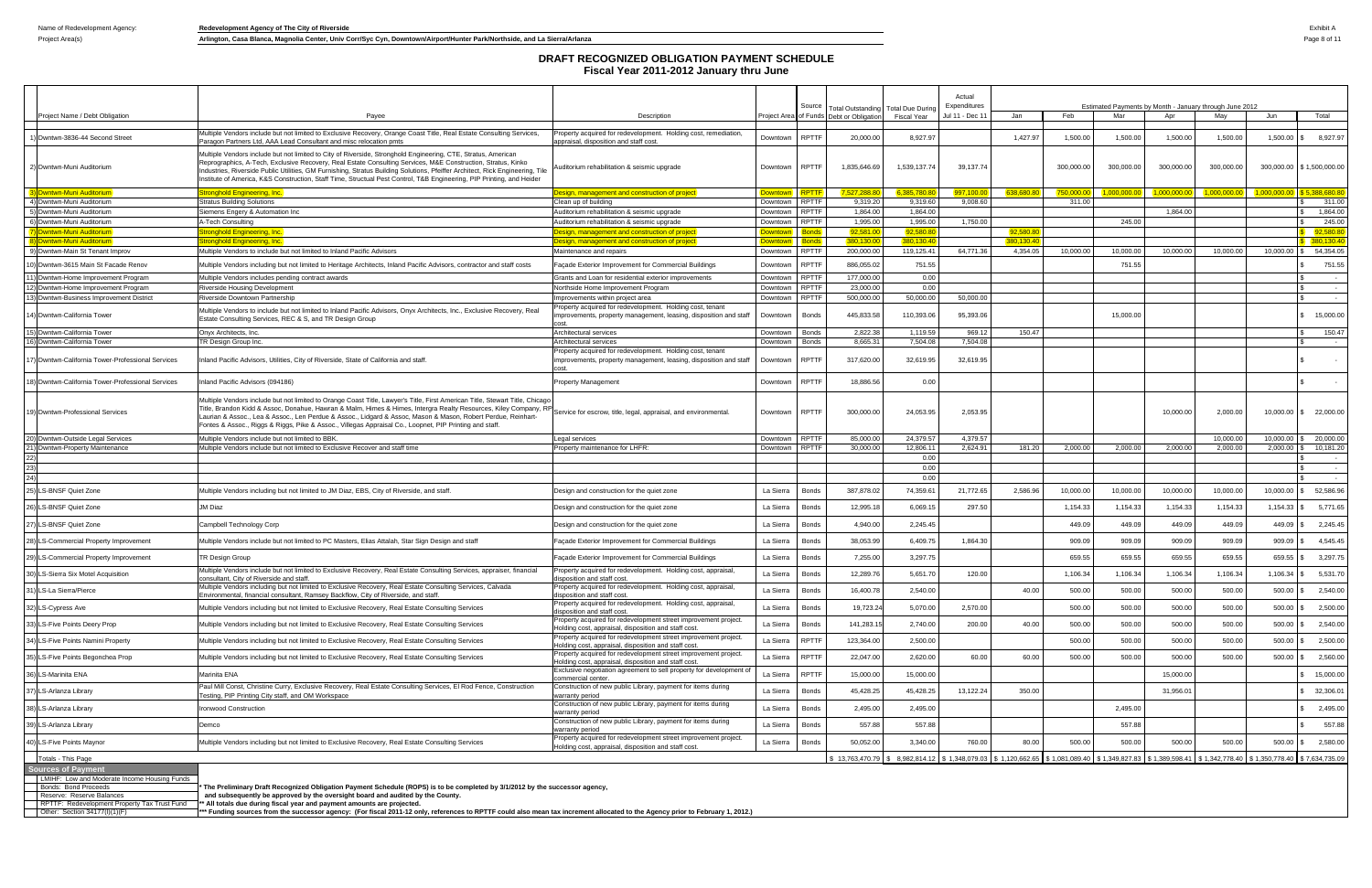Project Area(s) **Arlington, Casa Blanca, Magnolia Center, Univ Corr/Syc Cyn, Downtown/Airport/Hunter Park/Northside, and La Sierra/Arlanza Page 19 and Basing Page 9 of 11** 

|    |                                                                                                   |                                                                                                                                                                                                                                                                                                                                                                                                                                                                                                       |                                                                                                                                   |                        |                       |                                                         |                    | Actual                          |                             |           |                                                                |           |            |                           |                                    |
|----|---------------------------------------------------------------------------------------------------|-------------------------------------------------------------------------------------------------------------------------------------------------------------------------------------------------------------------------------------------------------------------------------------------------------------------------------------------------------------------------------------------------------------------------------------------------------------------------------------------------------|-----------------------------------------------------------------------------------------------------------------------------------|------------------------|-----------------------|---------------------------------------------------------|--------------------|---------------------------------|-----------------------------|-----------|----------------------------------------------------------------|-----------|------------|---------------------------|------------------------------------|
|    | Project Name / Debt Obligation                                                                    | Payee                                                                                                                                                                                                                                                                                                                                                                                                                                                                                                 | Description                                                                                                                       | Project Area           | Source<br>of Funds    | otal Outstanding Total Due During<br>Debt or Obligation | Fiscal Year        | Expenditures<br>Jul 11 - Dec 11 | Jan                         | Feb       | Estimated Payments by Month - January through June 2012<br>Mar | Apr       | Mav        | Jun                       | Total                              |
|    |                                                                                                   |                                                                                                                                                                                                                                                                                                                                                                                                                                                                                                       |                                                                                                                                   |                        |                       |                                                         |                    |                                 |                             |           |                                                                |           |            |                           |                                    |
|    | I) LS-Weaver Property                                                                             | Multiple Vendors include but not limited to Exclusive Recovery, Real Estate Consulting Services and Public Utilities                                                                                                                                                                                                                                                                                                                                                                                  | Property management                                                                                                               | La Sierra              | Bonds                 | 14,435.00                                               | 2,640.00           |                                 | 140.00                      | 500.00    | 500.00                                                         | 500.00    | 500.00     |                           | 500.00 \$ 2,640.00                 |
|    | 2) LS-Tyler Street Improvements                                                                   | Multiple Vendors include but not limited to Sutton Enterprises and staff project management costs                                                                                                                                                                                                                                                                                                                                                                                                     | andscaping, street reconstruction, and lighting                                                                                   | La Sierra              | Bonds                 | 294,629.11                                              | 126.91             | 126.91                          |                             |           |                                                                |           |            |                           |                                    |
|    | 3) LS-Tyler Street Improvements                                                                   | <b>Sutton Enterprises</b>                                                                                                                                                                                                                                                                                                                                                                                                                                                                             | andscaping, street reconstruction, and lighting                                                                                   | La Sierra              | <b>Bonds</b>          | 14,300.42                                               | 14,300.42          | 5,625.00                        |                             |           | 2,000.00                                                       | 2,000.00  | 2,675.42   | 2,000.00                  | \$8,675.42                         |
|    | 4) LS-Five Points St Imps                                                                         | Multiple Vendors including but not limited EBS General Engineering Inc, Lea & Associates, Donna Desmond &<br>Associates, TEAM, Artega, Hreisch, Duarte, State of California, Century Law Group; Calanan, Rogers & Dzida, Esquire;<br>Janney & Janney, Superior Court, Eyelegal, Boscoe Legal Services, Lawyers Title, County Clerk, Kasmare Zanglis,<br>Harper Barbera, BB&K, JAMS, ADR, Stein Valuation, Sano, David Hubbard, J Niswonger-Giardinelli Law Group, and City                            | Street widening, landscaping and potential land acquisition costs                                                                 | La Sierra              | Bonds                 | 207,998.37                                              | 207,998.05         | 173,496.50                      | 2,279.55                    | 8,000.00  | 8,000.00                                                       | 8,000.00  | 8,000.00   |                           | 222.00 \$ 34,501.55                |
|    | 5) LS-Five Points St Imps                                                                         | Community Works                                                                                                                                                                                                                                                                                                                                                                                                                                                                                       | Street widening and landscaping                                                                                                   | La Sierra              | <b>RPTTF</b>          | 3,579.52                                                | 0.00               |                                 |                             |           |                                                                |           |            |                           |                                    |
|    | 6) LS-Five Points St Imps                                                                         | <b>CA Property Spec</b>                                                                                                                                                                                                                                                                                                                                                                                                                                                                               | Street widening and landscaping                                                                                                   | La Sierra              | RPTTF                 | 4,512.50                                                | 0.00               |                                 |                             |           |                                                                |           |            |                           | $\sim$                             |
|    | 7) LS-Five Points St Imps                                                                         | Calvada Enviro                                                                                                                                                                                                                                                                                                                                                                                                                                                                                        | Street widening and landscaping                                                                                                   | La Sierra              | RPTTF                 | 2,100.00                                                | 0.00               |                                 |                             |           |                                                                |           |            |                           | $\sim$ $-$                         |
|    | 8) LS-Five Points St Imps<br>9) LS-Five Points St Imps                                            | <b>LOR Geotechnical</b><br>Multiple Vendors including but not limited EBS General Engineering Inc, Lea & Associates, Donna Desmond &<br>Associates, TEAM, Artega, Hreisch, Duarte, State of California, Century Law Group; Calanan, Rogers & Dzida, Esquire;<br>Janney & Janney, Superior Court, Eyelegal, Boscoe Legal Services, Lawyers Title, County Clerk, Kasmare Zanglis,<br>Harper Barbera, BB&K, JAMS, ADR, Stein Valuation, Sano, David Hubbard, J Niswonger-Giardinelli Law Group, and City | Street widening and landscaping<br>Street widening, landscaping and land acquisition costs                                        | La Sierra<br>La Sierra | <b>RPTTF</b><br>Bonds | 561.00<br>728,990.07                                    | 0.00<br>673,990.07 |                                 |                             | 40,000.00 | 40,000.00                                                      | 40,000.00 | 40,000.00  |                           | $\sim$<br>513,990.07 \$ 673,990.07 |
|    | ) LS-Cypress Multi-Use Trails                                                                     | Multiple Vendors include but not limited to Mockingbird Nursery and Thomas Steele Trilary                                                                                                                                                                                                                                                                                                                                                                                                             | Trail head and trail related amenities                                                                                            | La Sierra              | Bonds                 | 250,484.35                                              | 7,421.48           | 4,921.48                        |                             | 500.00    | 500.00                                                         | 500.00    | 500.00     |                           | 500.00 \$ 2,500.00                 |
|    | 11) LS-Cypress Multi-Use Trails                                                                   | <b>Mockingbird Nursery</b>                                                                                                                                                                                                                                                                                                                                                                                                                                                                            | Trail head and trail related amenities                                                                                            | La Sierra              | Bonds                 | 489.38                                                  | 324.01             | 324.01                          |                             |           |                                                                |           |            |                           |                                    |
|    | 12) LS-Gould and Gramercy St Imp                                                                  | Multiple Vendors include but not limited to Himes and Himes Inc and Public Works                                                                                                                                                                                                                                                                                                                                                                                                                      | Street improvements, ADA and sidewalks estimated at with tax exemp<br>bond proceeds in accordance with bond covenants.            | La Sierra              | Bonds                 | 40,108.62                                               | 0.00               |                                 |                             |           |                                                                |           |            |                           |                                    |
|    | 13) LS-Gould and Gramercy St Imp                                                                  | Hime and Himes Inc                                                                                                                                                                                                                                                                                                                                                                                                                                                                                    | Street improvements, ADA and sidewalks                                                                                            | La Sierra              | Bonds                 | 750.00                                                  | 0.00               |                                 |                             |           |                                                                |           |            |                           |                                    |
|    | LS-Gould and Gramercy St Imp                                                                      | Multiple Vendors including but not limited to Himes and Himes Inc, Public Works, Stephanie A. Cook, Eustorgio<br>Hernandez, and Lawyers Title Company                                                                                                                                                                                                                                                                                                                                                 | Street improvements, ADA and sidewalks estimated at with tax exemp<br>bond proceeds in accordance with bond covenants.            | La Sierra              | Bonds                 | 500,000.00                                              | 0.00               |                                 |                             |           |                                                                |           |            |                           |                                    |
|    | 15) LS-Doty Trust Park Imp                                                                        | Multiple Vendors include but not limited to CS Legacy Construction and staff                                                                                                                                                                                                                                                                                                                                                                                                                          | New park design and construction                                                                                                  | La Sierra              | Bonds                 | 77,545.57                                               | 77,545.57          | 63,981.05                       | 13,564.52                   |           |                                                                |           |            |                           | \$ 13,564.52                       |
|    | 16) LS-Doty Trust Park Construction                                                               | <b>CS Legacy Construction</b>                                                                                                                                                                                                                                                                                                                                                                                                                                                                         | <u>lew park construction</u>                                                                                                      | <b>La Sierra</b>       | Bonds                 | 2,550,221.5                                             | 1,900,265.3        | 1,137,761.7                     | 220,873.60                  | 108,326.0 | 108,326.0                                                      | 108,326.  | 108,326.0  | 108.326.01                | $\frac{1}{5}$ 762,503.65           |
|    | 17) LS-Doty Trust Park Construction                                                               | Harris and Associates                                                                                                                                                                                                                                                                                                                                                                                                                                                                                 | New park construction                                                                                                             | La Sierra              | Bonds                 | 140,849.93                                              | 80,183.95          | 29,629.00                       |                             | 10,110.99 | 10,110.99                                                      | 10,110.99 | 10,110.99  | 10,110.99                 | \$50,554.95                        |
|    | 18) LS-Doty Trust Park Construction                                                               | Multiple Vendors include Public Works, Public Utilities, Park & Recreation, IB Reporgraphics, AT&T, construction<br>Testing, Wallace Laboratory and staff                                                                                                                                                                                                                                                                                                                                             | New park construction                                                                                                             | La Sierra              | Bonds                 | 126,390.62                                              | 58,160.15          | 1,301.40                        |                             | 11,371.75 | 11,371.75                                                      | 11,371.7  | 11,371.75  |                           | 11,371.75 \$ 56,858.75             |
|    | 19) LS-Doty Trust Park Construction                                                               | Community Works Design Group                                                                                                                                                                                                                                                                                                                                                                                                                                                                          | New park construction                                                                                                             | La Sierra              | Bonds                 | 19,385.83                                               | 15,162.20          | 11,642.50                       |                             | 703.94    | 703.94                                                         | 703.94    | 703.94     | 703.94                    | 3,519.70                           |
|    | 20) LS-Doty Trust Park Construction                                                               | <b>Construction Testing</b>                                                                                                                                                                                                                                                                                                                                                                                                                                                                           | New park construction                                                                                                             | La Sierra              | Bonds                 | 36,143.00                                               | 18,407.55          | 3,628.00                        |                             | 2,955.91  | 2,955.9                                                        | 2,955.9   | 2,955.9    | 2,955.91                  | 14,779.55                          |
|    | 21) LS-Doty Trust Park Construction                                                               | Harris and Associates                                                                                                                                                                                                                                                                                                                                                                                                                                                                                 | New park construction                                                                                                             | La Sierra              | <b>Bonds</b>          | 10,750.07                                               | 4,886.40           |                                 |                             | 977.28    | 977.28                                                         | 977.28    | 977.28     | 977.28                    | 4,886.40                           |
|    | 22) LS-Doty Trust Park Construction                                                               | Multiple Vendors include Public Works, Public Utilities, Park & Recreation, IB Reporgraphics, AT&T, construction<br>Testing, Wallace Laboratory and staff                                                                                                                                                                                                                                                                                                                                             | New park construction                                                                                                             | La Sierra              | Bonds                 | 755,857.00                                              | 352,970.78         | 16,184.38                       |                             | 67,357.28 | 67,357.28                                                      | 67,357.28 | 67,357.28  | 67,357.28                 | 336,786.40                         |
|    | 23) LS-Doty Trust Park Construction- Admin                                                        | Multiple Vendors include Public Works, Public Utilities, Park & Recreation, IB Reporgraphics, AT&T, construction<br>Testing, Wallace Laboratory and staff                                                                                                                                                                                                                                                                                                                                             | New park construction                                                                                                             | La Sierra              | Bonds                 | 91,442.00                                               | 41,564.55          |                                 |                             | 8,312.9   | 8,312.9                                                        | 8,312.9   | 8,312.91   | 8,312.91                  | \$41,564.55                        |
|    | 24) LS-Commercial Improvement Program                                                             | Multiple Vendors include but not limited to PC Masters, City fees & staff time                                                                                                                                                                                                                                                                                                                                                                                                                        | Façade Exterior Improvement for Commercial Buildings                                                                              | La Sierra              | <b>RPTTF</b>          | 50,000.00                                               | 25,000.00          |                                 |                             |           |                                                                |           | 25,000.00  |                           | 25,000.00                          |
|    | LS-Commercial Improvement Program                                                                 | <b>Broeske Architects</b>                                                                                                                                                                                                                                                                                                                                                                                                                                                                             | Facade Exterior Improvement for Commercial Buildings                                                                              | La Sierra              | <b>RPTTF</b>          | 8,325.00                                                | 0.00               |                                 |                             |           |                                                                |           |            |                           |                                    |
|    | 26) LS-Commercial Improvement Program                                                             | TR Design<br>Multiple Vendors include but not limited to Elite Bobca, Public Works, project management costs, EBS Engineering Inc                                                                                                                                                                                                                                                                                                                                                                     | Facade Exterior Improvement for Commercial Buildings                                                                              | La Sierra              | RPTTF                 | 8,335.00                                                | 3,788.65           |                                 |                             | 757.73    | 757.73                                                         | 757.73    | 757.73     |                           | 757.73 \$ 3,788.65                 |
| 27 | LS-5 Points St Improv                                                                             | and staff                                                                                                                                                                                                                                                                                                                                                                                                                                                                                             | Street Improvements                                                                                                               | La Sierra              | Bonds                 | 22,452.79                                               | 22,399.79          | 22,399.79                       |                             |           |                                                                |           |            |                           |                                    |
|    | 28) LS-5 Points St Improv                                                                         | Elite Bobcat                                                                                                                                                                                                                                                                                                                                                                                                                                                                                          | rreet improvements<br>Property acquired for redevelopment and re-use with adjacent propert                                        | La Sierra              | Bonds                 | 250,184.13                                              | 248,757.09         | 248,757.09                      |                             |           |                                                                |           |            |                           |                                    |
|    | 29) LS-11134/11144 Pierce St                                                                      | Multiple Vendors include but not limited to Exclusive Recovery, Real Estate Consulting Services, Joe's Lawnmower<br>Supply and Paragon Partners and staff                                                                                                                                                                                                                                                                                                                                             | Property to be evaluated for remediation, remediated, cleared,<br>maintained, and re-sold                                         | La Sierra              | RPTTF                 | 25,000.00                                               | 2,500.00           |                                 |                             | 500.00    | 500.00                                                         | 500.00    | 500.00     |                           | 500.00 \$ 2,500.00                 |
|    | 30) LS-11134/11144 Pierce St                                                                      | Calvada Enviro                                                                                                                                                                                                                                                                                                                                                                                                                                                                                        | Environmental Services Phase I & II                                                                                               | La Sierra              | <b>RPTTF</b>          | 2,530.00                                                | 2,530.00           | 1,750.00                        |                             |           | 780.00                                                         |           |            |                           | 780.00                             |
|    | 31) LS-LaSierra St. Imp                                                                           | Multiple Vendors include but not limited to Public Works, project management costs, EBS Engineering and Community<br>Works                                                                                                                                                                                                                                                                                                                                                                            | Construction of street improvements and landscaping with tax exempt<br>bond funds in accordance with bond covenants.              | La Sierra              | <b>Bonds</b>          | 65,157.54                                               | 0.00               |                                 |                             |           |                                                                |           |            |                           |                                    |
|    | 32) LS-LaSierra St. Imp                                                                           | <b>EBS Engineering</b>                                                                                                                                                                                                                                                                                                                                                                                                                                                                                | Street improvements and landscaping                                                                                               | La Sierra              | Bonds                 | 141,668.7                                               | 141,667.80         | 118,161.80                      |                             |           | 23,506.00                                                      |           |            |                           | 23,506.00                          |
|    | 33) LS-Magnolia Police Station Tn Impr                                                            | Multiple Vendors include but not limited to Higginson Cartozian Architects Inc, American Reprographics, K&S<br>Construction and staff                                                                                                                                                                                                                                                                                                                                                                 | Dispatch Center Tenant Improvements with tax exempt bond funds in<br>accordance with bond covenants.                              | La Sierra              | <b>Bonds</b>          | 910,938.69                                              | 124,887.62         | 24,887.62                       |                             |           |                                                                |           | 100,000.00 |                           | 100,000.00                         |
|    | 34) LS-Magnolia Police Station Tn Impr                                                            | <b>K&amp;S Construction</b>                                                                                                                                                                                                                                                                                                                                                                                                                                                                           | Dispatch Center Tenant Improvements                                                                                               | La Sierra              | <b>Bonds</b>          | 5,000.00                                                | 5,000.00           |                                 |                             |           | 5,000.00                                                       |           |            |                           | 5,000.00                           |
|    | 35) LS-Camp Anza Officers Club                                                                    | Multiple Vendors to include but not limited to Exclusive Recovery, Real Estate Consulting Services, KS Constructions,<br>Twin Builders, and Anderson Environmental                                                                                                                                                                                                                                                                                                                                    | Selective interior demolition, Lead Asbestos and Mold Abatement and<br>construction rehabilitation                                | La Sierra              | <b>Bonds</b>          | 271,554.32                                              | 7,499.48           | 2,499.48                        |                             | 1,000.00  | 1,000.00                                                       | 1,000.00  | 1,000.00   |                           | 1,000.00 \$ 5,000.00               |
|    | 36) LS-Camp Anza Officers Club                                                                    | Multiple Vendors to include but not limited to Exclusive Recovery, Real Estate Consulting Services, KS Constructions,<br><b>Twin Builders, and Anderson Environmental</b>                                                                                                                                                                                                                                                                                                                             | elective interior demolition, Lead Asbestos and Mold Abatement and<br>onstruction rehabilitation with tax exempt bond proceeds in | La Sierra              | <b>Bonds</b>          | 4,700,000.00                                            | 0.00               |                                 |                             |           |                                                                |           |            |                           |                                    |
|    | 37) LS-Galleria Improvements                                                                      | <b>City of Riverside</b>                                                                                                                                                                                                                                                                                                                                                                                                                                                                              | ccordance with bond covenants.<br>nancing of parking and improvements at the Galleria                                             | La Sierra              | RPTTF                 | 1.600.000.00                                            | 215,000.0          |                                 |                             |           |                                                                |           |            |                           | $215,000.00$ \$ $215,000.00$       |
|    | 38) LS-Five Points Street Improvement Project                                                     | Payees as specified in any court ordered documents - budgeted in Five Points Acquisition                                                                                                                                                                                                                                                                                                                                                                                                              | Pending Litigation: Arteaga, Case No. RIC 542539 APNs: 146-162-                                                                   | La Sierra              | <b>RPTTF</b>          | <b>TBD</b>                                              | 0.00               |                                 |                             |           |                                                                |           |            |                           |                                    |
|    | 39) LS-Five Points Street Improvement Project                                                     | Payees as specified in any court ordered documents - budgeted in Five Points Acquisition                                                                                                                                                                                                                                                                                                                                                                                                              | 018, 019, 020, 038, 039 (Hreisch)<br>Pending Litigation: Duarte, Case No. RIC 542627 APNs: 146-231-017                            | La Sierra              | RPTTF                 | TBD                                                     | 0.00               |                                 |                             |           |                                                                |           |            |                           |                                    |
|    |                                                                                                   |                                                                                                                                                                                                                                                                                                                                                                                                                                                                                                       | 023, 024, 027 and 146-242-018                                                                                                     |                        |                       |                                                         | 0.00               |                                 |                             |           |                                                                |           |            |                           | $\sim$ $-$                         |
|    | Totals - This Page                                                                                |                                                                                                                                                                                                                                                                                                                                                                                                                                                                                                       |                                                                                                                                   |                        |                       | 13.932.670.07                                           | \$4.254,977.9      | \$1.867.077.75                  | \$ 236,857.67 \$ 261,373,80 |           | \$292,659.80 \$263.373.80                                      |           |            | \$389.049.22 \$944.585.87 | \$2,387,900.16                     |
|    | <b>Sources of Payment</b><br>LMIHF: Low and Moderate Income Housing Funds                         |                                                                                                                                                                                                                                                                                                                                                                                                                                                                                                       |                                                                                                                                   |                        |                       |                                                         |                    |                                 |                             |           |                                                                |           |            |                           |                                    |
|    | Bonds: Bond Proceeds<br>Reserve: Reserve Balances<br>DDTTE: Podovolopmont Proporty Toy Truet Fund | The Preliminary Draft Recognized Obligation Payment Schedule (ROPS) is to be completed by 3/1/2012 by the successor agency,<br>and subsequently be approved by the oversight board and audited by the County.<br>** All totals due during fiscal vear and nayment amounts are n                                                                                                                                                                                                                       |                                                                                                                                   |                        |                       |                                                         |                    |                                 |                             |           |                                                                |           |            |                           |                                    |

RPTTF: Redevelopment Property Tax Trust Fund \*\* All totals due during fiscal year and payment amounts are projected.<br>\*\*\* Funding sources from the successor agency: (For fiscal 2011-12 only, references to RPTTF cou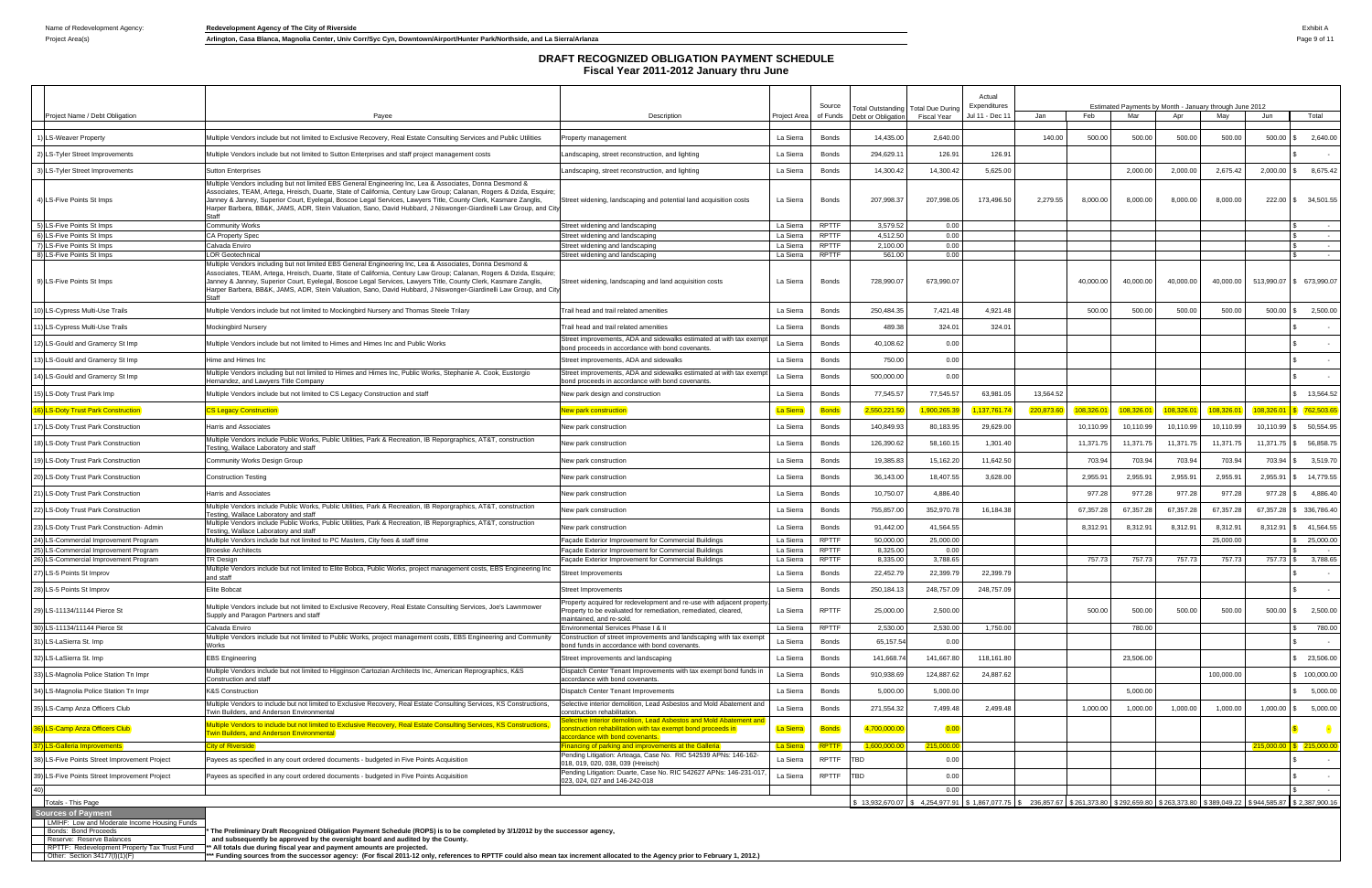Project Area(s) **Arlington, Casa Blanca, Magnolia Center, Univ Corr/Syc Cyn, Downtown/Airport/Hunter Park/Northside, and La Sierra/Arlanza Park/Northside, and La Sierra/Arlanza Park/Northside, and La Sierra/Arlanza** 

|                                    |                                                                                                   |                                                                                                                                                                                                                                                                                                                                                                                                                                                                                                                                                                                  |                                                                                                                                |                               | Source       |                    | Total Outstanding Total Due During                                                                                                              | Actual<br>Expenditures |            |             |            | Estimated Payments by Month - January through June 2012 |            |            |                          |
|------------------------------------|---------------------------------------------------------------------------------------------------|----------------------------------------------------------------------------------------------------------------------------------------------------------------------------------------------------------------------------------------------------------------------------------------------------------------------------------------------------------------------------------------------------------------------------------------------------------------------------------------------------------------------------------------------------------------------------------|--------------------------------------------------------------------------------------------------------------------------------|-------------------------------|--------------|--------------------|-------------------------------------------------------------------------------------------------------------------------------------------------|------------------------|------------|-------------|------------|---------------------------------------------------------|------------|------------|--------------------------|
|                                    | Project Name / Debt Obligation                                                                    | Payee                                                                                                                                                                                                                                                                                                                                                                                                                                                                                                                                                                            | Description                                                                                                                    | Project Area                  | of Funds     | Debt or Obligation | Fiscal Year                                                                                                                                     | Jul 11 - Dec 11        | Jan        | Feb         | Mar        | Apr                                                     | May        | Jun        | Total                    |
|                                    | 1) LS-Collett Street Expansion                                                                    | fultiple vendors to include but not limited to the City of Riverside, David and Lorraine Fanthorpe, Cathy, Mario, & Irm<br>Paredes, Johnny Hien Quan and Mau Don vu Mac HO, Sierra Heights Owners Association, Laura M. Lipari, Thomas /<br>ipari, Myriam F. Mayshark and Vivian A. Wright, David Vu and Lanna Chau, and Stewart Title Company of California                                                                                                                                                                                                                     | reet Construction with tax exempt bond proceeds in accordance<br>ith bond covenants.                                           | <b>La Sierra</b>              | Bonds        | 3,000,000,0        | 300,000.0                                                                                                                                       |                        |            |             |            |                                                         | 300,000.0  |            | 300,000.00               |
|                                    | 2) LS-Professional Services                                                                       | Multiple Vendors include but not limited to Orange Coast Title, Lawyer's Title, First American Title, Stewart Title, Chicago<br>Multiple veridors include but not immodity but may a because of the section of the Section School City Company, RF<br>Title, Brandon Kidd & Assoc, Donahue, Hawran & Malm, Himes & Himes, Intergra Realty Resources, Kiley Compan<br>Laurian & Assoc., Lea & Assoc., Len Perdue & Assoc., Lidgard & Assoc, Mason & Mason, Robert Perdue, Reinhart-<br>Fontes & Assoc., Riggs & Riggs, Pike & Assoc., Villegas Appraisal Co., Loopnet, and staff. |                                                                                                                                | La Sierra                     | <b>RPTTF</b> | 200,000.00         | 11,090.25                                                                                                                                       | 2,090.25               |            |             |            | 3,000.00                                                | 1,000.00   |            | $5,000.00$ \$ $9,000.00$ |
|                                    | 3) LS-Outside Legal Services                                                                      | Multiple Vendors include but not limited to BBK.                                                                                                                                                                                                                                                                                                                                                                                                                                                                                                                                 | Legal services                                                                                                                 | La Sierra                     | <b>RPTTF</b> | 30,000.00          | 15,000.00                                                                                                                                       |                        |            |             |            | 5,000.00                                                | 5,000.00   | 5,000.00   | 15,000.00                |
|                                    | 4) LS-Property Maintenance                                                                        | Multiple Vendors include but not limited to Exclusive Recovery and staff time                                                                                                                                                                                                                                                                                                                                                                                                                                                                                                    | Property maintenance for Five Points properties                                                                                | La Sierra                     | RPTTF        | 15,000.00          | 5,000.00                                                                                                                                        |                        |            | 1,000.00    | 1,000.00   | 1,000.00                                                | 1,000.00   | 1,000.00   | 5,000.00                 |
|                                    | 6) All PA-Riverside Community College Claim 11-08-04                                              | Multiple vendors include but not limited to Riverside Community College, Janney & Janney, Eyelegal, Esquire, Boscoe                                                                                                                                                                                                                                                                                                                                                                                                                                                              | Pending Potential Litigation                                                                                                   | All                           | RPTTF        | TBD                | 0.00<br>0.00                                                                                                                                    |                        |            |             |            |                                                         |            |            | $\sim$                   |
|                                    |                                                                                                   | Legal Services, Sano and Superior Court                                                                                                                                                                                                                                                                                                                                                                                                                                                                                                                                          |                                                                                                                                |                               |              |                    |                                                                                                                                                 |                        |            |             |            |                                                         |            |            |                          |
|                                    | $'$ 08-03                                                                                         | All PA-Riverside County Office of Education Claim 11- Multiple vendors include but not limited to Riverside County Office of Education, Janney & Janney, Eyelegal, Esquire,<br>Boscoe Legal Services, Sano, and Superior Court                                                                                                                                                                                                                                                                                                                                                   | Pending Potential Litigation                                                                                                   | All                           | RPTTF        | <b>TBD</b>         | 0.00                                                                                                                                            |                        |            |             |            |                                                         |            |            |                          |
|                                    | 8) Pass Through Trust Fund held by City                                                           | County of Riverside                                                                                                                                                                                                                                                                                                                                                                                                                                                                                                                                                              | Mutually agreed project improvements                                                                                           | Downtown<br>and<br>University | Other- Trust | 11,180,204.72      | 1,625,000.00                                                                                                                                    |                        |            |             |            | 1,625,000.00                                            |            |            | \$1,625,000.00           |
|                                    | 9) Pass Through Trust Fund held by City                                                           | Riverside Unified School District                                                                                                                                                                                                                                                                                                                                                                                                                                                                                                                                                | Mutually agreed project improvements                                                                                           | Casa Blanca Other- Trus       |              | 5,969,446.66       | 2,244,317.38                                                                                                                                    |                        |            | 2,244,317.3 |            |                                                         |            |            | \$2,244,317.38           |
|                                    |                                                                                                   |                                                                                                                                                                                                                                                                                                                                                                                                                                                                                                                                                                                  |                                                                                                                                |                               |              |                    | 0.00                                                                                                                                            |                        |            |             |            |                                                         |            |            |                          |
|                                    | 11) Admin-Professional Services                                                                   | <b>DHA Consultant LLC</b>                                                                                                                                                                                                                                                                                                                                                                                                                                                                                                                                                        | Financial analysis                                                                                                             | All                           | <b>RPTTF</b> | 40,556.25          | 34,376.25                                                                                                                                       | 21,876.25              |            | 2,500.00    | 2,500.00   | 2,500.00                                                | 2,500.00   | 2,500.00   | 12,500.00                |
|                                    | 12) Admin-Professional Services                                                                   | Xerox                                                                                                                                                                                                                                                                                                                                                                                                                                                                                                                                                                            | Copier Rental and Usage                                                                                                        | All                           | <b>RPTTF</b> | 14,188.01          | 11,861.50                                                                                                                                       | 5,881.28               | 980.22     | 1,000.00    | 1,000.00   | 1,000.00                                                | 1,000.00   | 1,000.00   | 5,980.22                 |
|                                    | 13) Admin-Professional Services                                                                   | City of Riverside                                                                                                                                                                                                                                                                                                                                                                                                                                                                                                                                                                | <b>Liability Insurance</b>                                                                                                     | All                           | <b>RPTTF</b> | 26,619.00          | 26,619.00                                                                                                                                       | 13,309.50              | 2,218.25   | 2,218.25    | 2,218.25   | 2,218.25                                                | 2,218.25   | 2,218.25   | 13,309.50                |
|                                    | 14) Admin-Professional Services                                                                   | Multiple Vendors including but not limited to the Moss Adams, AT&T, Cell Phone Stipend, Specialized Business, Great                                                                                                                                                                                                                                                                                                                                                                                                                                                              | General operating expenses (Telephone, Legal, Motor Pool,<br>Employee Parking, Budget Software, etc.)                          | All                           | <b>RPTTF</b> | 202,579.15         | 75,657.61                                                                                                                                       | 25,215.84              | 12,941.77  | 7,500.00    | 7,500.00   | 7,500.00                                                | 7,500.00   | 7,500.00   | 50,441.77                |
|                                    | 15) Admin-Professional Services                                                                   | City of Riverside                                                                                                                                                                                                                                                                                                                                                                                                                                                                                                                                                                | Citywide Cost Allocation Plan                                                                                                  | All                           | <b>RPTTF</b> | 2,768,588.00       | 2,768,588.1                                                                                                                                     | 384,298.19             | 230,715.00 | 230,715.00  | 230,715.00 | 230,715.00                                              | 230,715.00 | 230,715.00 | \$1,384,290.00           |
|                                    | 16) Redv Admin-Professional Services                                                              | City of Riverside                                                                                                                                                                                                                                                                                                                                                                                                                                                                                                                                                                | Liability Insurance                                                                                                            | All                           | <b>RPTTF</b> | 39,361.00          | 39,360.96                                                                                                                                       | 19,680.48              | 3,280.08   | 3,280.08    | 3,280.08   | 3,280.08                                                | 3,280.08   | 3,280.08   | 19,680.48                |
|                                    | 17) Redy Admin-Professional Services                                                              | City of Riverside                                                                                                                                                                                                                                                                                                                                                                                                                                                                                                                                                                | Property Insurance                                                                                                             | All                           | <b>RPTTF</b> | 10,808.00          | 10,685.00                                                                                                                                       | 10,685.00              |            |             |            |                                                         |            |            | $\sim$                   |
|                                    | 18) Redv Admin-Professional Services                                                              | Multiple Vendors including but not limited to AT&T, Alliant Insurance, City of Riverside Fleet Management, City of<br>Riverside, HDL Coren & Coren, Cell Phone Stipend, ACS Enterprises, BB&K, Fed Ex, Hanigan, Press Enterprise,<br>appraisers, Moss Adams and Keyser Marston Associates                                                                                                                                                                                                                                                                                        | General operating expenses (Consulting Services, Telephone,<br>Legal, Motor Pool, MS4 Permit/Urban Run-Off, Call Center, etc.) | All                           | <b>RPTTF</b> | 187,564.64         | 187,564.88                                                                                                                                      | 57,784.79              | 4,780.09   | 25,000.00   | 25,000.00  | 25,000.00                                               | 25,000.00  |            | 25,000.00 \$ 129,780.09  |
|                                    | 9) Redv Admin-Professional Services                                                               | Vendors to be determined upon establishment of Oversight Board.                                                                                                                                                                                                                                                                                                                                                                                                                                                                                                                  | Potential costs associated with establishment and administration of<br>Oversight Board and Agency dissolution.                 | All                           | <b>RPTTF</b> | 80,000.00          | 80,000.00                                                                                                                                       |                        |            |             | 20,000.00  | 20,000.00                                               | 20,000.00  | 20,000.00  | \$80,000.00              |
|                                    | 20) Employee Costs                                                                                | <b>Employees of Agency</b>                                                                                                                                                                                                                                                                                                                                                                                                                                                                                                                                                       | Payroll for employees                                                                                                          | All                           | <b>RPTTF</b> | 3,329,763.00       | 3,299,318.9                                                                                                                                     | 1,649,416.24           | 274.902.71 | 275,000.00  | 275,000.00 | 275,000.00                                              | 275,000.00 | 275,000.00 | \$1,649,902.71           |
|                                    |                                                                                                   |                                                                                                                                                                                                                                                                                                                                                                                                                                                                                                                                                                                  |                                                                                                                                |                               |              |                    | 0.00                                                                                                                                            |                        |            |             |            |                                                         |            |            |                          |
| 22)                                |                                                                                                   |                                                                                                                                                                                                                                                                                                                                                                                                                                                                                                                                                                                  |                                                                                                                                |                               |              |                    | 0.00                                                                                                                                            |                        |            |             |            |                                                         |            |            | $\sim$                   |
| 23)                                |                                                                                                   |                                                                                                                                                                                                                                                                                                                                                                                                                                                                                                                                                                                  |                                                                                                                                |                               |              |                    | 0.00                                                                                                                                            |                        |            |             |            |                                                         |            |            | $\sim$                   |
| 24)<br>25)                         |                                                                                                   |                                                                                                                                                                                                                                                                                                                                                                                                                                                                                                                                                                                  |                                                                                                                                |                               |              |                    | 0.00<br>0.00                                                                                                                                    |                        |            |             |            |                                                         |            |            | $\sim$<br>$\sim$ $-$     |
| 26)                                |                                                                                                   |                                                                                                                                                                                                                                                                                                                                                                                                                                                                                                                                                                                  |                                                                                                                                |                               |              |                    | 0.00                                                                                                                                            |                        |            |             |            |                                                         |            |            | $\sim$ $-$               |
| 27)                                |                                                                                                   |                                                                                                                                                                                                                                                                                                                                                                                                                                                                                                                                                                                  |                                                                                                                                |                               |              |                    | 0.00                                                                                                                                            |                        |            |             |            |                                                         |            |            | $\sim$ $-$               |
| 28                                 |                                                                                                   |                                                                                                                                                                                                                                                                                                                                                                                                                                                                                                                                                                                  |                                                                                                                                |                               |              |                    | 0.00                                                                                                                                            |                        |            |             |            |                                                         |            |            | $\sim$ $-$               |
| 29)                                |                                                                                                   |                                                                                                                                                                                                                                                                                                                                                                                                                                                                                                                                                                                  |                                                                                                                                |                               |              |                    | 0.00                                                                                                                                            |                        |            |             |            |                                                         |            |            | $\sim$ $-$               |
| 30)                                |                                                                                                   |                                                                                                                                                                                                                                                                                                                                                                                                                                                                                                                                                                                  |                                                                                                                                |                               |              |                    | 0.00                                                                                                                                            |                        |            |             |            |                                                         |            |            | $\sim$ $-$               |
| 31)                                |                                                                                                   |                                                                                                                                                                                                                                                                                                                                                                                                                                                                                                                                                                                  |                                                                                                                                |                               |              |                    | 0.00                                                                                                                                            |                        |            |             |            |                                                         |            |            | $\sim$ $-$               |
| 32)                                |                                                                                                   |                                                                                                                                                                                                                                                                                                                                                                                                                                                                                                                                                                                  |                                                                                                                                |                               |              |                    | 0.00                                                                                                                                            |                        |            |             |            |                                                         |            |            | $\sim$                   |
| 33)                                |                                                                                                   |                                                                                                                                                                                                                                                                                                                                                                                                                                                                                                                                                                                  |                                                                                                                                |                               |              |                    | 0.00                                                                                                                                            |                        |            |             |            |                                                         |            |            | $\sim$ $-$               |
| $\frac{34}{35}$<br>$\frac{35}{36}$ |                                                                                                   |                                                                                                                                                                                                                                                                                                                                                                                                                                                                                                                                                                                  |                                                                                                                                |                               |              |                    | 0.00                                                                                                                                            |                        |            |             |            |                                                         |            |            |                          |
|                                    |                                                                                                   |                                                                                                                                                                                                                                                                                                                                                                                                                                                                                                                                                                                  |                                                                                                                                |                               |              |                    | 0.00                                                                                                                                            |                        |            |             |            |                                                         |            |            | $\sim 100$               |
|                                    |                                                                                                   |                                                                                                                                                                                                                                                                                                                                                                                                                                                                                                                                                                                  |                                                                                                                                |                               |              |                    | 0.00                                                                                                                                            |                        |            |             |            |                                                         |            |            | $\sim$ $-$               |
|                                    |                                                                                                   |                                                                                                                                                                                                                                                                                                                                                                                                                                                                                                                                                                                  |                                                                                                                                |                               |              |                    | 0.00                                                                                                                                            |                        |            |             |            |                                                         |            |            | $\sim$ $-$               |
| $\frac{37}{37}$<br>$\frac{38}{39}$ |                                                                                                   |                                                                                                                                                                                                                                                                                                                                                                                                                                                                                                                                                                                  |                                                                                                                                |                               |              |                    | 0.00<br>0.00                                                                                                                                    |                        |            |             |            |                                                         |            |            | $\sim$ $-$<br>$\sim 100$ |
| $\frac{1}{40}$                     |                                                                                                   |                                                                                                                                                                                                                                                                                                                                                                                                                                                                                                                                                                                  |                                                                                                                                |                               |              |                    | 0.00                                                                                                                                            |                        |            |             |            |                                                         |            |            | $\sim$                   |
|                                    |                                                                                                   |                                                                                                                                                                                                                                                                                                                                                                                                                                                                                                                                                                                  |                                                                                                                                |                               |              |                    |                                                                                                                                                 |                        |            |             |            |                                                         |            |            |                          |
|                                    | Totals - This Page                                                                                |                                                                                                                                                                                                                                                                                                                                                                                                                                                                                                                                                                                  |                                                                                                                                |                               |              |                    | \$27,094,678.43 \$10,734,439.97 \$3,190,237.82 \$529,818.12 \$2,792,530.71 \$568,213.33 \$2,201,213.33 \$874,213.33 \$578,213.33 \$7,544,202.15 |                        |            |             |            |                                                         |            |            |                          |
|                                    | <b>Sources of Payment</b><br>LMIHF: Low and Moderate Income Housing Funds<br>Bonds: Bond Proceeds | * The Preliminary Draft Recognized Obligation Payment Schedule (ROPS) is to be completed by 3/1/2012 by the successor agency                                                                                                                                                                                                                                                                                                                                                                                                                                                     |                                                                                                                                |                               |              |                    |                                                                                                                                                 |                        |            |             |            |                                                         |            |            |                          |

Bonds: Bond Proceeds **Exercisc Conservance in the Preliminary Draft Recognized Obligation Payment Schedule (ROPS) is to be completed by 3/1/2012 by the successor agency,<br>Reserve: Reserve Balances <b>Exercisc Conserver and su** 

RPTTF: Redevelopment Property Tax Trust Fund Maximum totals due during fiscal year and payment amounts are projected.<br>Other: Section 34177(I)(1)(F) which are funding sources from the successor agency: (For fiscal 2011-12 o